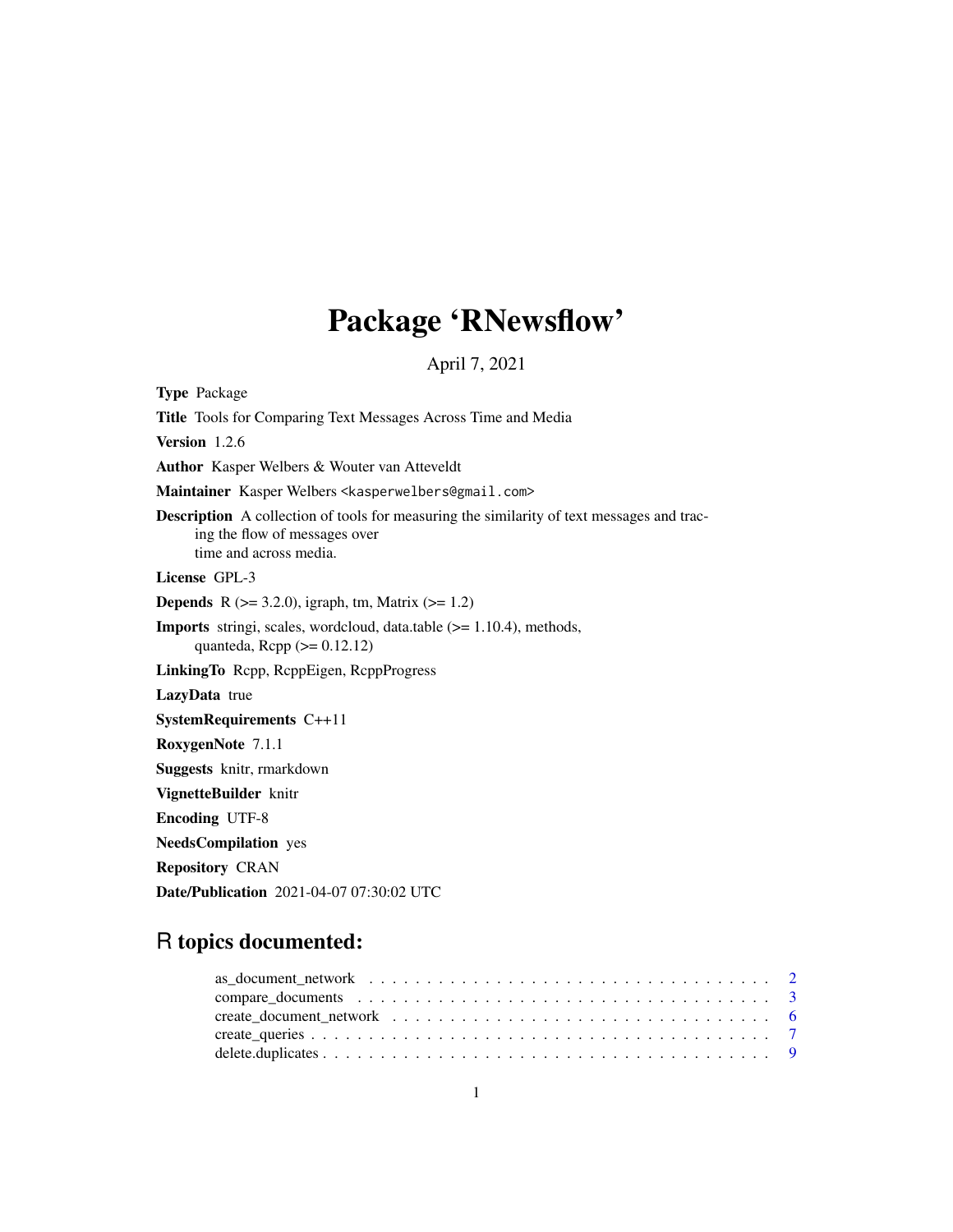<span id="page-1-0"></span>

|       | -15           |
|-------|---------------|
|       | 16            |
|       | 17            |
|       | <sup>18</sup> |
|       | 20            |
|       | 21            |
|       | 22            |
|       | 23            |
|       | 24            |
|       | 25            |
|       | 26            |
|       | 27            |
|       | 28            |
|       | 31            |
|       | 33            |
|       | 34            |
|       | 35            |
|       | 35            |
|       | 36            |
|       | 36            |
|       | 39            |
|       | 40            |
|       | 41            |
|       | 42            |
|       | 43            |
|       | 44            |
| Index | 45            |

<span id="page-1-1"></span>as\_document\_network *Create a document similarity network*

# Description

This function can be used to structure the output of the [compare\\_documents](#page-2-1) function as an igraph network.

# Usage

```
as_document_network(el)
```
# Arguments

el An RNewsflow\_edgelist object, as created with [compare\\_documents.](#page-2-1)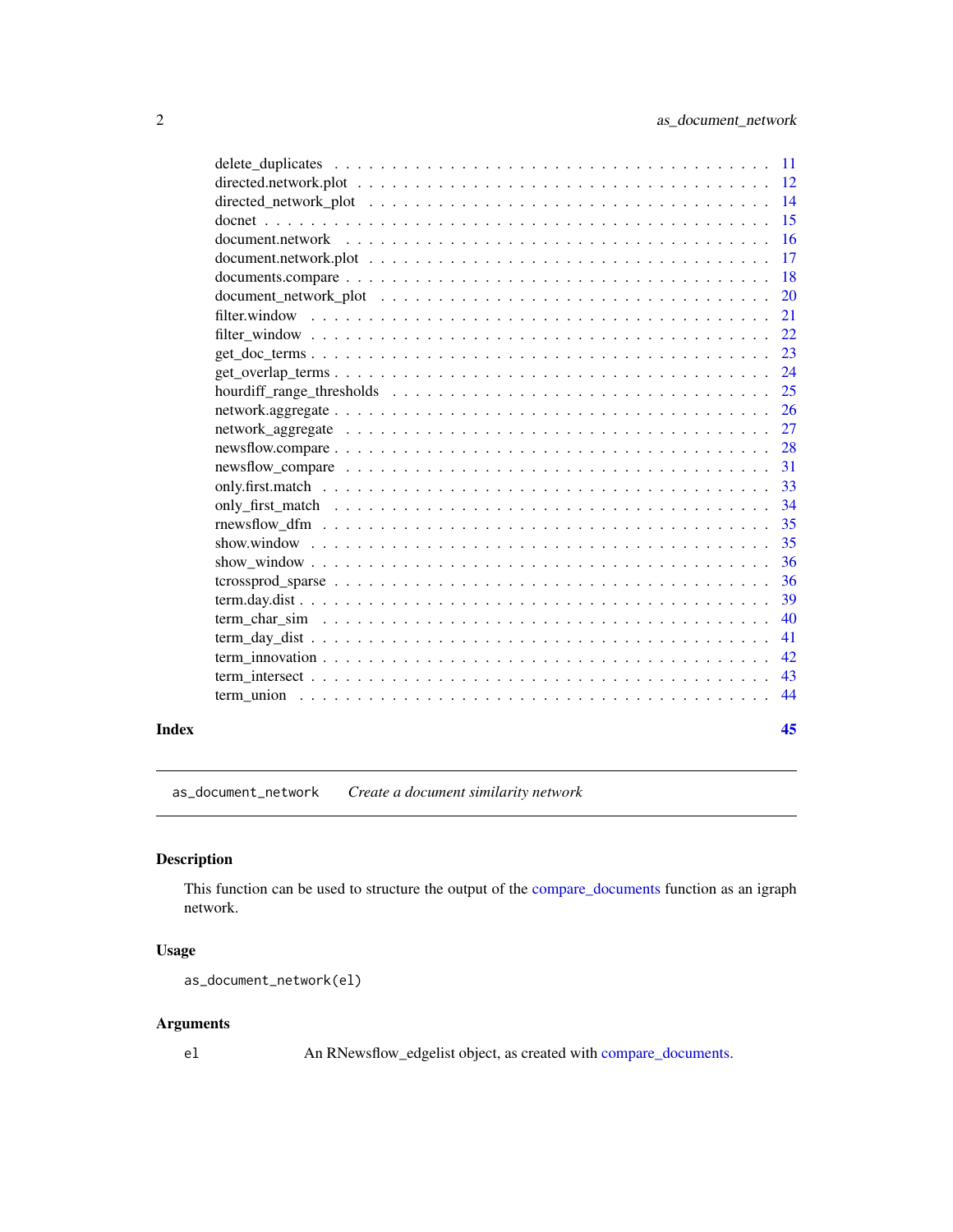```
compare_documents 3
```
# Value

A network/graph in the [igraph](#page-0-0) class

# Examples

```
dtm = quanteda::dfm_tfidf(rnewsflow_dfm)
el = compare\_documents(dtm, date\_var='date', hour\_window = c(0.1, 36))g = as_document_network(el)
g
```
<span id="page-2-1"></span>compare\_documents *Compare the documents in a dtm*

#### Description

This function calculates document similarity scores using a vector space approach. The most important benefit is that it includes options for limiting the number of comparisons that need to be made and filtering the results, that are efficiently implemented in a custom inner product calculation. This makes it possible to compare a huge number of documents, especially for cases where only documents witihin a given time window need to be compared.

```
compare_documents(
  dtm,
  dtm_y = NULL,date_var = NULL,
  hour_window = c(-24, 24),
  group_var = NULL,
 measure = c("cosine", "overlap_pct", "overlap", "dot_product", "softcosine",
    "cp_lookup", "cp_lookup_norm"),
  tf_idf = F,
 min_similarity = 0,
 n_topsim = NULL,
  only_complete_window = T,
  copy_meta = T,
  backbone_p = 1,
  simat = NULL,simmat_thres = NULL,
 batchsize = 1000,
  verbose = FALSE
)
```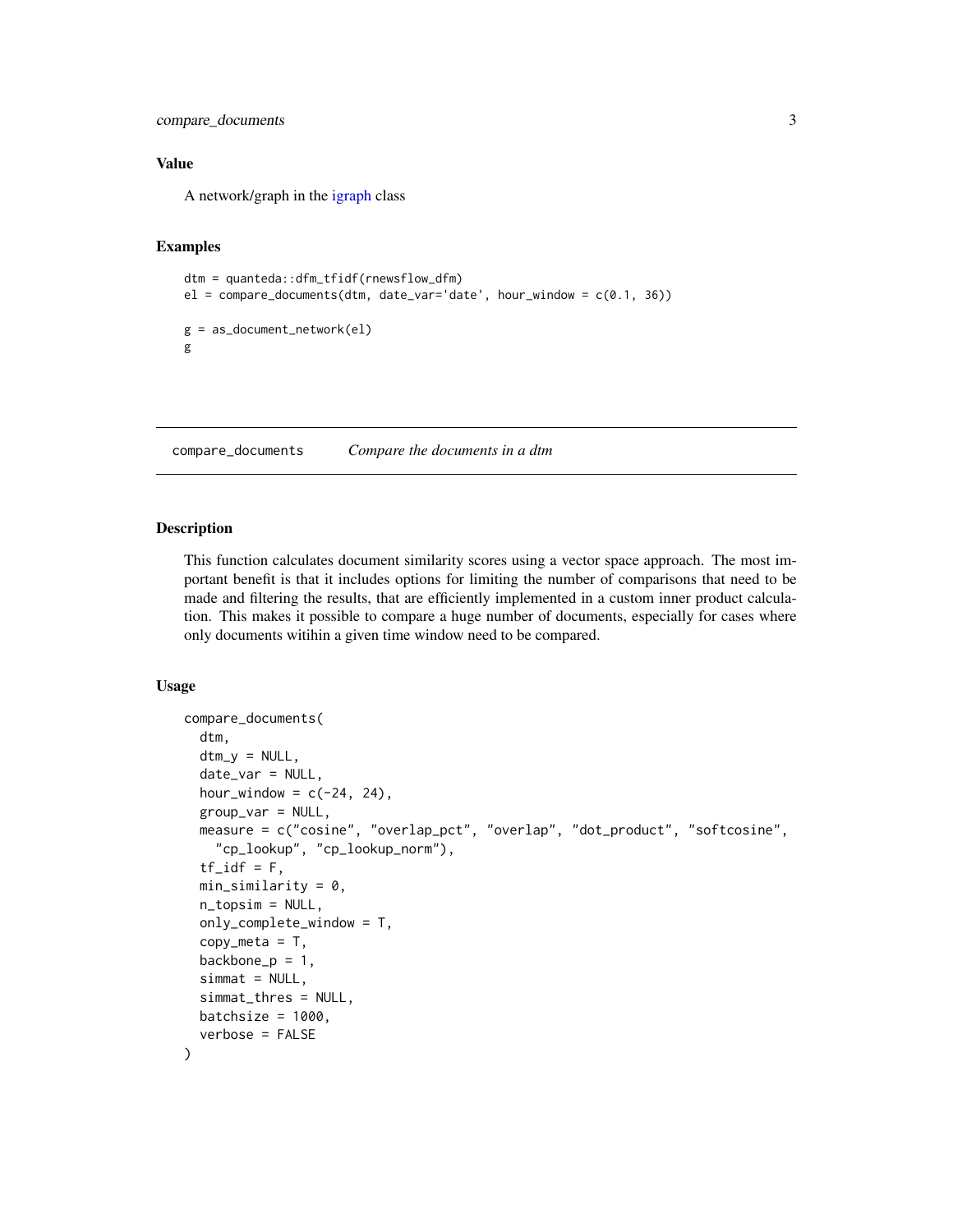<span id="page-3-0"></span>

| dtm                  | A quanteda dfm. Note that it is common to first weight the dtm(s) before cal-<br>culating document similarity, For this you can use quanteda's dfm_tfidf and<br>dfm_weight                                                                                                                                                                                                                                                                                                                            |
|----------------------|-------------------------------------------------------------------------------------------------------------------------------------------------------------------------------------------------------------------------------------------------------------------------------------------------------------------------------------------------------------------------------------------------------------------------------------------------------------------------------------------------------|
| $dtm_y$              | Optionally, another dtm. If given, the documents in dtm will be compared to the<br>documents in dtm_y.                                                                                                                                                                                                                                                                                                                                                                                                |
| date_var             | Optionally, the name of the column in docvars that specifies the document date.<br>The values should be of type POSIXct, or coercable with as POSIXct. If given,<br>the hour_window argument is used to only compare documents within a time<br>window.                                                                                                                                                                                                                                               |
| hour_window          | A vector of length 2, in which the first and second value determine the left and<br>right side of the window, respectively. For example, c(-10, 36) will compare<br>each document to all documents between the previous 10 and the next 36 hours.<br>It is possible to specify time windows down to the level of seconds by using<br>fractions (hours $/ 60 / 60$ ).                                                                                                                                  |
| group_var            | Optionally, The name of the column in docvars that specifies a group (e.g.,<br>source, sourcetype). If given, only documents within the same group will be<br>compared.                                                                                                                                                                                                                                                                                                                               |
| measure              | The measure that should be used to calculate similarity/distance/adjacency. Cur-<br>rently supports the symmetrical measure "cosine" (cosine similarity), the assy-<br>metrical measures "overlap_pct" (percentage of term scores in the document that<br>also occur in the other document), "overlap" (like overlap_pct, but as the sum<br>of overlap instead of the percentage) and the symmetrical soft cosine measure<br>(experimental). The regular dot product (dot_product) is also supported. |
| tf_idf               | If TRUE, weigh the dtm (and dtm_y) by term frequency - inverse document<br>frequency. For more control over weighting, we recommend using quanteda's<br>dfm_tfidf or dfm_weight on dtm and dtm_y.                                                                                                                                                                                                                                                                                                     |
| min_similarity       | A threshold for similarity. lower values are deleted. For all available similarity<br>measures zero means no similarity.                                                                                                                                                                                                                                                                                                                                                                              |
| n_topsim             | An alternative or additional sort of threshold for similarity. Only keep the<br>[n_topsim] highest similarity scores for x. Can return more than [n_topsim]<br>similarity scores in the case of duplicate similarities.                                                                                                                                                                                                                                                                               |
| only_complete_window |                                                                                                                                                                                                                                                                                                                                                                                                                                                                                                       |
|                      | If True, only compare articles $(x)$ of which a full window of reference articles<br>(y) is available. Thus, for the first and last [window.size] days, there will be no<br>results for x.                                                                                                                                                                                                                                                                                                            |
| copy_meta            | If TRUE, copy the dtm docvars to the from_meta and to_meta data.tables                                                                                                                                                                                                                                                                                                                                                                                                                                |
| backbone_p           | Apply backbone filtering with a "disparity" filter (see Serrano et al.). It is dif-<br>ferent from the original disparity filter algorithm in that it only looks at outward<br>edges. Also, the outward degree k is measured as all possible edges (within a<br>window), not just the non-zero edges.                                                                                                                                                                                                 |
| simmat               | If softcosine is used, a symmetrical matrix with the similarity scores of terms.<br>If NULL, the cosine similarity of terms in dtm will be used                                                                                                                                                                                                                                                                                                                                                       |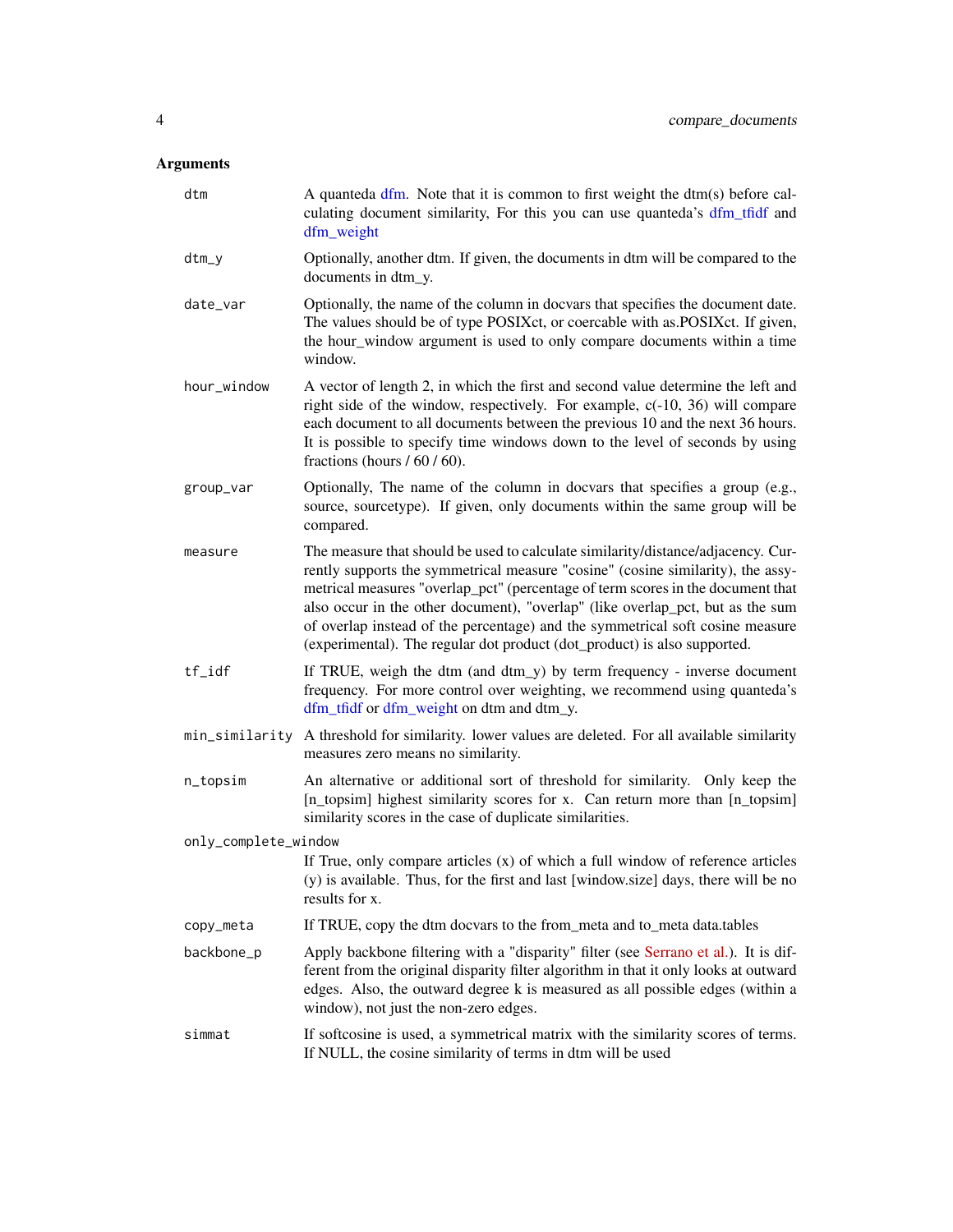| simmat_thres | A large, dense simmat can lead to memory problems and slows down computa-<br>tion. A pragmatig (though not mathematically pure) solution is to use a threshold<br>to prune small similarities. |
|--------------|------------------------------------------------------------------------------------------------------------------------------------------------------------------------------------------------|
| batchsize    | For internal use (testing)                                                                                                                                                                     |
| verbose      | If TRUE, report progress                                                                                                                                                                       |

#### Details

By default, the function performs a regular tcrossprod of the dtm (with itself or with dtm y). The following parameters can be set to limit comparisons and filter output:

- If the 'date\_var' is specified. The given hour\_window is used to only compare documents within the specified time distance.
- If the 'group\_var' is specified, only documents for which the group is identical will be compared.
- With the 'min\_similarity' argument, the output can be filtered with a minimum similarity threshold. For the inner product of two DTMs the size of the output matrix is often the main bottleneck for comparing many documents, because it generally increases exponentially with the number of documents in the DTMs. Even a low similarity threshold can greatly reduce the size of the output
- As an alternative or additional filter, you can limit the results for each row in dtm to the highest top\_n similarity scores

Margin attributes are also included in the output in the from meta and to meta data.tables (see details). If copy\_meta = TRUE, The dtm docvars are also included in from\_meta and to\_meta.

Margin attributes are added to the meta data. The reason for including this is that some values that are normally available in a similarity matrix are missing if certain filter options are used. If group or date is used, we don't know how many columns a rows has been compared to (normally this is all columns). If a min/max or top n filter is used, we don't know the true row sums (and thus row means). The meta data therefore includes the "row n", "row sum", "col n", and "col sum". In addition, there are "lag\_n" and "lag\_sum". this is a special case where row n and row sum are calculated for only matches where the column date  $\lt$  row date (lag). This can be used for more refined calculations of edge probabilities before and after a row document.

#### Value

A S3 class for RNewsflow\_edgelist, which is a list with the edgelist, from\_meta and to\_meta data.tables.

## Examples

```
dtm = quanteda::dfm_tfidf(rnewsflow_dfm)
el = compare_documents(dtm, date_var='date', hour_window = c(0.1, 36))
d = data-frame(text = c('a b c d e','e f g h i j k',
                       'a b c'),
               date = as.POSIXct(c('2010-01-01','2010-01-01','2012-01-01')),
```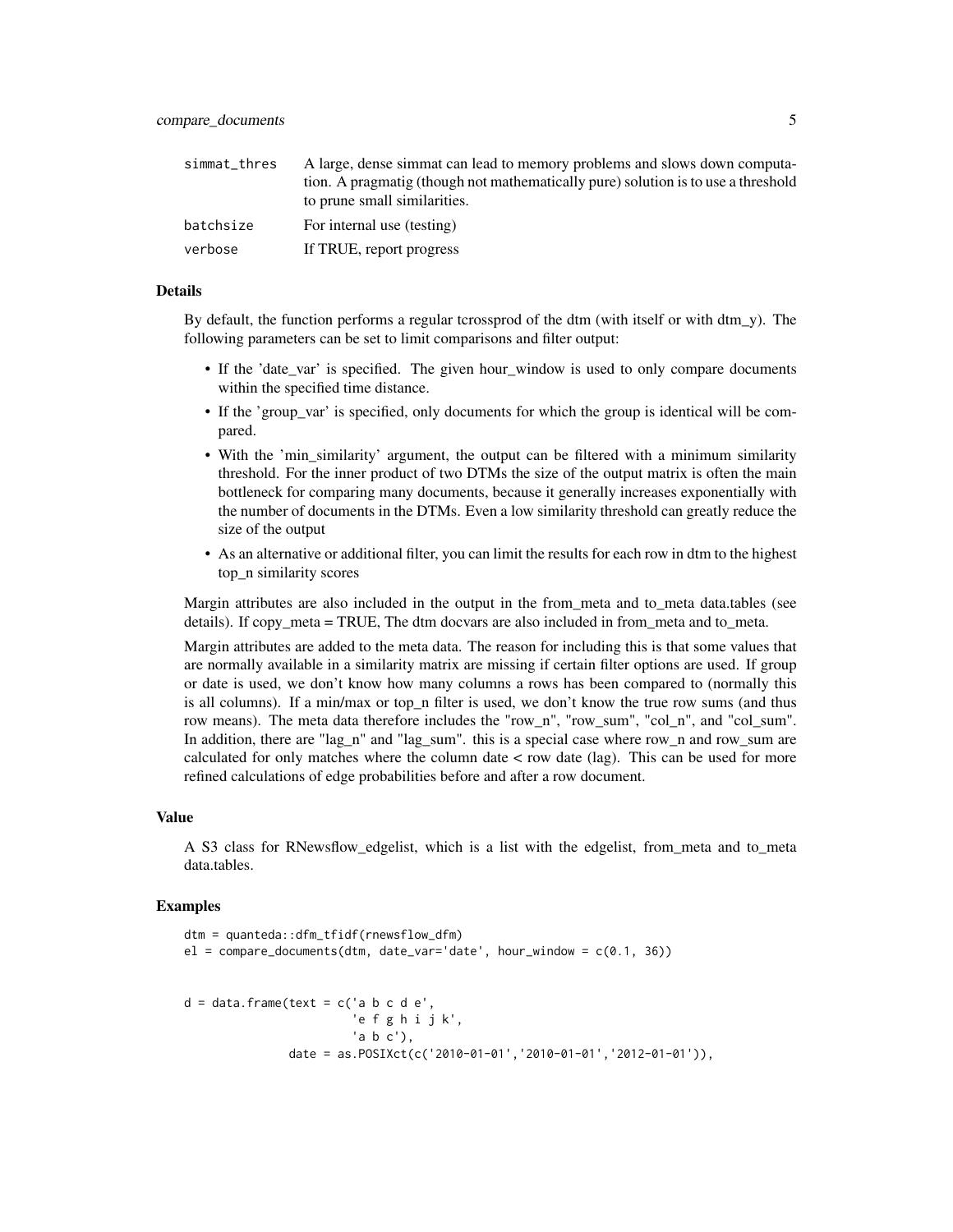```
stringsAsFactors=FALSE)
corp = quanteda::corpus(d, text_field='text')
dtm = quanteda::dfm(corp)
g = compare_documents(dtm)
g
g = compare_documents(dtm, measure = 'overlap_pct')
g
```
create\_document\_network

*Create a document similarity network*

# Description

Combines document similarity data (d) with document meta data (meta) into an [igraph](#page-0-0) network/graph.

# Usage

```
create_document_network(
 d,
 meta,
 id_var = "document_id",
 date_var = "date",
 min_similarity = NA
)
```

| d        | A data frame with three columns, that represents an edgelist with weight val-<br>ues. The first and second column represent the names/ids of the 'from' and 'to'<br>documents/vertices. The third column represents the similarity score. Column<br>names are ignored                                                                                                                                           |
|----------|-----------------------------------------------------------------------------------------------------------------------------------------------------------------------------------------------------------------------------------------------------------------------------------------------------------------------------------------------------------------------------------------------------------------|
| meta     | A data frame where rows are documents and columns are document meta infor-<br>mation. Should at least contain 2 columns: the document name/id and date. The<br>name/id column should match the document names/ids of the edgelist, and its la-<br>bel is specified in the 'id_var' argument. The date column should be intepretable<br>with as POSIX ct, and its label is specified in the 'date_var' argument. |
| id var   | The label for the document name/id column in the 'meta' data.frame. Default is<br>"document id"                                                                                                                                                                                                                                                                                                                 |
| date var | The label for the document date column in the 'meta' data.frame, default is<br>"date"                                                                                                                                                                                                                                                                                                                           |
|          | min_similarity For convenience, ignore all edges where the weight is below 'min_similarity'.                                                                                                                                                                                                                                                                                                                    |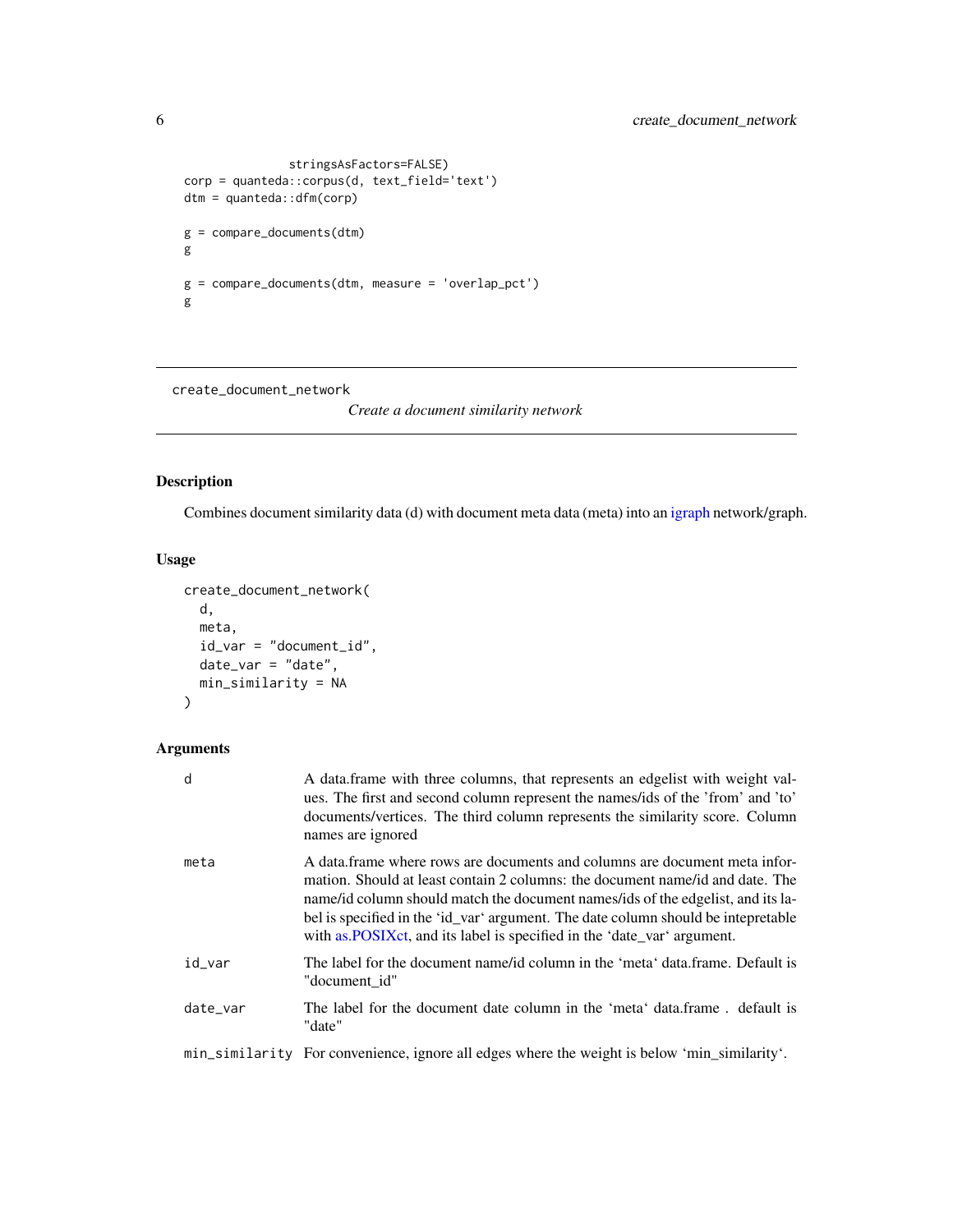# <span id="page-6-0"></span>create\_queries 7

#### Details

This function is mainly offered to mimic the output of the as document network function when using imported document similarity data. This way the functions for transforming, aggregating and visualizing the document similarity data can be used.

#### Value

A network/graph in the [igraph](#page-0-0) class

# Examples

```
d = data. frame(x = c(1,1,1,2,2,3),
               y = c(2,3,5,4,5,6),
               v = c(0.3, 0.4, 0.7, 0.5, 0.2, 0.9))meta = data.frame(document_id = 1:8,
                  date = seq.POSIXt(from = as.POSIXct('2010-01-01 12:00:00'),
                         by='hour', length.out = 8),
                  medium = c(rep('Newspapers', 4), rep('Blog', 4)))
g = document.network(d, meta)
igraph::get.data.frame(g, 'both')
igraph::plot.igraph(g)
```
create\_queries *Automatically infer queries from combinations of terms in a dtm*

#### Description

This function was designed for the task of matching short event descriptions to news articles, but can more generally be used for document matching tasks. However, it should be noted that it will require exponentially more memory for dtms with more unique terms, which is why it is less suitable for matching larger documents. This only applies to the dtm, not the ref\_dtm. Thus, if your goal is to match smaller documents such as event descriptions to news, this function might be usefull.

```
create_queries(
  dtm,
  ref_dtm = NULL,
  min\_docfreq = 2,
  max_docprob = 0.01,
  weight = c("tfidf", "binary"),
  norm_weight = c("max", "doc_max", "dtm_max", "none"),
  min_obs_exp = NA,
  union_sim_thres = NA,
```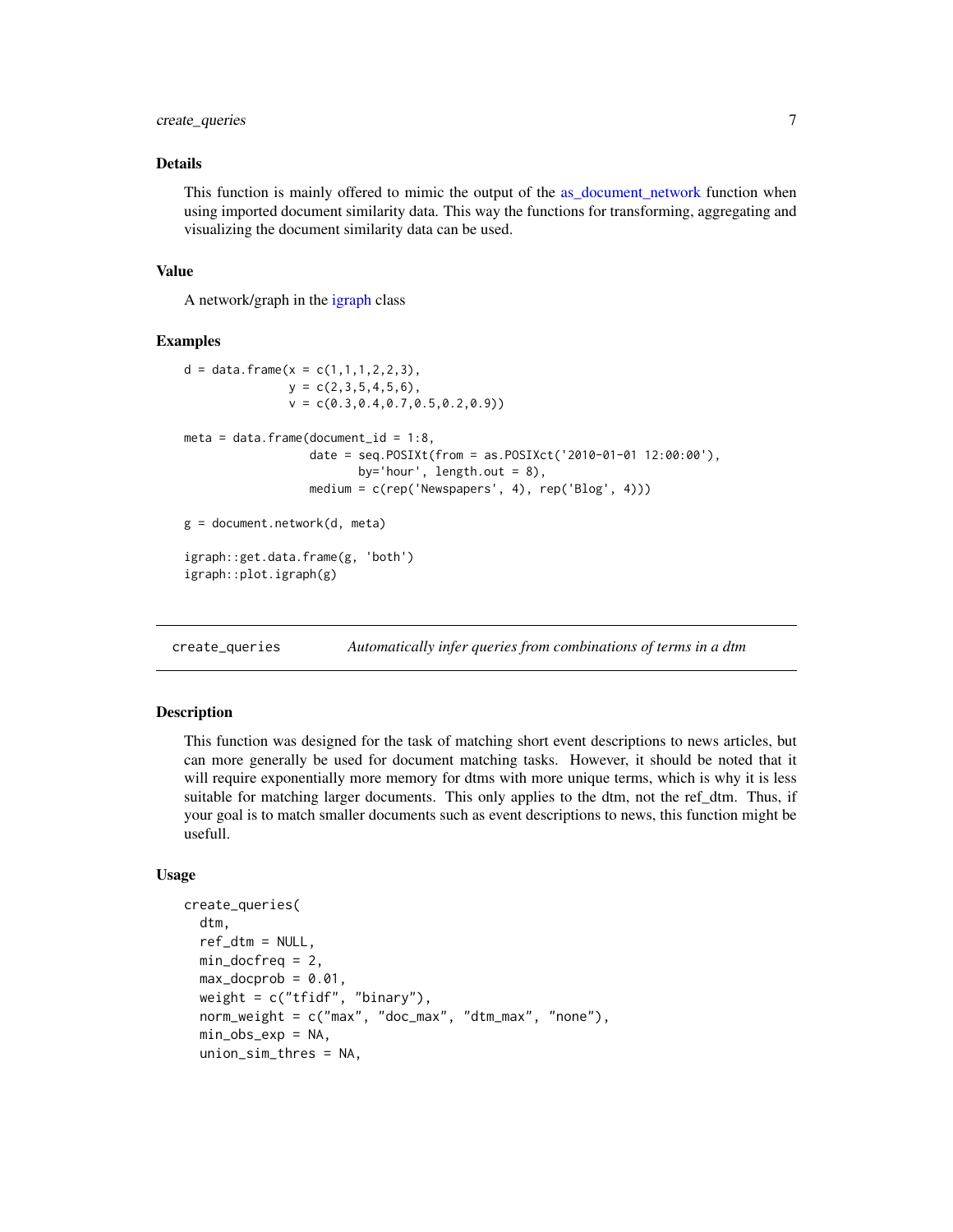```
combine\_all = T,
 only_dtm_combs = T,
 use_dtm_and_ref = F,
  verbose = F
)
```

| dtm             | A quanteda dfm                                                                                                                                                                                                                                                                        |
|-----------------|---------------------------------------------------------------------------------------------------------------------------------------------------------------------------------------------------------------------------------------------------------------------------------------|
| ref_dtm         | Optionally, another quanteda dfm. If given, the ref_dtm will be used to calculate<br>the docfreq/docprob scores.                                                                                                                                                                      |
| min_docfreq     | The minimum frequency for terms or combinations of terms                                                                                                                                                                                                                              |
| max_docprob     | The maximum probability (document frequency $/N$ ) for terms or combinations<br>of terms                                                                                                                                                                                              |
| weight          | Determine how to weight the queries (if ref_dtm is used, uses the idf of the<br>ref_dtm, or of both the dtm and ref dtm if use_dtm_and_ref is T). Default is<br>"binary" (does/does not occur). "tfidf" uses common tf-idf weighting (actually<br>just idf, since scores are binary). |
| norm_weight     | Normalize the weight score so that the highest value is 1. If "max" is used,<br>max is the highest possible value. "doc_max" uses the highest value within each<br>document, and "dtm_max" uses the highest observed value in the dtm.                                                |
| min_obs_exp     | The minimum ratio of the observed and expected frequency of a term combina-<br>tion                                                                                                                                                                                                   |
| union_sim_thres |                                                                                                                                                                                                                                                                                       |
|                 | If given, a number between 0 and 1, used as the cosine similarity threshold for<br>combining clusters of terms                                                                                                                                                                        |
| $combine\_all$  | If True, combine all terms. If False (default), terms that are included as unigrams<br>(i.e. that are within the min_docfreq and max_docprob) are not combined with<br>other terms.                                                                                                   |
|                 | only_dtm_combs Only include term combinations that occur in dtm. This makes sense (and saves<br>a lot of memory) if you are only interested in assymetric similarity measures<br>based on the query                                                                                   |
| use_dtm_and_ref |                                                                                                                                                                                                                                                                                       |
|                 | if a ref_dtm is used, the weight is computed based only on the document fre-<br>quencies in the ref dtm. If use_dtm_and_ref is set to TRUE, both the dtm and<br>ref dtm are used.                                                                                                     |
| verbose         | If true, report progress                                                                                                                                                                                                                                                              |

# Details

The main purpose of the function is that it intersects the terms in a dtm based to increase sparsity. This can improve certain document matching tasks, but at the cost of creating a bigger dtm. If all terms are combined this would be a quadratic increase of columns. However, only term combinations that occur in dtm (not ref\_dtm) will be used. This is not a problem as long as the similarity of the documents in dtm to documents in dtm\_y is calculated as an assymetric similarity measure (i.e. in which the sum of terms in dtm\_y is not used).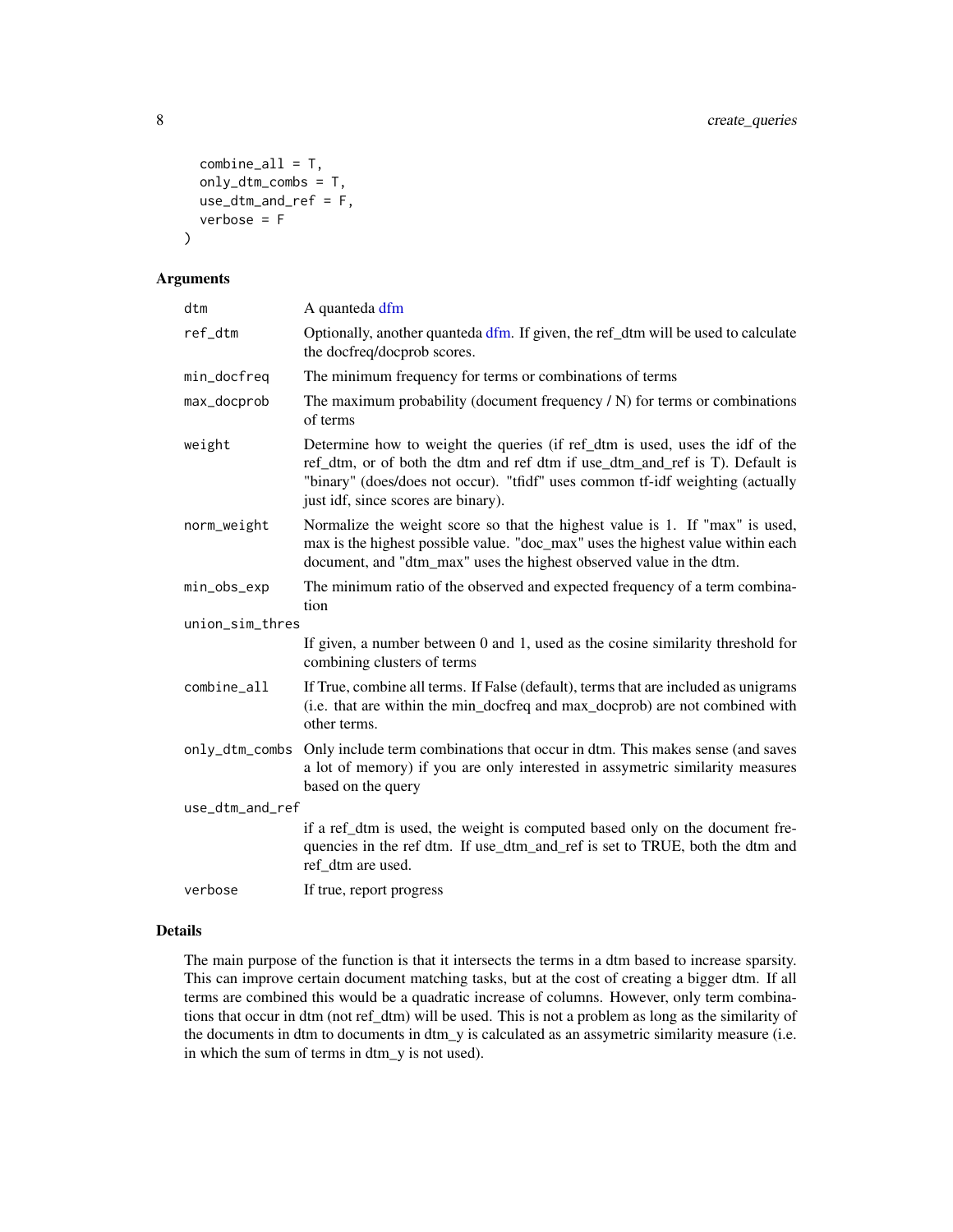# <span id="page-8-0"></span>delete.duplicates 9

To emphasize that this feature preparation step is geared towards the task of 'looking up' documents, we use the terminology of a 'query'. The output of the function is a list of two dtm: query\_dtm and ref\_dtm. Both dtms have the exact same columns that contain the query terms. The values in query\_dtm are by default tfidf weighted, and the values in ref\_dtm are binary.

Several options are given to only create term combinations that are informative. Firstly, a minimum and maximum document frequency of term combinations can be defined. Secondly, a minimum observed/expected ratio can be given. The expected probability of a combination of term A and term B is the joint probability. If the observed probability is not higher, the combination is not more informative than chance. Thirdly, before intersecting terms, one can first cluster very similar terms together as single columns to reduce the number of possible combinations.

#### Value

a list with a query dtm and ref\_dtm. Designed for use in [compare\\_documents](#page-2-1) using the special 'query\_lookup' measure

# Examples

```
q = \text{create\_queries}(\text{rewsflow\_dfm}, \text{min\_docfreq} = 2, \text{union\_sim\_thres} = 0.9,max_docprob = 0.05, verbose = FALSE)
head(colnames(q$query_dtm),100)
```
delete.duplicates *Delete duplicate (or similar) documents from a document term matrix*

# Description

This function is deprecated, and will at some point be removed. It is replaced by delete\_duplicates.

```
delete.duplicates(
  dtm,
 meta = NULL,date.var = "date",
  hour.window = c(-24, 24),
  group.var = NULL,
 measure = c("cosine", "overlap_pct"),
  similarity = 1,
  keep = "first",
  tf.idf = FALSE,dup_csv = NULL,verbose = F
)
```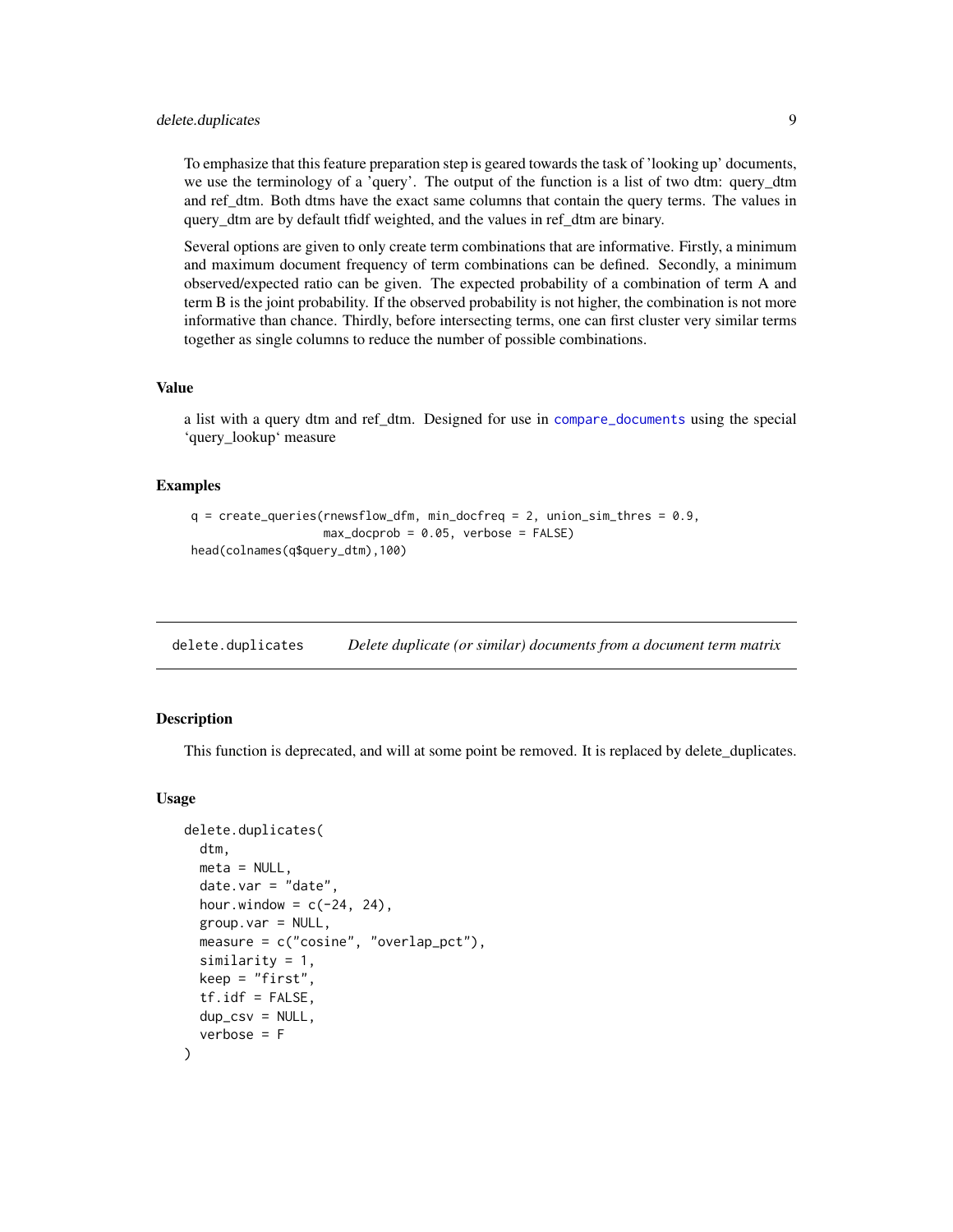<span id="page-9-0"></span>

| dtm         | A quanteda dfm. Alternatively, a DocumentTermMatrix from the tm package<br>can be used, but then the meta parameter needs to be specified manually                                                                                                                                               |
|-------------|--------------------------------------------------------------------------------------------------------------------------------------------------------------------------------------------------------------------------------------------------------------------------------------------------|
| meta        | If dtm is a quanteda dfm, docvars(meta) is used by default (meta is NULL) to<br>obtain the meta data. Otherwise, the meta data.frame has to be given by the user,<br>with the rows of the meta data.frame matching the rows of the dtm (i.e. each row<br>is a document)                          |
| date.var    | The name of the column in meta that specifies the document date. default is<br>"date". The values should be of type POSIXIt or POSIXct                                                                                                                                                           |
| hour.window | A vector of length 2, in which the first and second value determine the left and<br>right side of the window, respectively. For example, c(-10, 36) will compare<br>each document to all documents between the previous 10 and the next 36 hours.                                                |
| group.var   | Optionally, The name of the column in meta that specifies a group (e.g., source,<br>sourcetype). If given, only documents within the same group will be compared.                                                                                                                                |
| measure     | the measure that should be used to calculate similarity/distance/adjacency. Cur-<br>rently supports the symmetrical measure "cosine" (cosine similarity), and the as-<br>symetrical measures "overlap_pct" (percentage of term scores in the document<br>that also occur in the other document). |
| similarity  | a threshold for similarity. Documents of which similarity is equal or higher are<br>deleted                                                                                                                                                                                                      |
| keep        | A character indicating whether to keep the 'first' or 'last' published of duplicate<br>documents.                                                                                                                                                                                                |
| tf.idf      | if TRUE, weight the dtm with tf.idf before comparing documents. The original<br>(non-weighted) DTM is returned.                                                                                                                                                                                  |
| dup_csv     | Optionally, a path for writing a csv file with the duplicates edgelist. For each du-<br>plicate pair it is noted if "from" or "to" is the duplicate, or if "both" are duplicates<br>(of other documents)                                                                                         |
| verbose     | if TRUE, report progress                                                                                                                                                                                                                                                                         |

#### Details

Delete duplicate (or similar) documents from a document term matrix. Duplicates are defined by: having high content similarity, occuring within a given time distance and being published by the same source.

Note that this can also be used to delete "updates" of articles (e.g., on news sites, news agencies). This should be considered if the temporal order of publications is relevant for the analysis.

#### Value

A dtm with the duplicate documents deleted

#### Examples

## example with very low similarity threshold (normally not recommended!)

```
## delete.duplicates is deprecated. Please use delete_duplicates
dtm2 = delete_duplicates(rnewsflow_dfm, similarity = 0.5, keep='first', tf_idf = TRUE)
```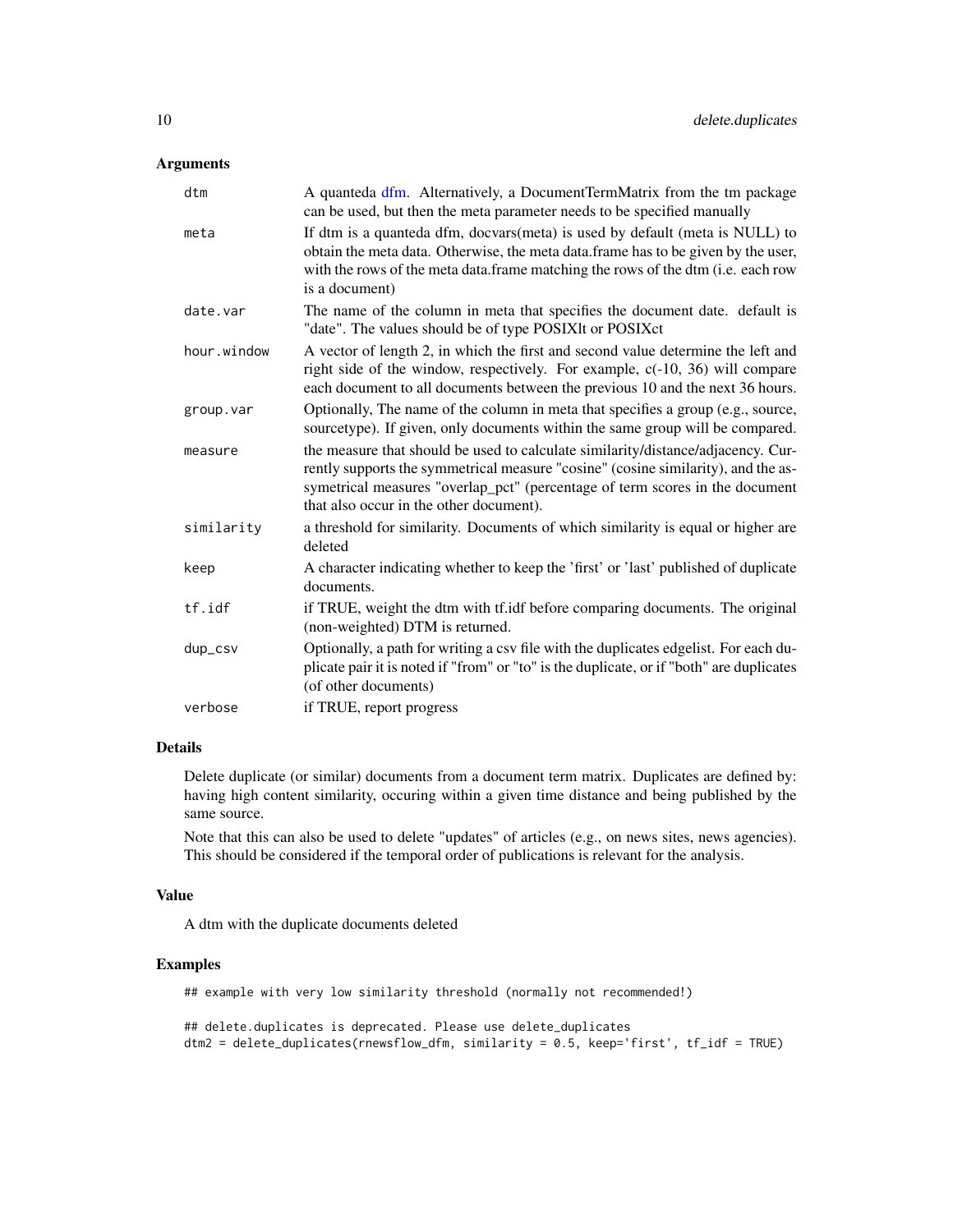<span id="page-10-0"></span>delete\_duplicates *Delete duplicate (or similar) documents from a document term matrix*

# Description

Delete duplicate (or similar) documents from a document term matrix. Duplicates are defined by: having high content similarity, occuring within a given time distance and being published by the same source.

#### Usage

```
delete_duplicates(
  dtm,
  date_var = NULL,
  hour_window = c(-24, 24),
  group_var = NULL,
  measure = c("cosine", "overlap_pct"),
  similarity = 1,
 keep = "first",tf_idf = FALSE,dup_csv = NULL,verbose = F
\mathcal{E}
```

| dtm         | A quanteda dfm.                                                                                                                                                                                                                                                                                  |
|-------------|--------------------------------------------------------------------------------------------------------------------------------------------------------------------------------------------------------------------------------------------------------------------------------------------------|
| date_var    | The name of the column in docvars(dtm) that specifies the document date. The<br>values should be of type POSIXIt or POSIXct                                                                                                                                                                      |
| hour_window | A vector of length 2, in which the first and second value determine the left and<br>right side of the window, respectively. For example, $c(-10, 36)$ will compare<br>each document to all documents between the previous 10 and the next 36 hours.                                              |
| group_var   | Optionally, column name in docvars(dtm) that specifies a group (e.g., source,<br>sourcetype). If given, only documents within the same group will be compared.                                                                                                                                   |
| measure     | The measure that should be used to calculate similarity/distance/adjacency. Cur-<br>rently supports the symmetrical measure "cosine" (cosine similarity), and the as-<br>symetrical measures "overlap_pct" (percentage of term scores in the document<br>that also occur in the other document). |
| similarity  | A threshold for similarity. Documents of which similarity is equal or higher are<br>deleted                                                                                                                                                                                                      |
| keep        | A character indicating whether to keep the 'first' or 'last' published of duplicate<br>documents.                                                                                                                                                                                                |
| $tf_idf$    | If TRUE, weight the dtm with tf_idf before comparing documents. The original<br>(non-weighted) DTM is returned.                                                                                                                                                                                  |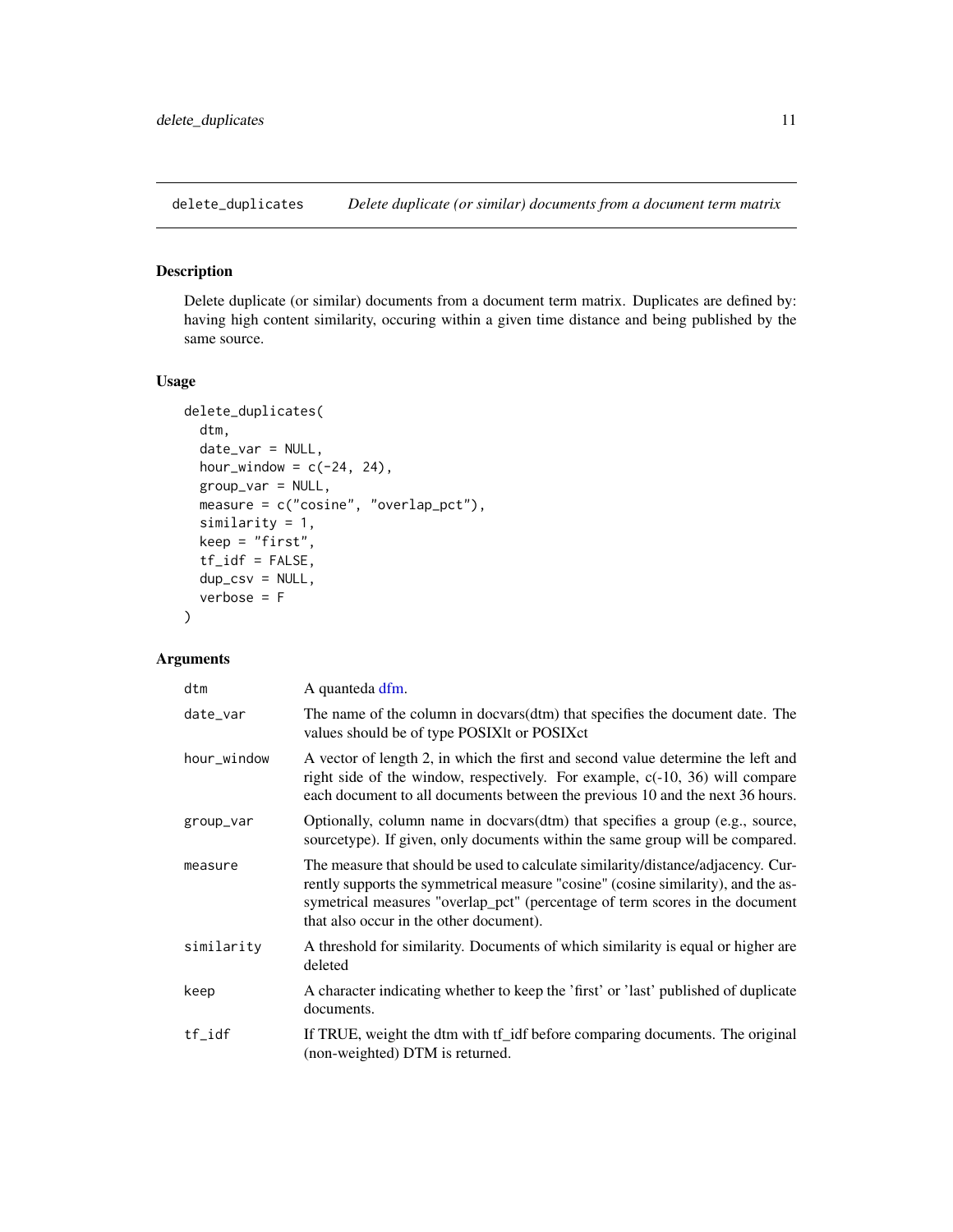<span id="page-11-0"></span>

| dup_csv | Optionally, a path for writing a csy file with the duplicates edgelist. For each du-     |
|---------|------------------------------------------------------------------------------------------|
|         | plicate pair it is noted if "from" or "to" is the duplicate, or if "both" are duplicates |
|         | (of other documents)                                                                     |
| verbose | If TRUE, report progress                                                                 |

# Details

Note that this can also be used to delete "updates" of articles (e.g., on news sites, news agencies). This should be considered if the temporal order of publications is relevant for the analysis.

# Value

A dtm with the duplicate documents deleted

#### Examples

```
## example with very low similarity threshold (normally not recommended!)
dtm2 = delete_duplicates(rnewsflow_dfm, similarity = 0.5, keep='first', tf_idf = TRUE)
```
directed.network.plot *A wrapper for [plot.igraph](#page-0-0) for visualizing directed networks.*

#### Description

This is a convenience function for visualizing directed networks with edge labels using [plot.igraph.](#page-0-0) It was designed specifically for visualizing aggregated document similarity networks in the RNewsflow package, but works with any network in the [igraph](#page-0-0) class.

```
directed.network.plot(
  g,
 weight.var = "from.Vprop",
 weight.thres = NULL,
 delete.isolates = FALSE,
  vertex.size = 30,
  vertex.color = "lightblue",
  vertex.label.color = "black",
  vertex.label.cex = 0.7,
  edge.color = "grey",
  show.edge.labels = TRUE,
  edge.label.color = "black",
  edgeu = 0.6,
  edge.arrow.size = 1,
  layout = igraph::layout.davidson.harel,
  ...
)
```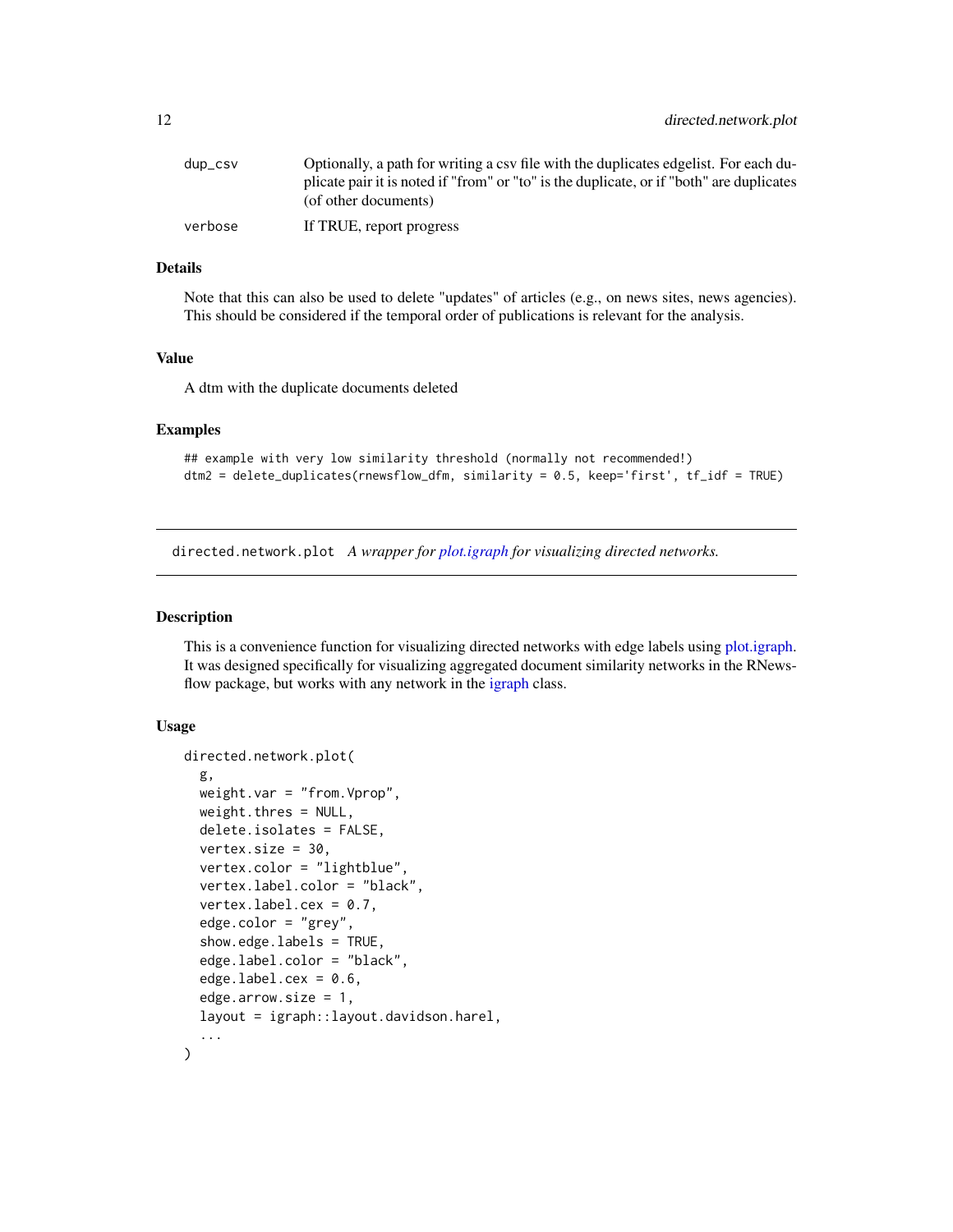<span id="page-12-0"></span>

| g                  | A network/graph in the igraph class                                                                          |
|--------------------|--------------------------------------------------------------------------------------------------------------|
| weight.var         | The edge attribute that is used to specify the edges                                                         |
| weight.thres       | A threshold for weight. Edges below the threshold are ignored                                                |
| delete.isolates    |                                                                                                              |
|                    | If TRUE, isolates (i.e. vertices without edges) are ignored.                                                 |
| vertex.size        | The size of the verticex/nodes. Defaults to 30. Can be a vector with values per<br>vertex.                   |
| vertex.color       | Color of vertices/nodes. Default is lightblue. Can be a vector with values per<br>vertex.                    |
| vertex.label.color |                                                                                                              |
|                    | Color of labels for vertices/nodes. Defaults to black. Can be a vector with values<br>per vertex.            |
| vertex.label.cex   |                                                                                                              |
|                    | Size of the labels for vertices/nodes. Defaults to 0.7. Can be a vector with values<br>per vertex.           |
| edge.color         | Color of the edges. Defaults to grey. Can be a vector with values per edge.                                  |
| show.edge.labels   |                                                                                                              |
|                    | Logical. Should edge labels be displayed? Default is TRUE.                                                   |
| edge.label.color   |                                                                                                              |
|                    | Color of the edge labels. Defaults to black. Can be a vector with values per<br>edge.                        |
|                    | edge. label.cex Size of the edge labels. Defaults to 0.6. Can be a vector with values per edge.              |
| edge.arrow.size    |                                                                                                              |
|                    | Size of the edge arrows. Defaults to 1. Can only be set globally (igraph might<br>update this at some point) |
| layout             | The igraph layout used to plot the network. Defaults to layout.davidson.harel                                |
| $\ddots$           | Arguments to be passed to the plot.igraph function.                                                          |

# Value

Nothing

# Examples

```
data(docnet)
aggdocnet = network_aggregate(docnet, by='source')
directed.network.plot(aggdocnet, weight.var = 'to.Vprop', weight.thres = 0.2)
```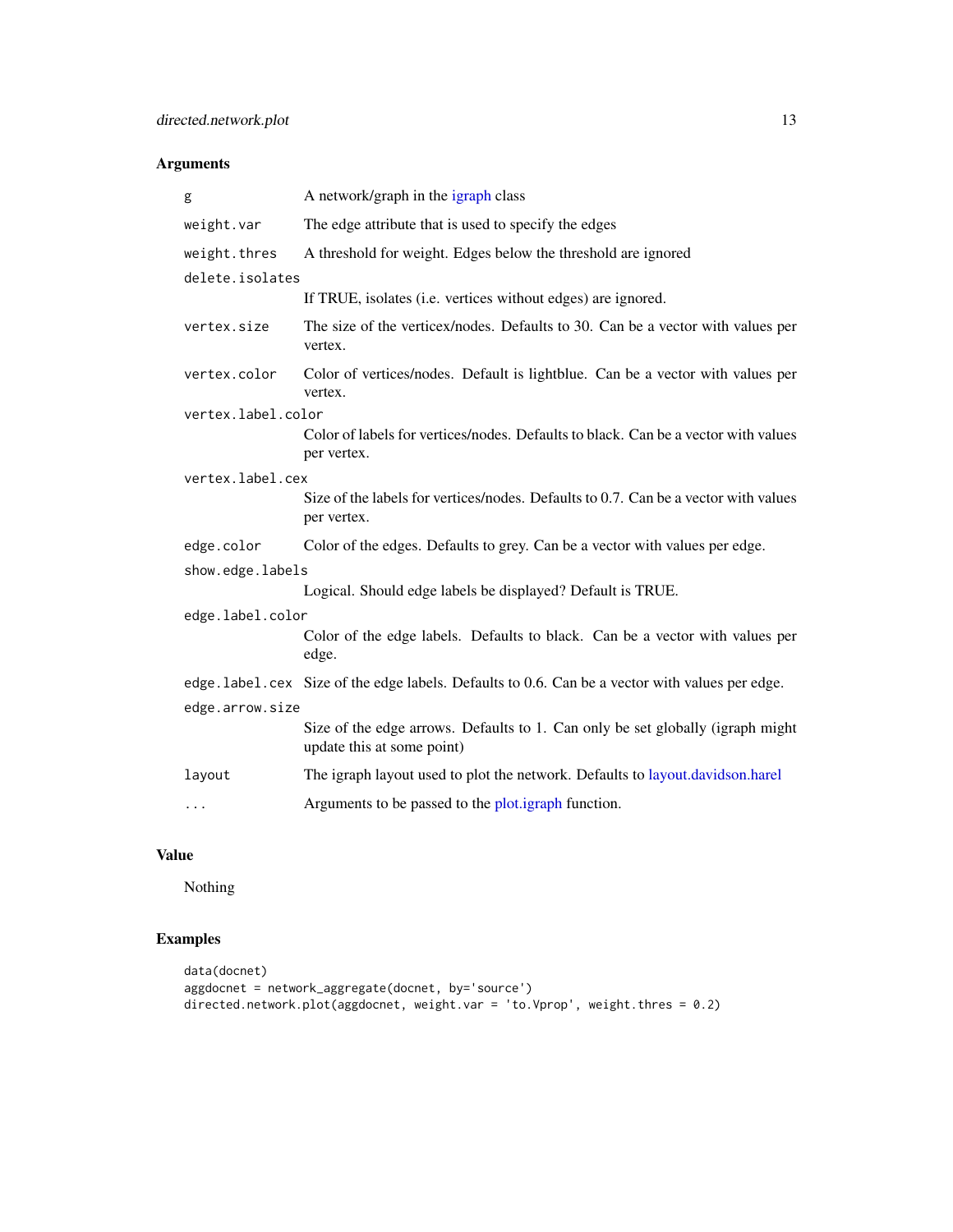<span id="page-13-0"></span>directed\_network\_plot *A wrapper for [plot.igraph](#page-0-0) for visualizing directed networks.*

#### Description

This is a convenience function for visualizing directed networks with edge labels using [plot.igraph.](#page-0-0) It was designed specifically for visualizing aggregated document similarity networks in the RNewsflow package, but works with any network in the [igraph](#page-0-0) class.

#### Usage

```
directed_network_plot(
  g,
 weight_var = "from.Vprop",
 weight_thres = NULL,
 delete_isolates = FALSE,
  vertex.size = 30,
  vertex.color = "lightblue",
  vertex.label.color = "black",
  vertex.label.cex = 0.7,
  edge.color = "grey",
  show.edge.labels = TRUE,
  edge.label.color = "black",
  edgeu = 0.6,
  edge.arrow.size = 1,
  layout = igraph::layout.davidson.harel,
  ...
\mathcal{E}
```

| A network/graph in the igraph class                                                                |
|----------------------------------------------------------------------------------------------------|
| The edge attribute that is used to specify the edges                                               |
| A threshold for weight. Edges below the threshold are ignored                                      |
| delete_isolates                                                                                    |
| If TRUE, isolates (i.e. vertices without edges) are ignored.                                       |
| The size of the verticex/nodes. Defaults to 30. Can be a vector with values per<br>vertex.         |
| Color of vertices/nodes. Default is lightblue. Can be a vector with values per<br>vertex.          |
| vertex.label.color                                                                                 |
| Color of labels for vertices/nodes. Defaults to black. Can be a vector with values                 |
| per vertex.                                                                                        |
| vertex.label.cex                                                                                   |
| Size of the labels for vertices/nodes. Defaults to 0.7. Can be a vector with values<br>per vertex. |
|                                                                                                    |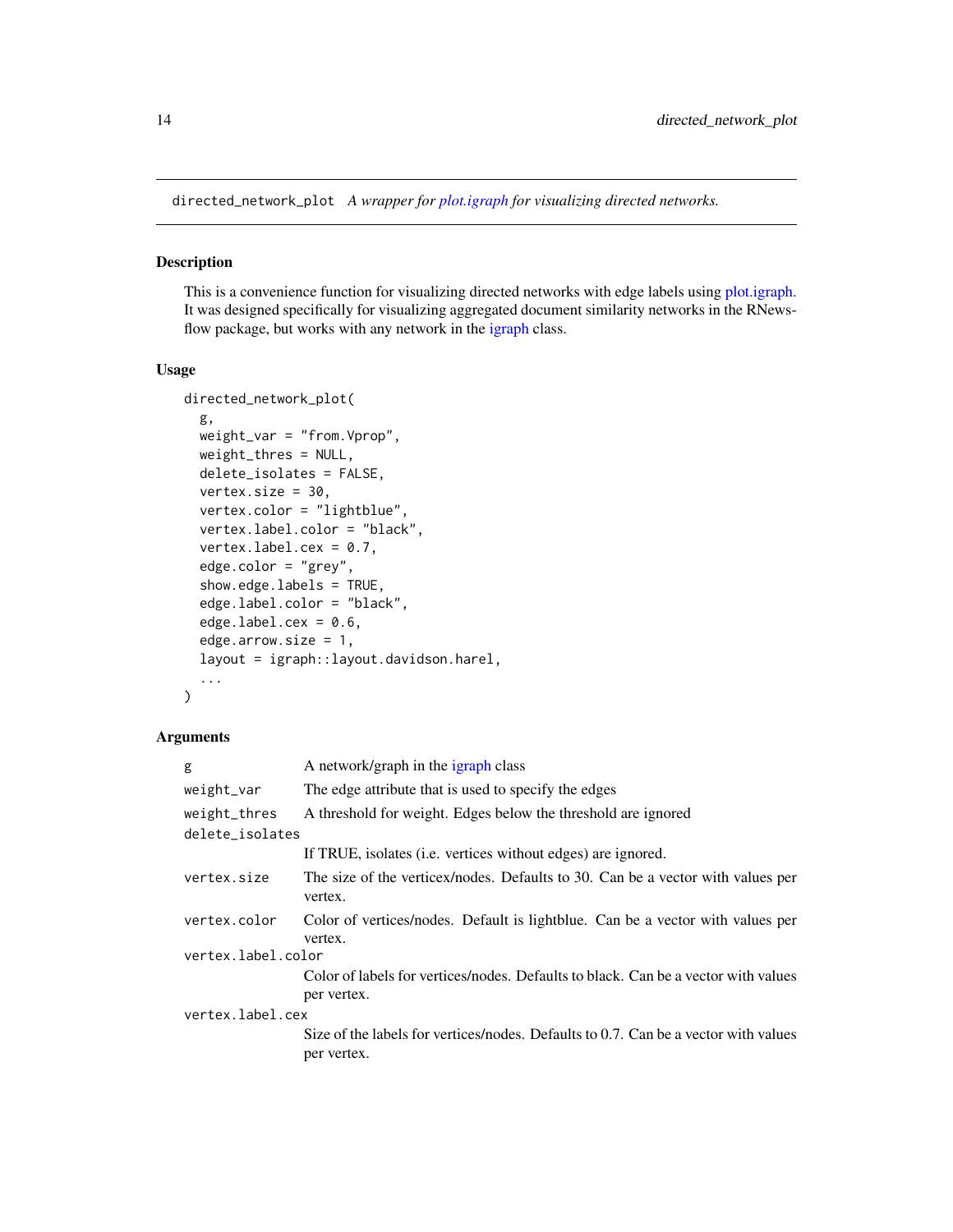#### <span id="page-14-0"></span>docnet and the set of the set of the set of the set of the set of the set of the set of the set of the set of the set of the set of the set of the set of the set of the set of the set of the set of the set of the set of th

| edge.color       | Color of the edges. Defaults to grey. Can be a vector with values per edge.                                   |
|------------------|---------------------------------------------------------------------------------------------------------------|
| show.edge.labels |                                                                                                               |
|                  | Logical. Should edge labels be displayed? Default is TRUE.                                                    |
| edge.label.color |                                                                                                               |
|                  | Color of the edge labels. Defaults to black. Can be a vector with values per<br>edge.                         |
|                  | edge. label.cex Size of the edge labels. Defaults to 0.6. Can be a vector with values per edge.               |
| edge.arrow.size  |                                                                                                               |
|                  | Size of the edge arrows. Defaults to 1. Can only be set globally (igraph might)<br>update this at some point) |
| layout           | The igraph layout used to plot the network. Defaults to layout.davidson.harel                                 |
| $\cdots$         | Arguments to be passed to the plot.igraph function.                                                           |

# Value

Nothing

# Examples

```
data(docnet)
aggdocnet = network_aggregate(docnet, by='source')
directed_network_plot(aggdocnet, weight_var = 'to.Vprop', weight_thres = 0.2)
```

| docnet | Document similarity network for one news agency, and the print and |
|--------|--------------------------------------------------------------------|
|        | online editions of two newspapers                                  |

# Description

Document similarity network for one news agency, and the print and online editions of two newspapers

# Format

docnet: A network/graph in the [igraph](#page-0-0) class as created with [document.network](#page-15-1) or [newsflow.compare.](#page-27-1)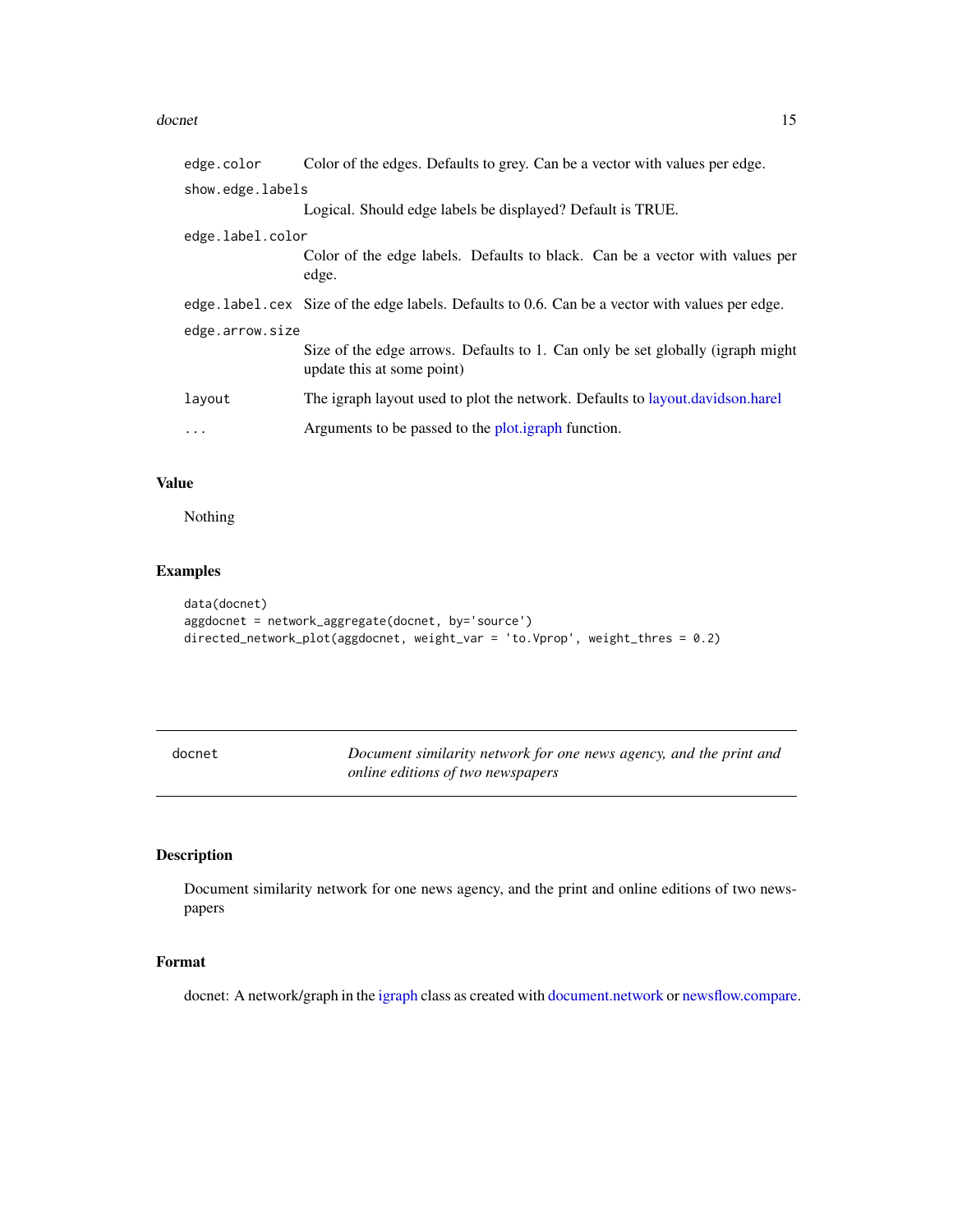<span id="page-15-1"></span><span id="page-15-0"></span>

# Description

Combines document similarity data (d) with document meta data (meta) into an [igraph](#page-0-0) network/graph.

# Usage

```
document.network(
  d,
 meta,
  id.var = "document_id",
 date.var = "date",min.similarity = NA
)
```
# Arguments

| d        | A data frame with three columns, that represents an edgelist with weight val-<br>ues. The first and second column represent the names/ids of the 'from' and 'to'<br>documents/vertices. The third column represents the similarity score. Column<br>names are ignored                                                                                                                                          |
|----------|----------------------------------------------------------------------------------------------------------------------------------------------------------------------------------------------------------------------------------------------------------------------------------------------------------------------------------------------------------------------------------------------------------------|
| meta     | A data frame where rows are documents and columns are document meta infor-<br>mation. Should at least contain 2 columns: the document name/id and date. The<br>name/id column should match the document names/ids of the edgelist, and its la-<br>bel is specified in the 'id.var' argument. The date column should be intepretable<br>with as POSIXct, and its label is specified in the 'date.var' argument. |
| id.var   | The label for the document name/id column in the 'meta' data.frame. Default is<br>"document id"                                                                                                                                                                                                                                                                                                                |
| date.var | The label for the document date column in the 'meta' data frame, default is<br>"date"                                                                                                                                                                                                                                                                                                                          |
|          |                                                                                                                                                                                                                                                                                                                                                                                                                |

min.similarity For convenience, ignore all edges where the weight is below 'min.similarity'.

# Details

This function is mainly offered to mimic the output of the [newsflow.compare](#page-27-1) function when using imported document similarity data. This way the functions for transforming, aggregating and visualizing the document similarity data can be used.

# Value

A network/graph in the [igraph](#page-0-0) class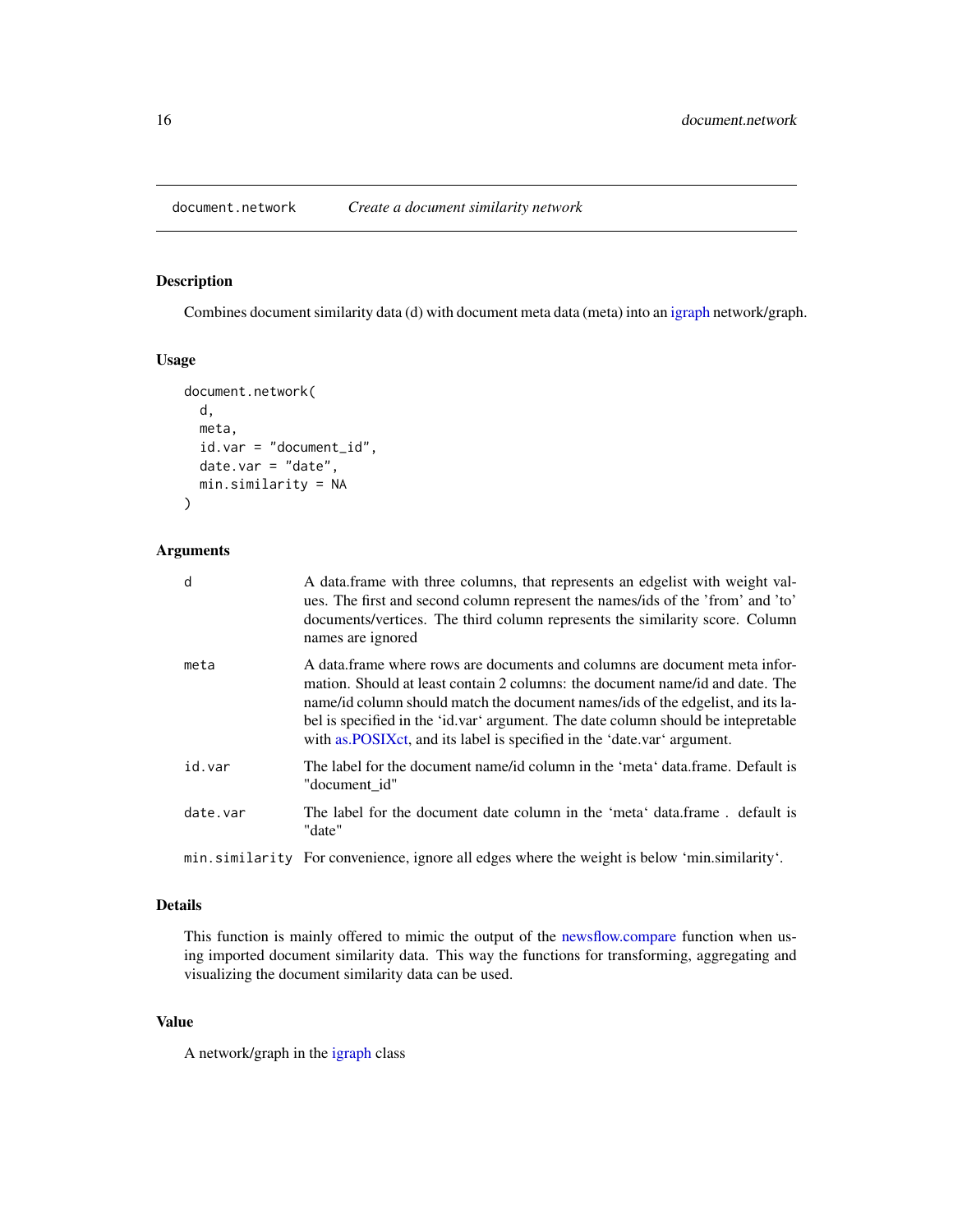# <span id="page-16-0"></span>document.network.plot 17

#### Examples

```
d = data. frame(x = c(1,1,1,2,2,3),
               y = c(2, 3, 5, 4, 5, 6),
               v = c(0.3, 0.4, 0.7, 0.5, 0.2, 0.9))meta = data.frame(document_id = 1:8,
                  date = seq.POSIXt(from = as.POSIXct('2010-01-01 12:00:00'),
                         by='hour', length.out = 8),
                  medium = c(rep('Newspapers', 4), rep('Blog', 4)))
g = document.network(d, meta)
igraph::get.data.frame(g, 'both')
igraph::plot.igraph(g)
```
document.network.plot *Visualize (a subcomponent) of the document similarity network*

#### Description

Visualize (a subcomponent) of the document similarity network

#### Usage

```
document.network.plot(
  g,
 date.attribute = "date",
  source.attribute = "source",
  subcomp_i = NULL,dtm = NULL,
  sources = NULL,
  only.outer.date = FALSE,
 date.format = "XY-Xm-Xd XH:'M",margins = c(5, 8, 1, 13),
  isolate.color = NULL,
  source.loops = TRUE,
  ...
\lambda
```
#### Arguments

g A document similarity network, as created with [newsflow.compare](#page-27-1) or [docu](#page-15-1)[ment.network](#page-15-1)

date.attribute The label of the vertex/document date attribute. Default is "date" source.attribute

The label of the vertex/document source attribute. Default is "source"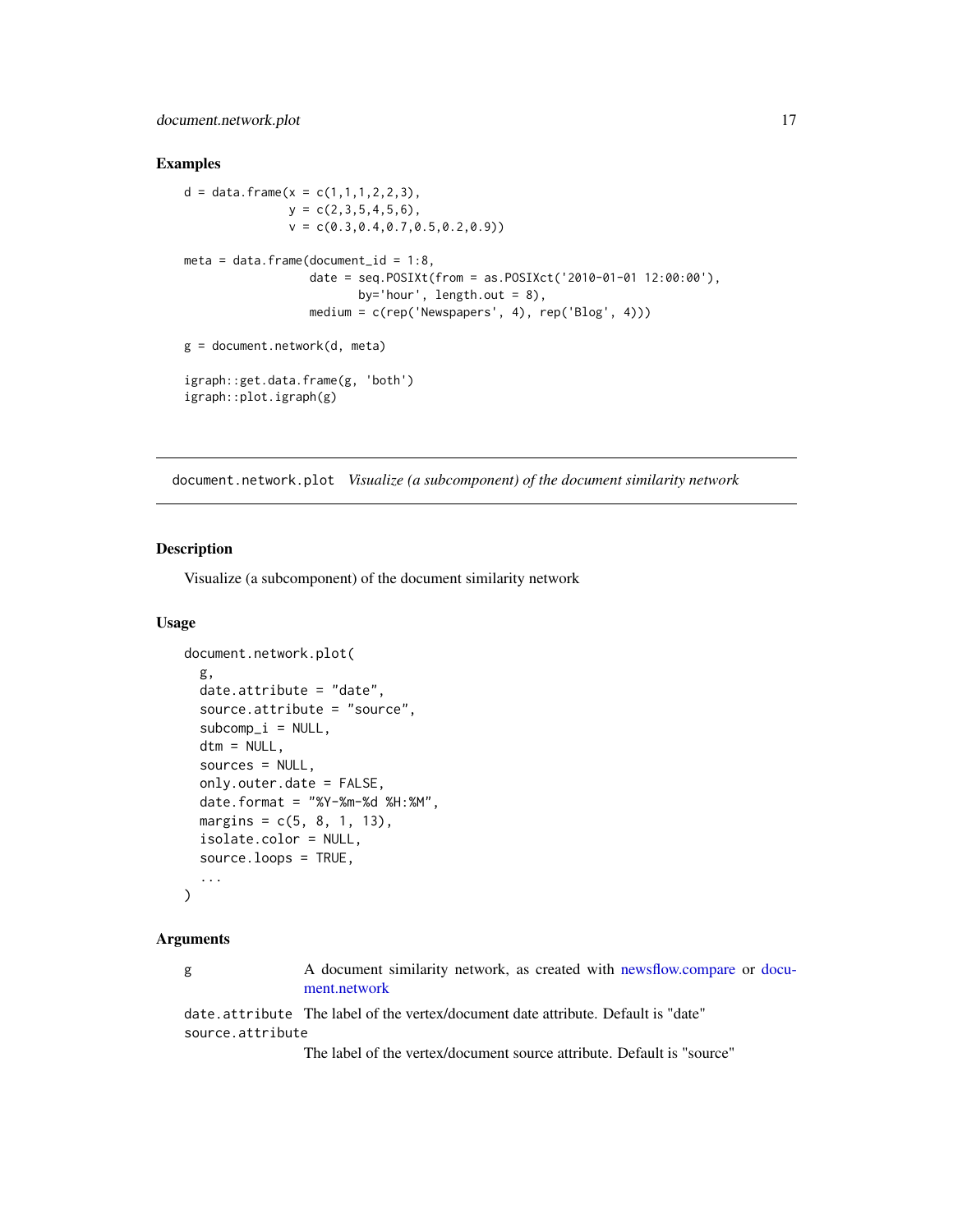<span id="page-17-0"></span>

| subcomp_i       | Optional. If an integer is given, the network is decomposed into subcomponents<br>(i.e. unconnected components) and only the i-th component is visualized. |
|-----------------|------------------------------------------------------------------------------------------------------------------------------------------------------------|
| dtm             | Optional. If a document-term matrix that contains the documents in g is given,<br>a wordcloud with the most common words of the network is added.          |
| sources         | Optional. Use a character vector to select only certain sources                                                                                            |
| only.outer.date |                                                                                                                                                            |
|                 | If TRUE, only the labels for the first and last date are reported on the x-axis                                                                            |
| date.format     | The date format of the date labels (see format.POSIXct)                                                                                                    |
| margins         | The margins of the network plot. The four values represent bottom, left, top and<br>right margin.                                                          |
| isolate.color   | Optional. Set a custom color for isolates                                                                                                                  |
| source.loops    | If set to FALSE, all edges between vertices/documents of the same source are<br>ignored.                                                                   |
| $\ddots$        | Additional arguments for the network plotting function plot.igraph                                                                                         |

#### Value

Nothing.

# Examples

```
docnet = docnet
dtm = rnewsflow_dfm
docnet_comps = igraph::decompose.graph(docnet) # get subcomponents
# subcomponent 1
document.network.plot(docnet_comps[[1]])
# subcomponent 2 with wordcloud
document.network.plot(docnet_comps[[2]], dtm=dtm)
# subcomponent 3 with additional arguments passed to plot.igraph
```

```
document.network.plot(docnet_comps[[3]], dtm=dtm, vertex.color='red')
```
documents.compare *Compare the documents in two corpora/dtms*

# Description

Compare the documents in corpus dtm.x with reference corpus dtm.y.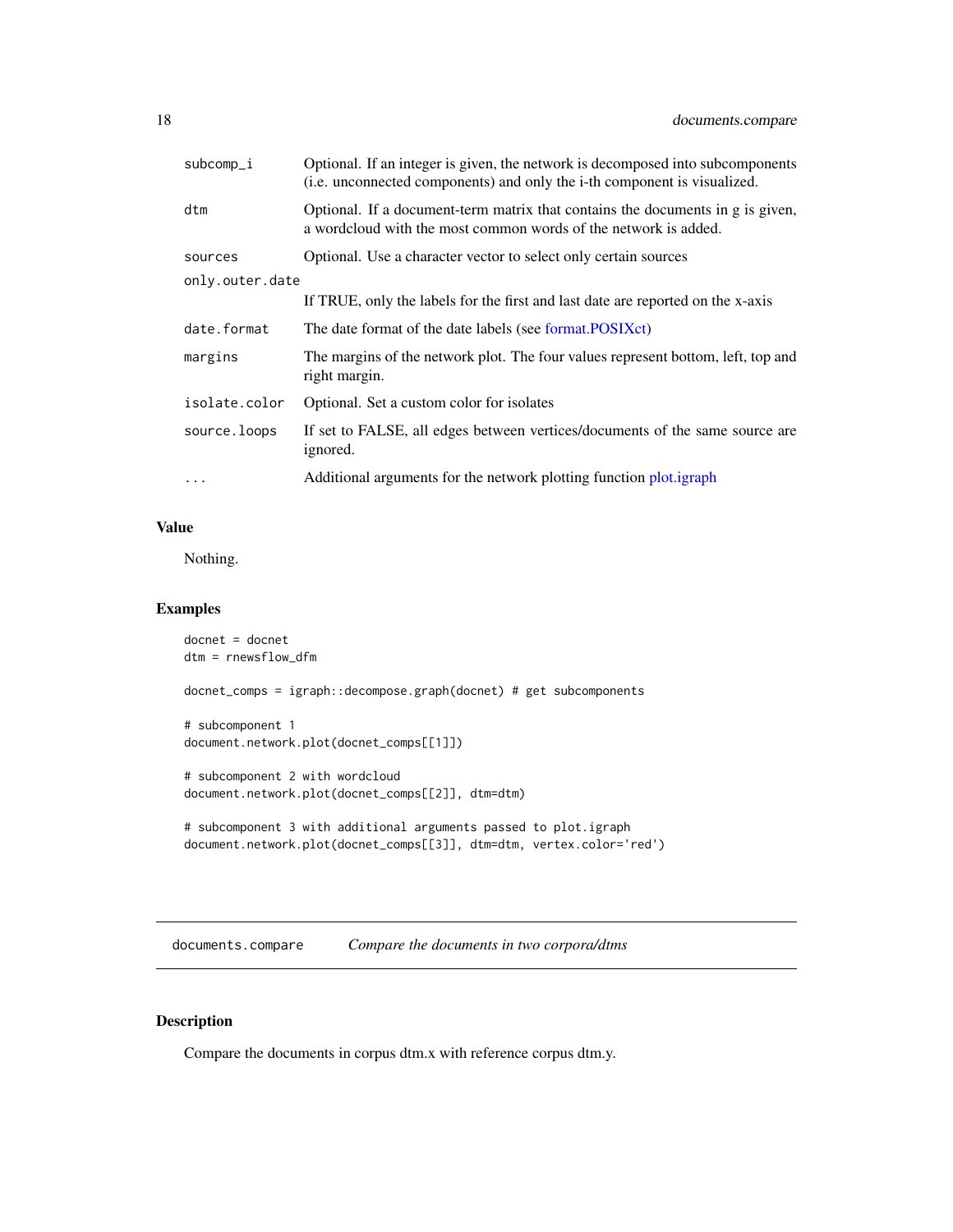# <span id="page-18-0"></span>documents.compare 19

# Usage

```
documents.compare(
  dtm,
  dtm.y = NULL,measure = c("cosine", "overlap_pct", "overlap", "crossprod", "softcosine",
    "query_lookup", "query_lookup_pct"),
 min.similarity = 0,
 n.topsim = NULL,
 max_p = 1,
 pvalue = c("none", "normal", "lognormal", "nz_normal", "nz_lognormal", "disparity"),
  simat = NULL,simmat_thres = NULL
\mathcal{L}
```
# Arguments

| dtm            | A quanteda dfm. Alternatively, a DocumentTermMatrix from the tm package<br>can be used.                                                                                                                                                                                                                                                                                                                                                                                                                                                                                                                                                |
|----------------|----------------------------------------------------------------------------------------------------------------------------------------------------------------------------------------------------------------------------------------------------------------------------------------------------------------------------------------------------------------------------------------------------------------------------------------------------------------------------------------------------------------------------------------------------------------------------------------------------------------------------------------|
| dtm.v          | Optional. If given, documents from dtm will only be compared to the documents<br>in dtm.y                                                                                                                                                                                                                                                                                                                                                                                                                                                                                                                                              |
| measure        | the measure that should be used to calculate similarity/distance/adjacency. Cur-<br>rently supports the symmetrical measure "cosine" (cosine similarity), the assy-<br>metrical measures "overlap_pct" (percentage of term scores in the document that<br>also occur in the other document), "overlap" (like overlap_pct, but as the sum<br>of overlap instead of the percentage) and the symmetrical soft cosine measure<br>(experimental). The regular crossprod (inner product) is also supported. If the<br>dtm's are prepared with the create_queries function, the special "query_lookup"<br>and "query_lookup_pct" can be used. |
| min.similarity | a threshold for similarity. lower values are deleted. Set to 0 by default.                                                                                                                                                                                                                                                                                                                                                                                                                                                                                                                                                             |
| n.topsim       | An alternative or additional sort of threshold for similarity. Only keep the<br>[n.topsim] highest similarity scores for x. Can return more than [n.topsim] sim-<br>ilarity scores in the case of duplicate similarities.                                                                                                                                                                                                                                                                                                                                                                                                              |
| max_p          | A threshold for maximium p value.                                                                                                                                                                                                                                                                                                                                                                                                                                                                                                                                                                                                      |
| pvalue         | If $max_p < 1$ , edges are removed based on a p value. For each document in dtm,<br>a p value is calculated over its outward edges. Default is the p-value based on<br>uniform distribution, akin to a "disparity" filter (see Serrano et al.) but without<br>filtering on inward edges.                                                                                                                                                                                                                                                                                                                                               |
| simmat         | If softcosine is used, a symmetrical matrix with the similarity scores of terms.<br>If NULL, the cosine similarity of terms in dtm will be used                                                                                                                                                                                                                                                                                                                                                                                                                                                                                        |
| simmat_thres   | If softosine is used, a threshold for the similarity scores of terms                                                                                                                                                                                                                                                                                                                                                                                                                                                                                                                                                                   |
|                |                                                                                                                                                                                                                                                                                                                                                                                                                                                                                                                                                                                                                                        |

# Details

The calculation of document similarity is performed using a vector space model approach. Innerproduct based similarity measures are used, such as cosine similarity. It is recommended to weight the DTM beforehand, for instance using Term frequency-inverse document frequency (tf.idf)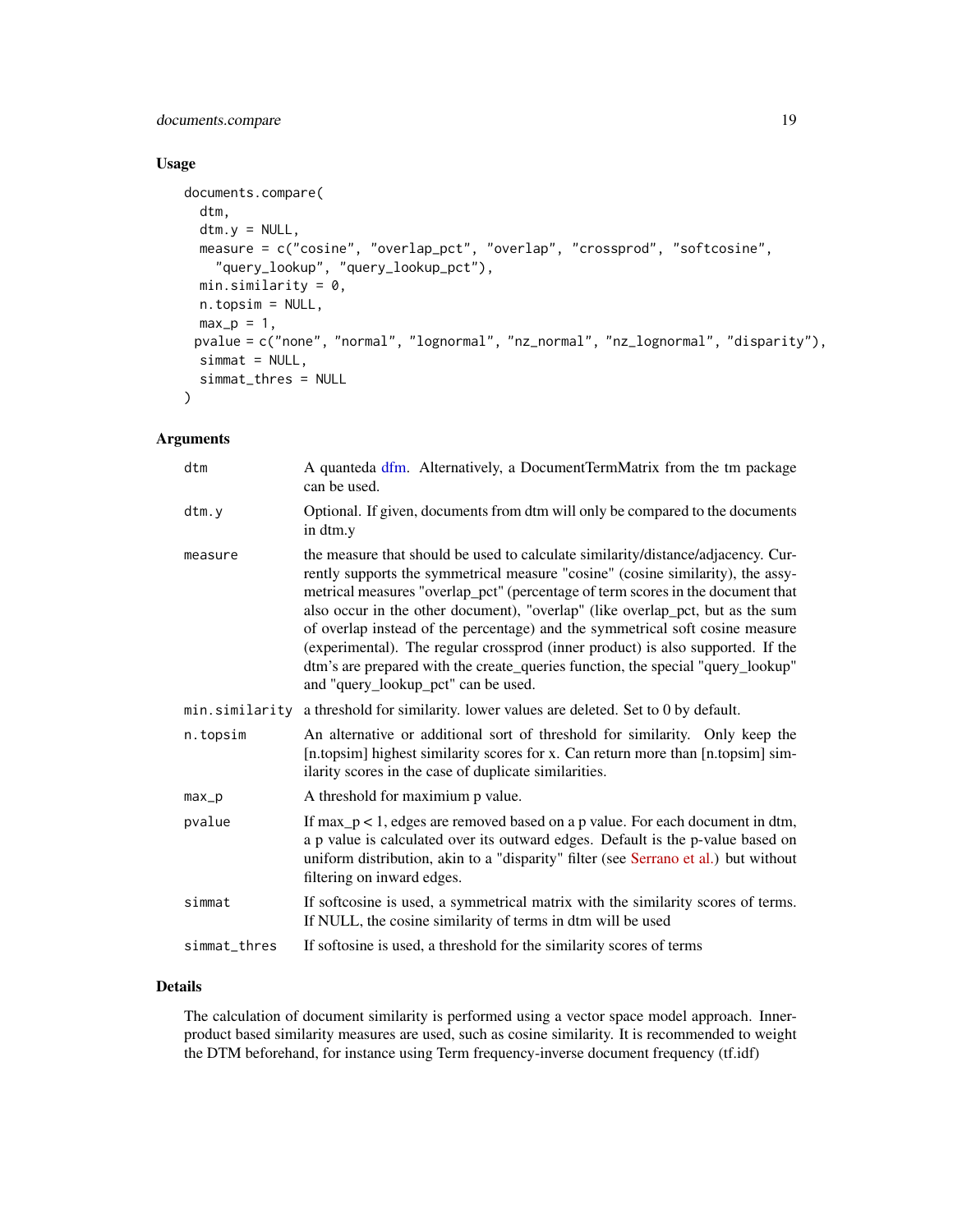# <span id="page-19-0"></span>Value

A data frame with pairs of documents and their similarities.

#### Examples

```
## documents.compare is deprecated. Please use compare_documents
comp = compare_documents(rnewsflow_dfm, min_similarity=0.4)
head(comp)
```
document\_network\_plot *Visualize (a subcomponent) of the document similarity network*

# Description

Visualize (a subcomponent) of the document similarity network

# Usage

```
document_network_plot(
  g,
  date_attribute = "date",
  source_attribute = "source",
  subcomp_i = NULL,dtm = NULL,
  sources = NULL,
 only_outer_date = FALSE,
  date_format = "%Y-%m-%d %H:%M",
 margins = c(5, 8, 1, 13),
  isolate_color = NULL,
  source_loops = TRUE,
  ...
\mathcal{E}
```

| g                | A document similarity network, as created with newsflow.compare or docu-<br>ment.network                                                                   |
|------------------|------------------------------------------------------------------------------------------------------------------------------------------------------------|
| source_attribute | date_attribute The label of the vertex/document date attribute. Default is "date"                                                                          |
|                  | The label of the vertex/document source attribute. Default is "source"                                                                                     |
| subcomp_i        | Optional. If an integer is given, the network is decomposed into subcomponents<br>(i.e. unconnected components) and only the i-th component is visualized. |
| dtm              | Optional. If a document-term matrix that contains the documents in g is given,<br>a wordcloud with the most common words of the network is added.          |
| sources          | Optional. Use a character vector to select only certain sources                                                                                            |
|                  |                                                                                                                                                            |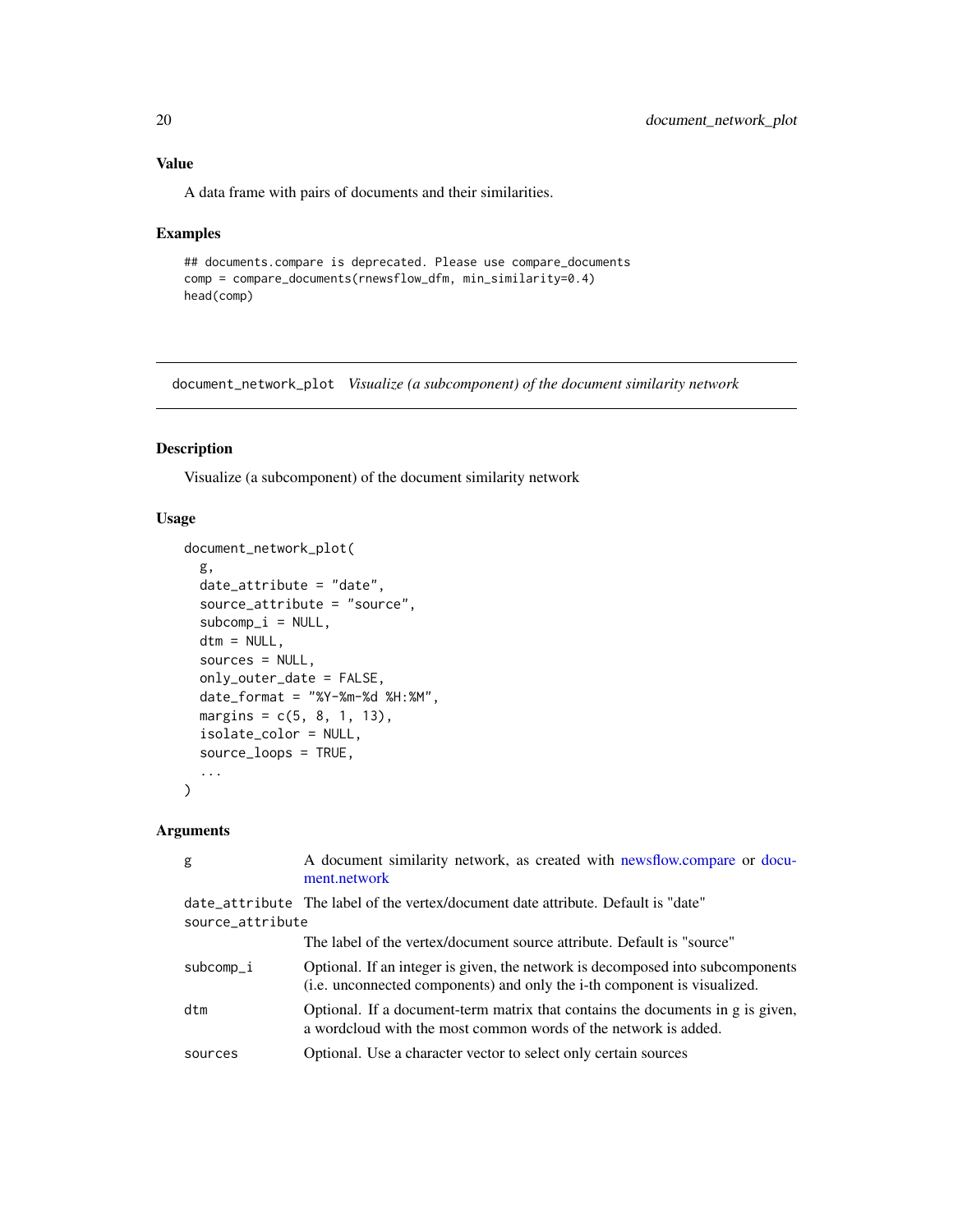#### <span id="page-20-0"></span>filter.window 21

| only_outer_date |                                                                                                   |
|-----------------|---------------------------------------------------------------------------------------------------|
|                 | If TRUE, only the labels for the first and last date are reported on the x-axis                   |
| date_format     | The date format of the date labels (see format.POSIXct)                                           |
| margins         | The margins of the network plot. The four values represent bottom, left, top and<br>right margin. |
| isolate_color   | Optional. Set a custom color for isolates                                                         |
| source_loops    | If set to FALSE, all edges between vertices/documents of the same source are<br>ignored.          |
| $\ddots$ .      | Additional arguments for the network plotting function plot.igraph                                |

#### Value

Nothing.

### Examples

```
docnet = docnet
dtm = rnewsflow_dfm
docnet_comps = igraph::decompose.graph(docnet) # get subcomponents
# subcomponent 1
document_network_plot(docnet_comps[[1]])
# subcomponent 2 with wordcloud
document_network_plot(docnet_comps[[2]], dtm=dtm)
# subcomponent 3 with additional arguments passed to plot.igraph
document_network_plot(docnet_comps[[3]], dtm=dtm, vertex.color='red')
```
<span id="page-20-1"></span>filter.window *Filter edges from the document similarity network based on hour difference*

# **Description**

The 'filter.window' function can be used to filter the document pairs (i.e. edges) using the 'hour.window' parameter, which works identical to the 'hour.window' parameter in the 'newsflow.compare' function. In addition, the 'from.vertices' and 'to.vertices' parameters can be used to select the vertices (i.e. documents) for which this filter is applied.

```
filter.window(g, hour.window, to.vertices = NULL, from.vertices = NULL)
```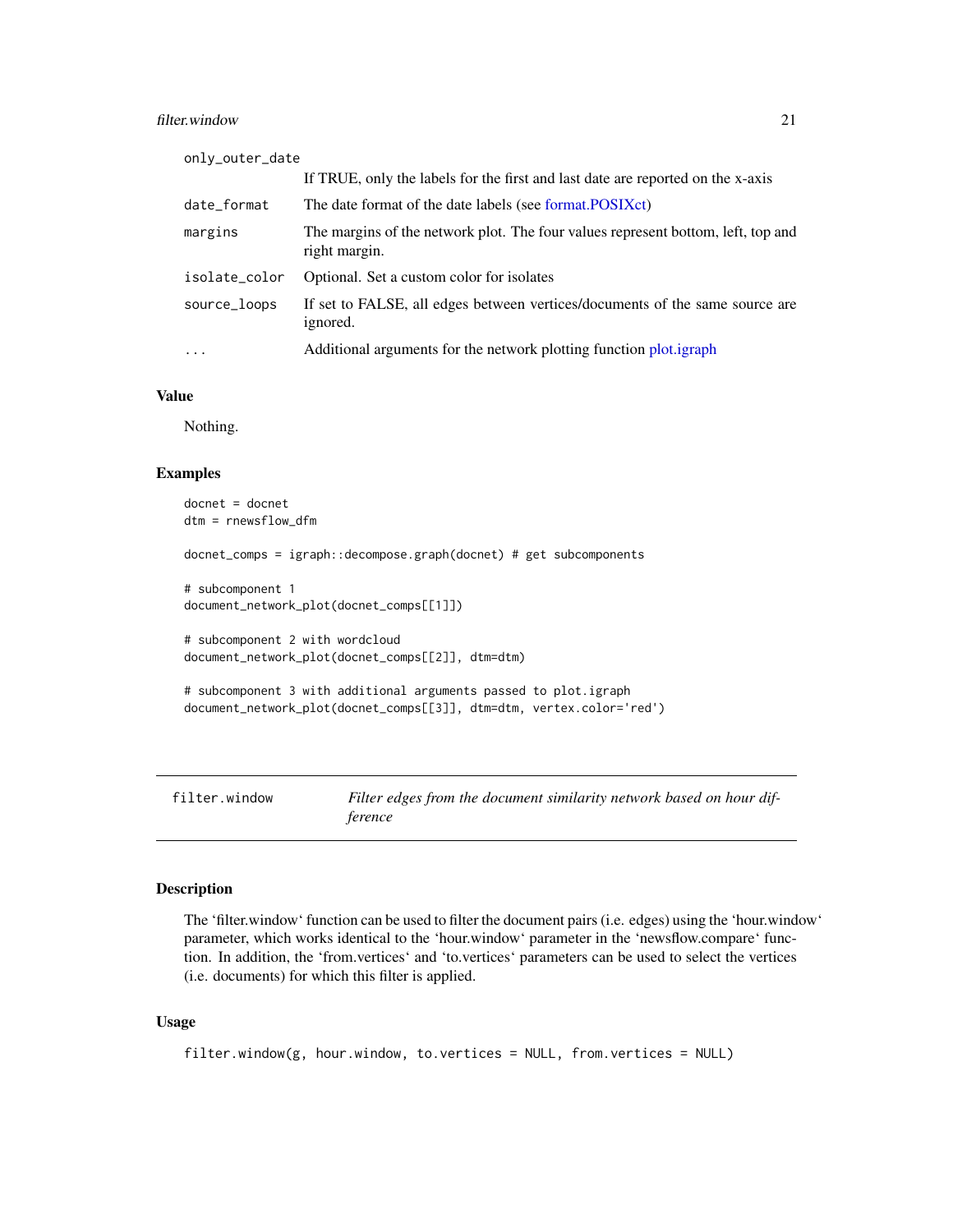<span id="page-21-0"></span>

| g             | A document similarity network, as created with newsflow.compare or docu-<br>ment.network                                                                                                                                                                                           |
|---------------|------------------------------------------------------------------------------------------------------------------------------------------------------------------------------------------------------------------------------------------------------------------------------------|
| hour.window   | A vector of length 2, in which the first and second value determine the left and<br>right side of the window, respectively. For example, $c(-10, 36)$ will compare<br>each document to all documents between the previous 10 and the next 36 hours.                                |
| to.vertices   | A filter to select the vertices 'to' which an edge is filtered. For example, if<br>$V(g)$ \$sourcetype == "newspaper" is used, then the hour window filter is only<br>applied for edges 'to' newspaper documents (specifically, where the sourcetype<br>attribute is "newspaper"). |
| from.vertices | A filter to select the vertices 'from' which an edge is filtered. Works identical to<br>'to.vertices'.                                                                                                                                                                             |

# Details

It is recommended to use the [show\\_window](#page-35-1) function to verify whether the hour windows are correct according to the assumptions and focus of the study.

# Value

A network/graph in the [igraph](#page-0-0) class

#### Examples

```
data(docnet)
show.window(docnet, to.attribute = 'source') # before filtering
docnet = filter.window(docnet, hour.window = c(0.1, 24))
docnet = filter<u>.window(docnet, hour.window = c(6,36),</u>
                       to.vertices = V(docnet)$sourcetype == 'Print NP')
show.window(docnet, to.attribute = 'sourcetype') # after filtering per sourcetype
show.window(docnet, to.attribute = 'source') # after filtering per source
```
filter\_window *Filter edges from the document similarity network based on hour difference*

# Description

The 'filter\_window' function can be used to filter the document pairs (i.e. edges) using the 'hour\_window' parameter, which works identical to the 'hour\_window' parameter in the 'newsflow.compare' function. In addition, the 'from\_vertices' and 'to\_vertices' parameters can be used to select the vertices (i.e. documents) for which this filter is applied.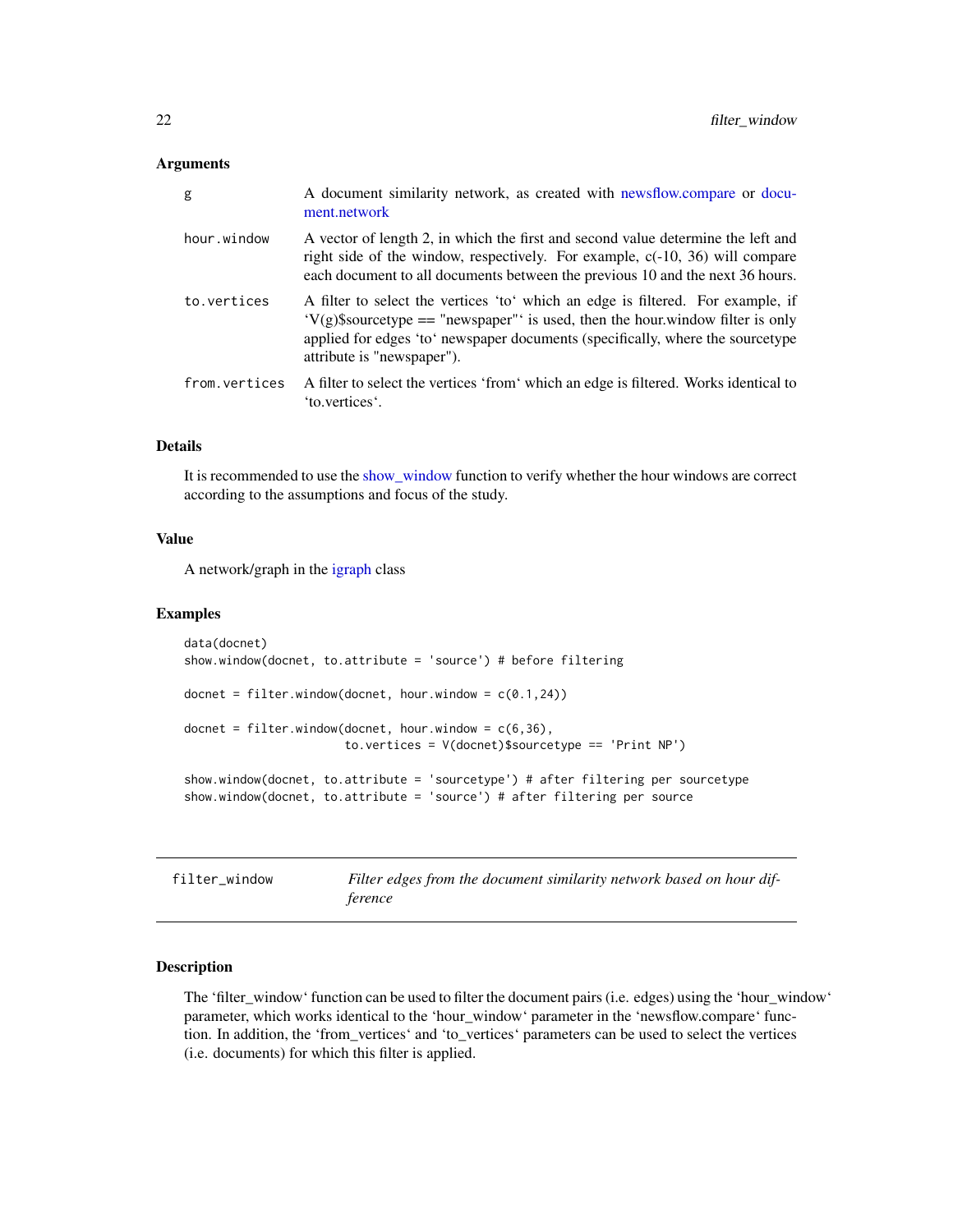#### <span id="page-22-0"></span>Usage

filter\_window(g, hour\_window, to\_vertices = NULL, from\_vertices = NULL)

#### Arguments

| g             | A document similarity network, as created with newsflow.compare or docu-<br>ment.network                                                                                                                                                                                           |
|---------------|------------------------------------------------------------------------------------------------------------------------------------------------------------------------------------------------------------------------------------------------------------------------------------|
| hour_window   | A vector of length 2, in which the first and second value determine the left and<br>right side of the window, respectively. For example, $c(-10, 36)$ will compare<br>each document to all documents between the previous 10 and the next 36 hours.                                |
| to_vertices   | A filter to select the vertices 'to' which an edge is filtered. For example, if<br>$V(g)$ \$sourcetype == "newspaper" is used, then the hour_window filter is only<br>applied for edges 'to' newspaper documents (specifically, where the sourcetype<br>attribute is "newspaper"). |
| from_vertices | A filter to select the vertices 'from' which an edge is filtered. Works identical to<br>'to vertices'.                                                                                                                                                                             |

# Details

It is recommended to use the [show\\_window](#page-35-1) function to verify whether the hour windows are correct according to the assumptions and focus of the study.

# Value

A network/graph in the [igraph](#page-0-0) class

# Examples

```
data(docnet)
show_window(docnet, to_attribute = 'source') # before filtering
docnet = filter_window(docnet, hour_window = c(0.1,24))
docnet = filter_window(docnet, hour_window = c(6,36),
                      to_vertices = V(docnet)$sourcetype == 'Print NP')
show_window(docnet, to_attribute = 'sourcetype') # after filtering per sourcetype
show_window(docnet, to_attribute = 'source') # after filtering per source
```
get\_doc\_terms *View term scores for a given document*

#### Description

View term scores for a given document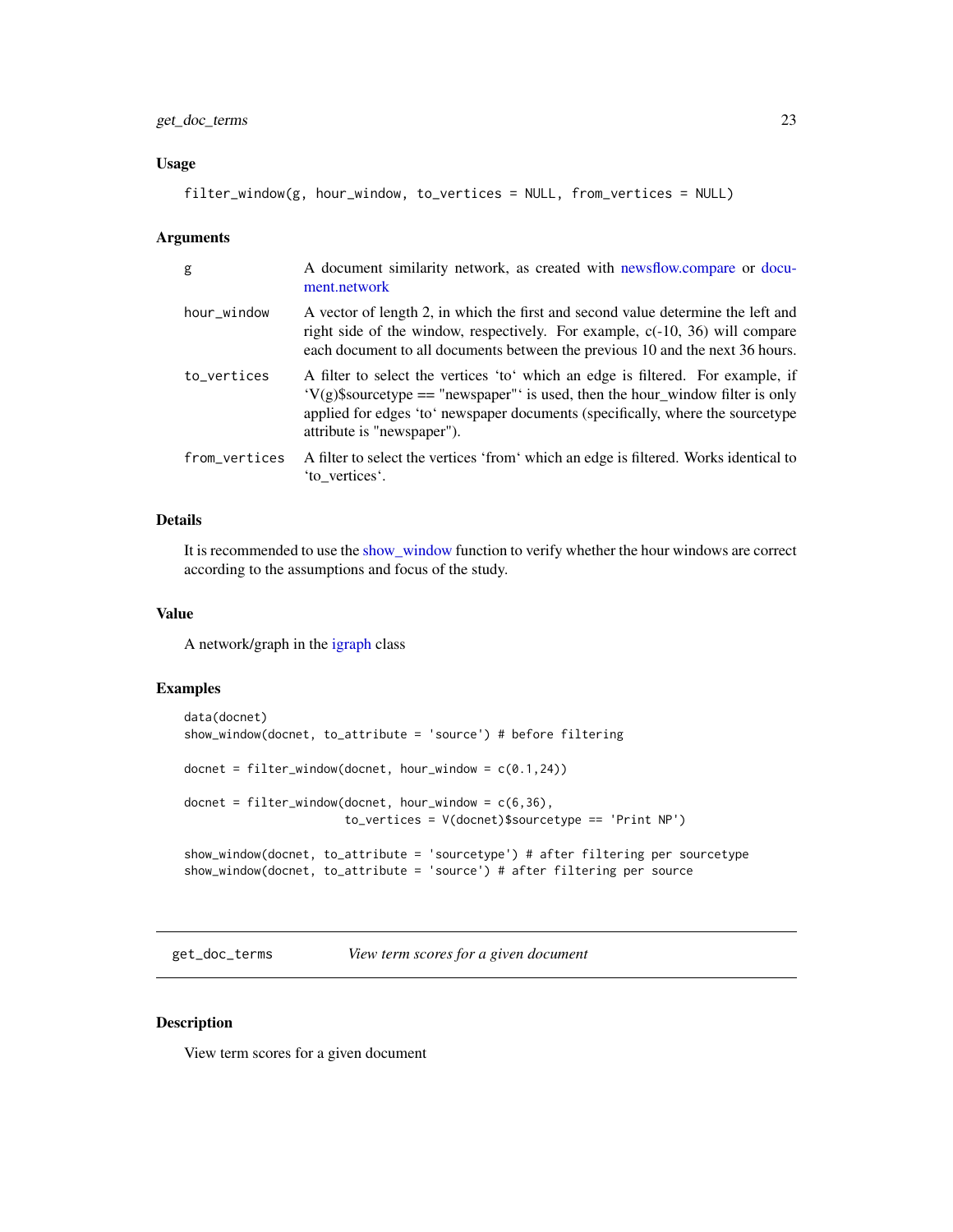# <span id="page-23-0"></span>Usage

get\_doc\_terms(dtm, docname = NULL, doc\_i = NULL)

# Arguments

| dtm     | A quanteda dfm                          |
|---------|-----------------------------------------|
| docname | name of document to select              |
| doc i   | alternatively, select document by index |

# Value

A named vector with terms (names) and scores

# Examples

```
get_doc_terms(rnewsflow_dfm, doc_i=1)
```
get\_overlap\_terms *View overlapping terms for a given pair of documents*

# Description

View overlapping terms for a given pair of documents

# Usage

```
get_overlap_terms(dtm, doc.x, doc.y, dtm.y = dtm)
```
# Arguments

| dtm   | A quanteda dfm                                                            |
|-------|---------------------------------------------------------------------------|
| doc.x | The name of the first document in dtm                                     |
| doc.v | The name of the second document in dtm (or dtm.y)                         |
| dtm.v | Optionally, a second dtm (for when the documents occur in separate dtm's) |

# Value

A character vector

# Examples

```
get_overlap_terms(rnewsflow_dfm,
```
quanteda::docnames(rnewsflow\_dfm)[1], quanteda::docnames(rnewsflow\_dfm)[5])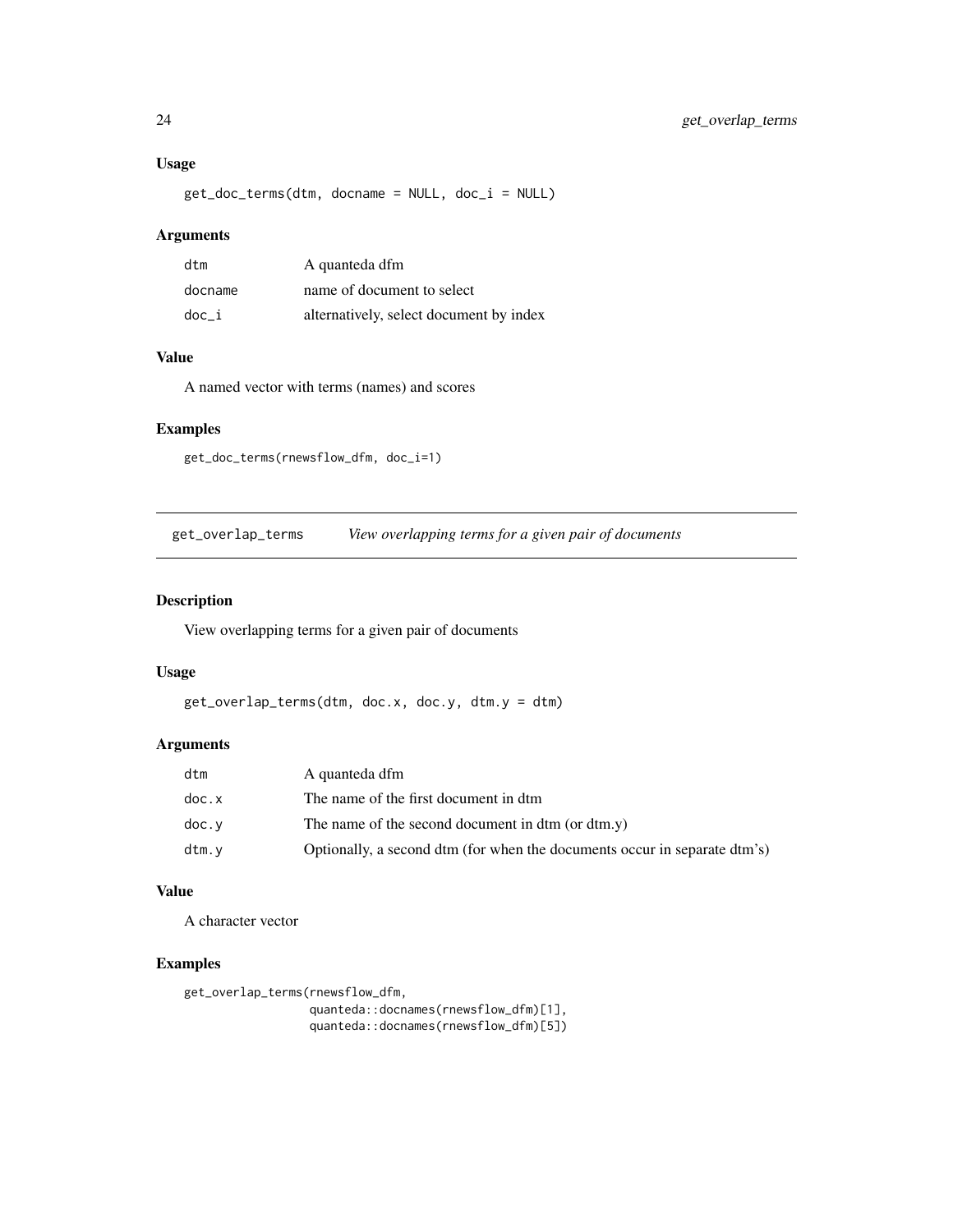<span id="page-24-0"></span>hourdiff\_range\_thresholds

*Inspect effects of thresholds on matches over time*

# Description

If it can be assumed that matches should only occur within a given time range (e.g., event data should match news items after the event occured) a low effort validation can be obtained by looking at whether the matches only occur within this time range. This function plots the percentage of matches within a given time range (hourdiff) for different thresholds of the weight column. This can be used to determine a good threshold.

# Usage

```
hourdiff_range_thresholds(
  g,
  breaks = 20,
  hourdiff_range = c(\emptyset, Inf),
  min_weight = NA,
  min_hourdiff = NA,
  max\_hourdiff = NA\mathcal{E}
```
# Arguments

| g            | The output of newsflow.compare (either as "igraph" or "edgelist")                                                           |
|--------------|-----------------------------------------------------------------------------------------------------------------------------|
| breaks       | The number of breaks for the weight threshold                                                                               |
|              | hourdiff range The time period (hourdiff range) in which the match 'should' occur.                                          |
| min_weight   | Optionally, filter out all value below the given weight                                                                     |
| min_hourdiff | the lowest possible hourdiff value. This is used to estimate noise. If not speci-<br>fied, will be estimated based on data. |
| max_hourdiff | the highest possible hourdiff value.                                                                                        |

# Value

Nothing... just plots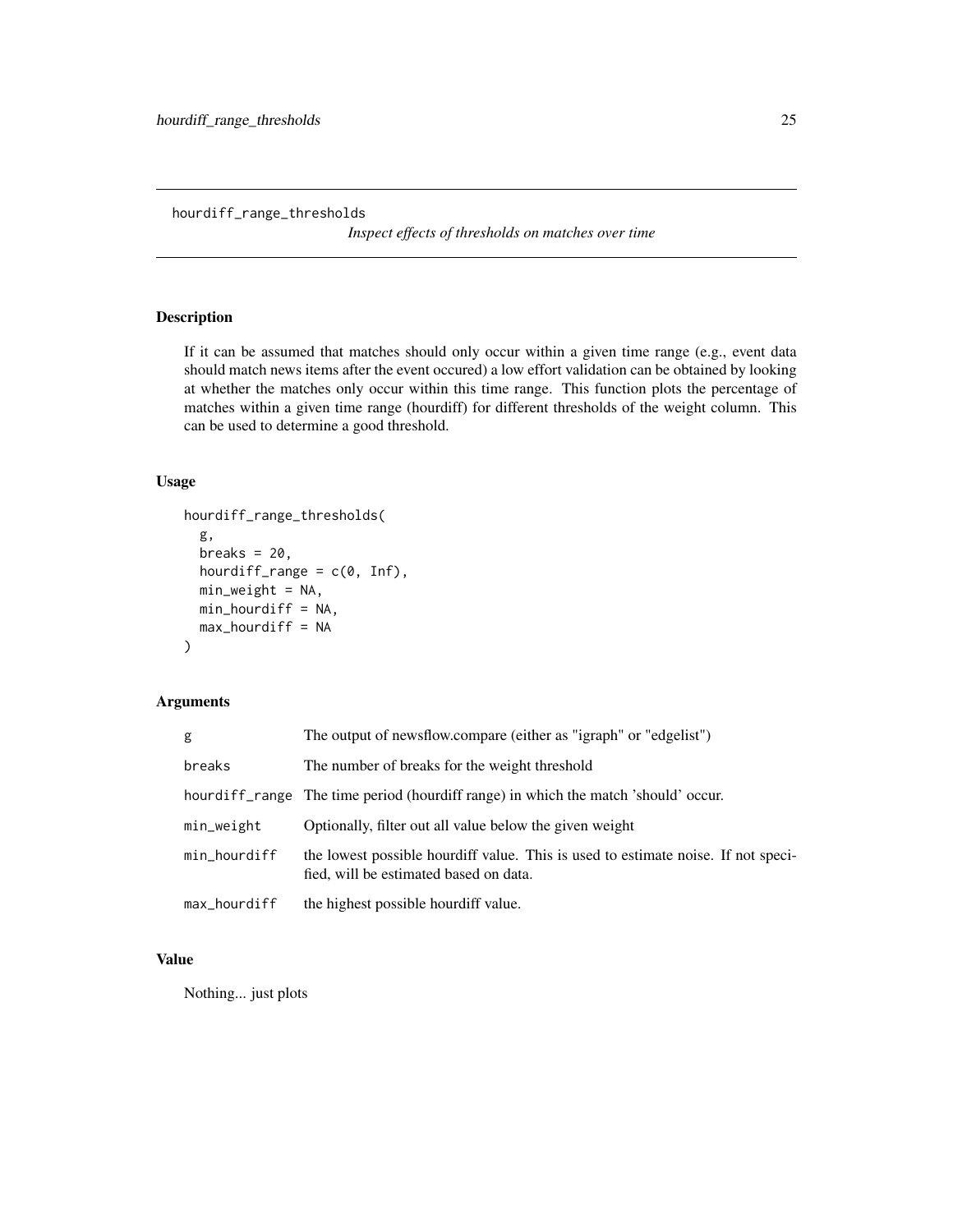<span id="page-25-0"></span>

#### Description

This function offers a versatile way to aggregate the edges of a network based on the vertex attributes. Although it was designed specifically for document similarity networks, it can be used for any network in the [igraph](#page-0-0) class.

#### Usage

```
network.aggregate(
  g,
 by = NULL,
 by.from = by,
 by.to = by,
  edge.attribute = "weight",
  agg.FUN = mean,return.df = FALSE,
 keep_isolates = T
)
```
#### Arguments

| g             | A network/graph in the igraph class                                                                                                   |
|---------------|---------------------------------------------------------------------------------------------------------------------------------------|
| by            | A character string indicating the vertex attributes by which the edges will be<br>aggregated.                                         |
| by.from       | Optionally, specify different vertex attributes to aggregate the 'from' side of<br>edges                                              |
| by.to         | Optionally, specify different vertex attributes to aggregate the 'to' side of edges                                                   |
|               | edge attribute Select an edge attribute to aggregate using the function specified in 'agg. FUN'.<br>Defaults to 'weight'              |
| agg.FUN       | The function used to aggregate the edge attribute                                                                                     |
| return.df     | Optional. If TRUE, the results are returned as a data frame. This can in particu-<br>lar be convenient if by from and by to are used. |
| keep_isolates | if True, also return scores for isolates                                                                                              |

#### Details

The first argument is the network (in the 'igraph' class). The second argument, for the 'by' parameter, is a character vector to indicate one or more vertex attributes based on which the edges are aggregated. Optionally, the 'by' parameter can also be specified separately for 'by.from' and 'by.to'.

By default, the function returns the aggregated network as an [igraph](#page-0-0) class. The edges in the aggregated network have five standard attributes. The 'edges' attribute counts the number of edges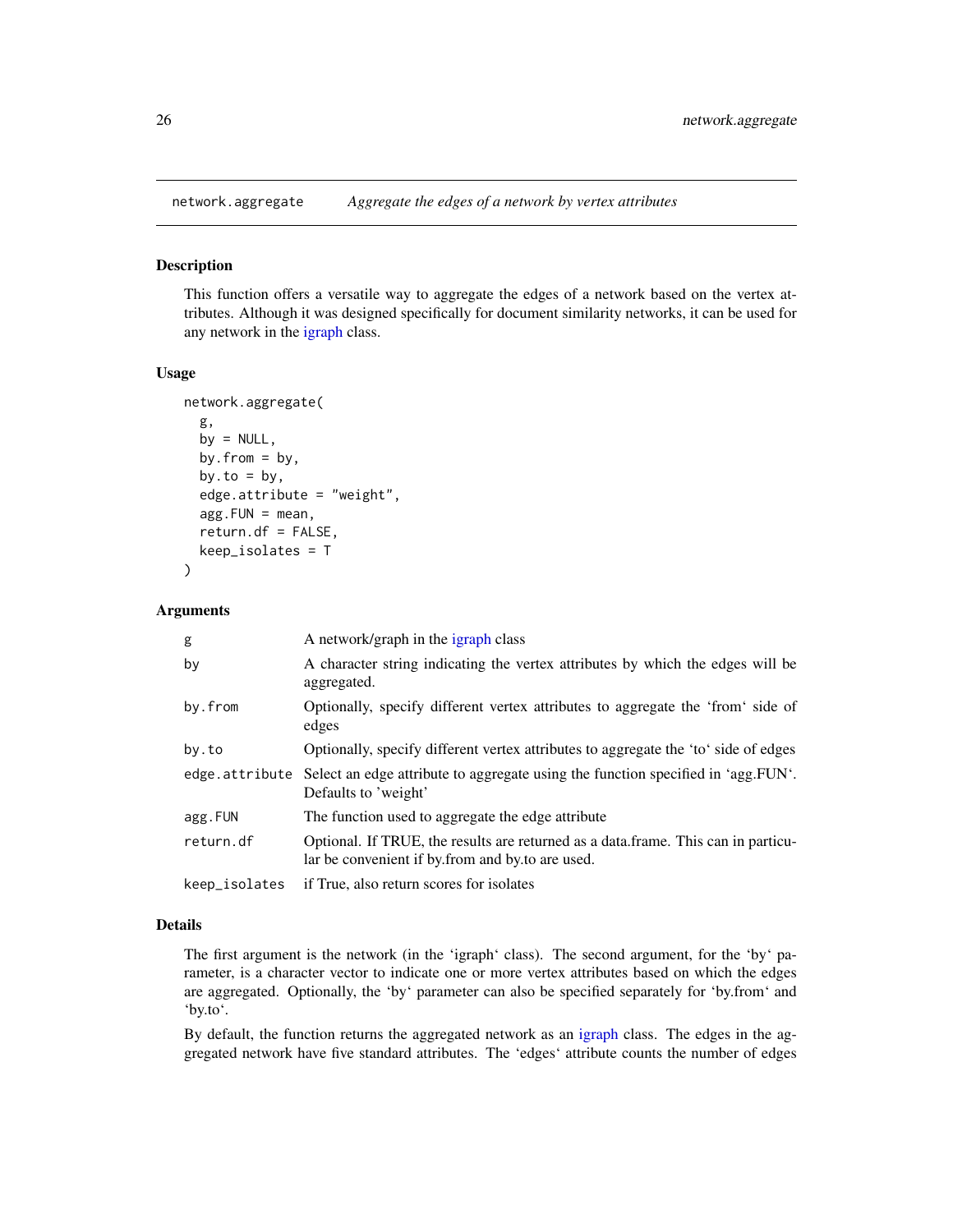<span id="page-26-0"></span>from the 'from' group to the 'to' group. The 'from.V' attribute shows the number of vertices in the 'from' group that matched with a vertex in the 'to' group. The 'from.Vprop attribute shows this as the proportion of all vertices in the 'from' group. The 'to.V' and 'to.Vprop' attributes show the same for the 'to' group.

In addition, one of the edge attributes of the original network can be aggregated with a given function. These are specified in the 'edge.attribute' and 'agg.FUN' parameters.

# Value

A network/graph in the [igraph](#page-0-0) class, or a data.frame if return.df is TRUE.

#### Examples

```
data(docnet)
aggdocnet = network.aggregate(docnet, by='sourcetype')
igraph::get.data.frame(aggdocnet, 'both')
```
aggdocdf = network.aggregate(docnet, by.from='sourcetype', by.to='source', return.df = TRUE) head(aggdocdf)

network\_aggregate *Aggregate the edges of a network by vertex attributes*

# Description

This function offers a versatile way to aggregate the edges of a network based on the vertex attributes. Although it was designed specifically for document similarity networks, it can be used for any network in the [igraph](#page-0-0) class.

#### Usage

```
network_aggregate(
  g,
 by = NULL,
 by_from = by,
 by_to = by,
  edge_attribute = "weight",
  agg_FUN = mean,
  return_df = FALSE,
  keep_isolates = T
)
```

|    | A network/graph in the igraph class                                            |
|----|--------------------------------------------------------------------------------|
| bv | A character string indicating the vertex attributes by which the edges will be |
|    | aggregated.                                                                    |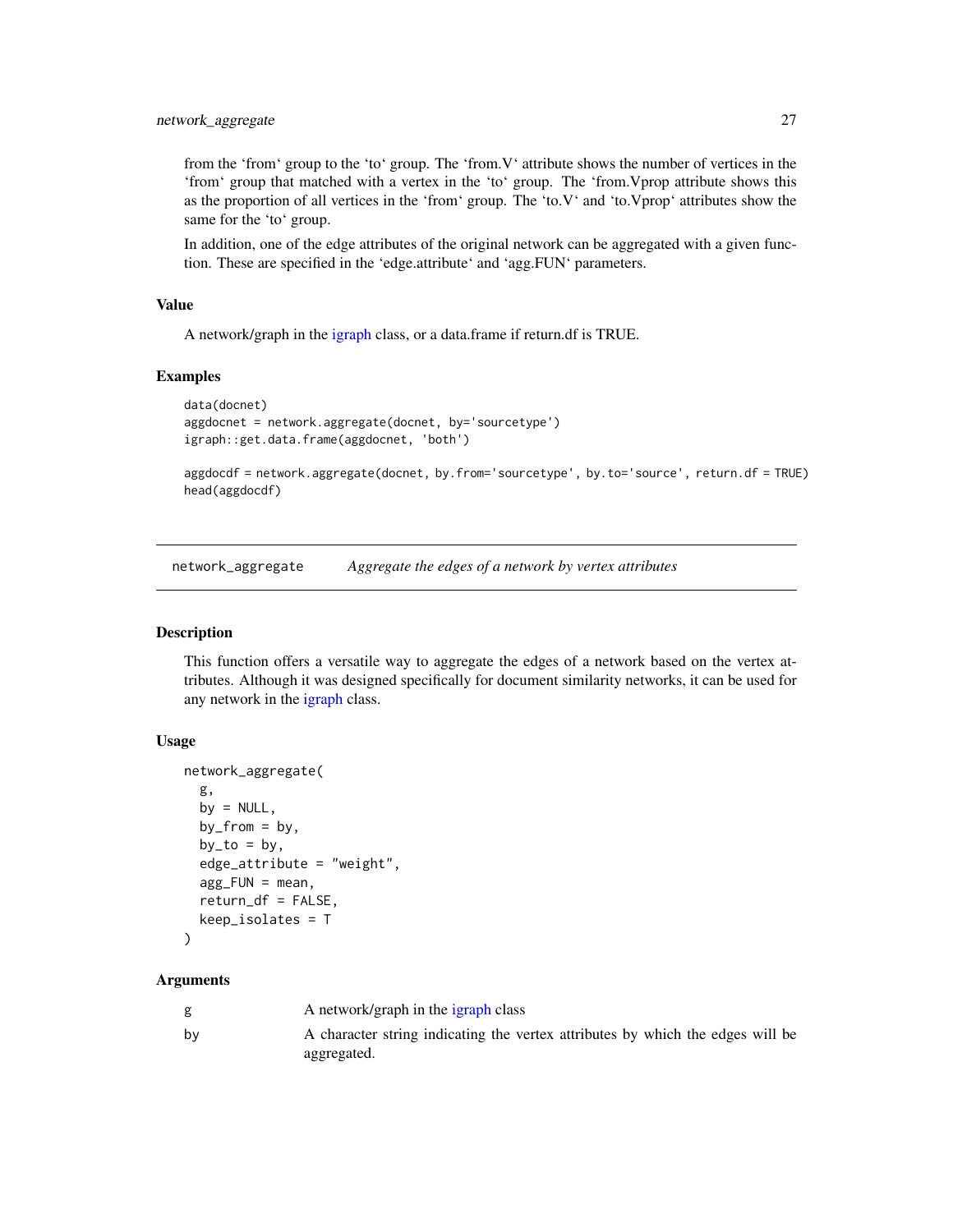<span id="page-27-0"></span>

| by_from       | Optionally, specify different vertex attributes to aggregate the 'from' side of<br>edges                                              |
|---------------|---------------------------------------------------------------------------------------------------------------------------------------|
| by_to         | Optionally, specify different vertex attributes to aggregate the 'to' side of edges                                                   |
|               | edge_attribute Select an edge attribute to aggregate using the function specified in 'agg_FUN'.<br>Defaults to 'weight'               |
| agg_FUN       | The function used to aggregate the edge attribute                                                                                     |
| return_df     | Optional. If TRUE, the results are returned as a data frame. This can in particu-<br>lar be convenient if by from and by to are used. |
| keep_isolates | if True, also return scores for isolates                                                                                              |

#### Details

The first argument is the network (in the 'igraph' class). The second argument, for the 'by' parameter, is a character vector to indicate one or more vertex attributes based on which the edges are aggregated. Optionally, the 'by' parameter can also be specified separately for 'by\_from' and 'by\_to'.

By default, the function returns the aggregated network as an [igraph](#page-0-0) class. The edges in the aggregated network have five standard attributes. The 'edges' attribute counts the number of edges from the 'from' group to the 'to' group. The 'from.V' attribute shows the number of vertices in the 'from' group that matched with a vertex in the 'to' group. The 'from.Vprop attribute shows this as the proportion of all vertices in the 'from' group. The 'to.V' and 'to.Vprop' attributes show the same for the 'to' group.

In addition, one of the edge attributes of the original network can be aggregated with a given function. These are specified in the 'edge\_attribute' and 'agg\_FUN' parameters.

#### Value

A network/graph in the [igraph](#page-0-0) class, or a data.frame if return\_df is TRUE.

#### Examples

```
data(docnet)
aggdocnet = network_aggregate(docnet, by='sourcetype')
igraph::get.data.frame(aggdocnet, 'both')
```
aggdocdf = network\_aggregate(docnet, by\_from='sourcetype', by\_to='source', return\_df = TRUE) head(aggdocdf)

<span id="page-27-1"></span>newsflow.compare *Compare the documents in a dtm with a sliding window over time*

#### **Description**

Given a document-term matrix (DTM) with dates for each document, calculates the document similarities over time using with a sliding window.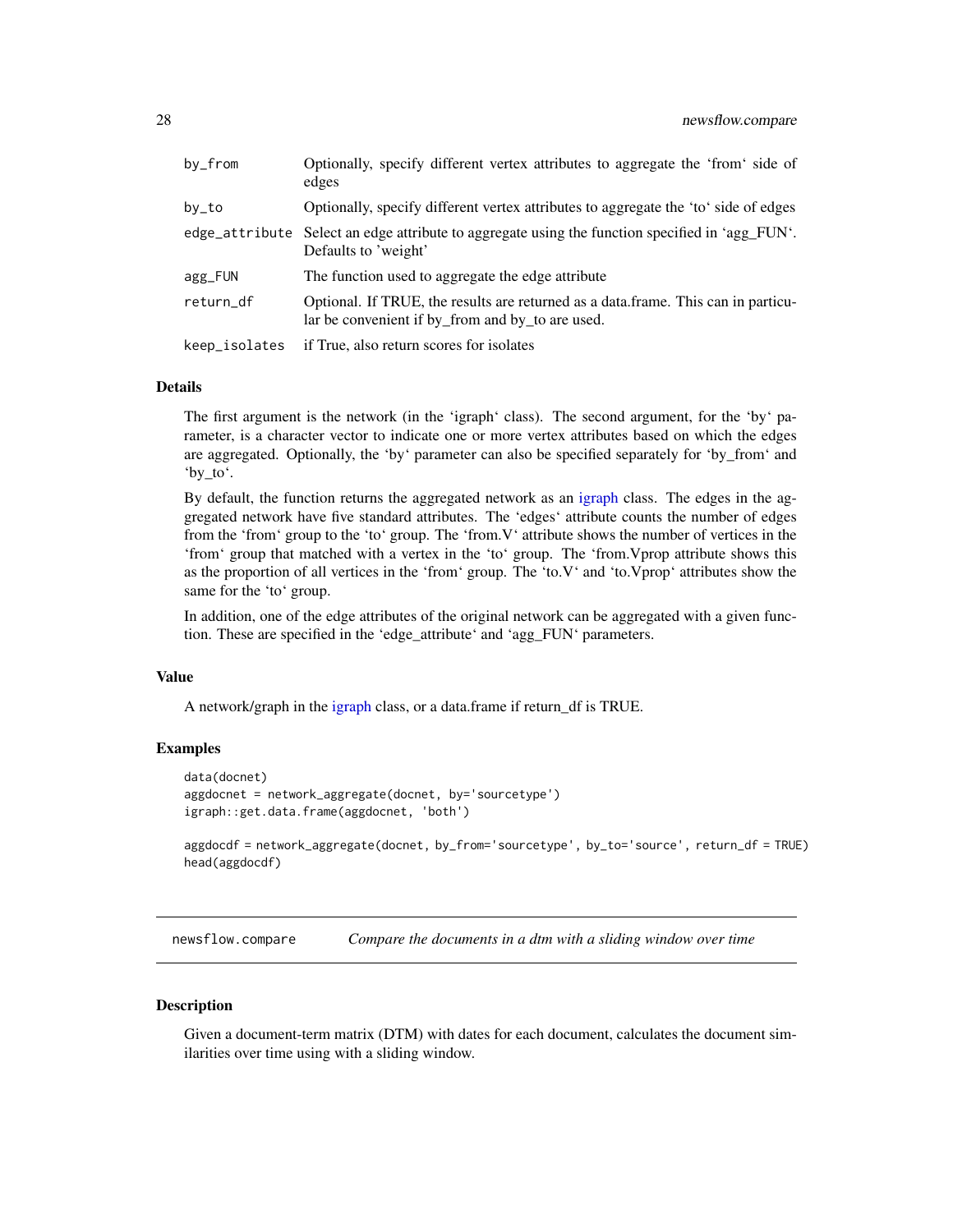<span id="page-28-0"></span>newsflow.compare 29

# Usage

```
newsflow.compare(
 dtm,
 dtm.y = NULL,
 meta = NULL,meta.y = NULL,date.var = "date",
 hour.window = c(-24, 24),
 group var = NULL,measure = c("cosine", "overlap_pct", "overlap", "crossprod", "softcosine",
    "query_lookup", "query_lookup_pct"),
 min.similarity = 0,
 n.topsim = NULL,
 only.from = NULL,
 only.to = NULL,
 only.complete.window = TRUE,
 pvalue = c("disparity", "normal", "lognormal", "nz_normal", "nz_lognormal"),
 max_p = 1,
 return_as = c("igraph", "edgelist", "matrix"),
 batchsize = 1000,
 simat = NULL,simmat_thres = NULL,
 margin\_attr = T,
 verbose = FALSE
\lambda
```

| dtm         | A quanteda dfm. Alternatively, a DocumentTermMatrix from the tm package<br>can be used, but then the meta parameter needs to be specified manually                                                                                                                      |
|-------------|-------------------------------------------------------------------------------------------------------------------------------------------------------------------------------------------------------------------------------------------------------------------------|
| dtm.y       | Optionally, another dtm. If given, the documents in dtm will be compared to the<br>documents in dtm.y. This cannot be combined with only from and only to                                                                                                               |
| meta        | If dtm is a quanteda dfm, docvars(meta) is used by default (meta is NULL) to<br>obtain the meta data. Otherwise, the meta data frame has to be given by the user,<br>with the rows of the meta data.frame matching the rows of the dtm (i.e. each row<br>is a document) |
| meta.y      | Like meta, but for dtm.y (only necessary if dtm.y is used)                                                                                                                                                                                                              |
| date.var    | The name of the column in meta that specifies the document date. default is<br>"date". The values should be of type POSIXct                                                                                                                                             |
| hour.window | A vector of length 2, in which the first and second value determine the left and<br>right side of the window, respectively. For example, $c(-10, 36)$ will compare<br>each document to all documents between the previous 10 and the next 36 hours.                     |
| group.var   | Optionally, The name of the column in meta that specifies a group (e.g., source,<br>sourcetype). If given, only documents within the same group will be compared.                                                                                                       |
| measure     | The measure that should be used to calculate similarity/distance/adjacency. Cur-<br>rently supports the symmetrical measure "cosine" (cosine similarity), the assy-<br>metrical measures "overlap_pct" (percentage of term scores in the document that                  |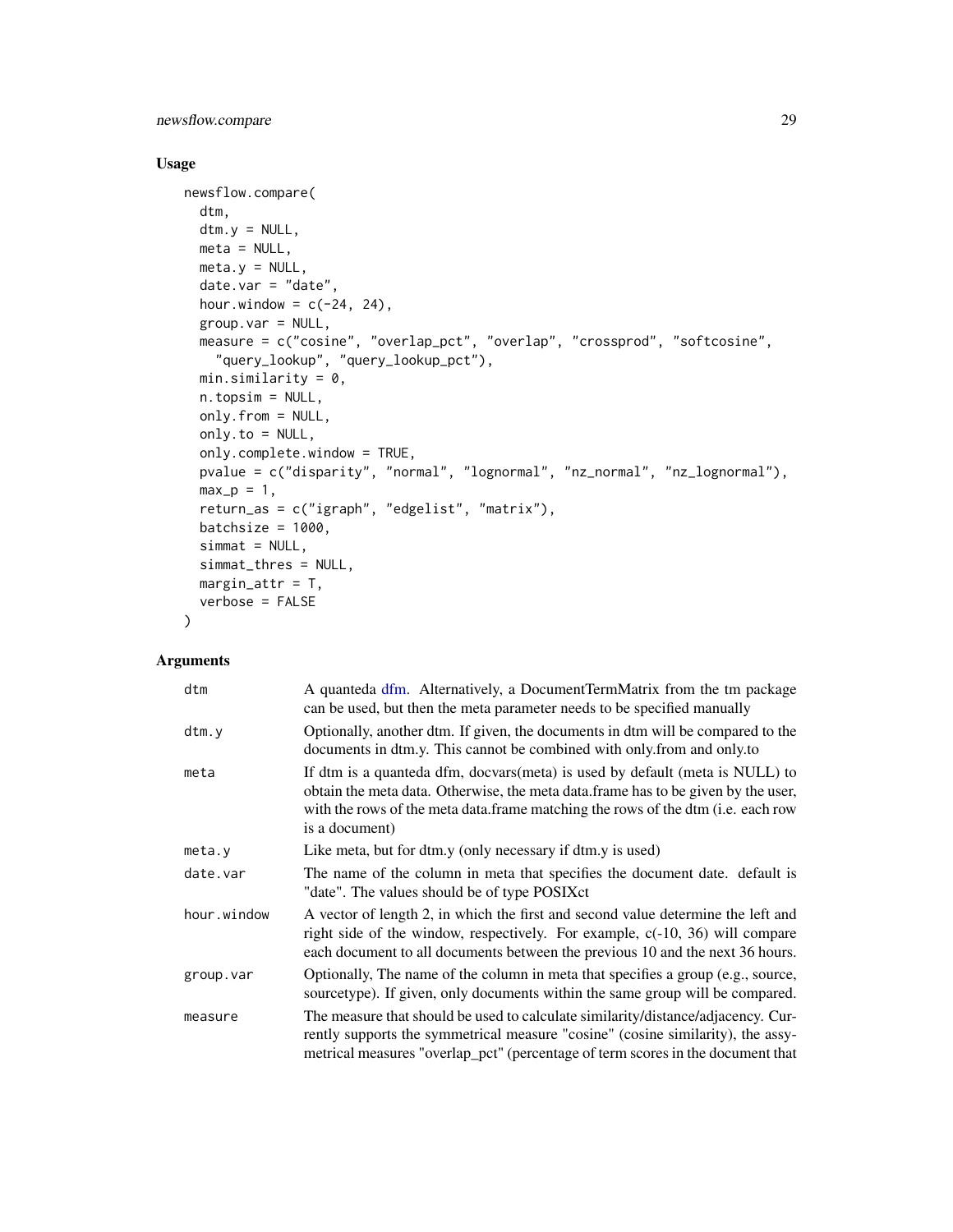|                      | also occur in the other document), "overlap" (like overlap_pct, but as the sum<br>of overlap instead of the percentage) and the symmetrical soft cosine measure<br>(experimental). The regular crossprod (inner product) is also supported. If the<br>dtm's are prepared with the create_queries function, the special "query_lookup"<br>and "query_lookup_pct" can be used. |
|----------------------|------------------------------------------------------------------------------------------------------------------------------------------------------------------------------------------------------------------------------------------------------------------------------------------------------------------------------------------------------------------------------|
| min.similarity       | A threshold for similarity. lower values are deleted. Set to 0.1 by default.                                                                                                                                                                                                                                                                                                 |
| n.topsim             | An alternative or additional sort of threshold for similarity. Only keep the<br>[n.topsim] highest similarity scores for x. Can return more than [n.topsim] sim-<br>ilarity scores in the case of duplicate similarities.                                                                                                                                                    |
| only.from            | A vector with names/ids of documents (dtm rownames), or a logical vector that<br>matches the rows of the dtm. Use to compare only these documents to other<br>documents.                                                                                                                                                                                                     |
| only.to              | A vector with names/ids of documents (dtm rownames), or a logical vector that<br>matches the rows of the dtm. Use to compare other documents to only these<br>documents.                                                                                                                                                                                                     |
| only.complete.window |                                                                                                                                                                                                                                                                                                                                                                              |
|                      | If True, only compare articles $(x)$ of which a full window of reference articles<br>(y) is available. Thus, for the first and last [window.size] days, there will be no<br>results for x.                                                                                                                                                                                   |
| pvalue               | If $max_p < 1$ , edges are removed based on a p value. For each document in dtm,<br>a p value is calculated over its outward edges. Default is the p-value based on<br>uniform distribution, akin to a "disparity" filter (see Serrano et al.) but without<br>filtering on inward edges.                                                                                     |
| $max_p$              | A threshold for maximium p value.                                                                                                                                                                                                                                                                                                                                            |
| return_as            | Detemine whether output is returned as an "edgelist", "igraph" network or sparse<br>"matrix'.                                                                                                                                                                                                                                                                                |
| batchsize            | If group and/or date are used, size of batches.                                                                                                                                                                                                                                                                                                                              |
| simmat               | If softcosine is used, a symmetrical matrix with the similarity scores of terms.<br>If NULL, the cosine similarity of terms in dtm will be used                                                                                                                                                                                                                              |
| simmat_thres         | If softosine is used, a threshold for the similarity scores of terms                                                                                                                                                                                                                                                                                                         |
| margin_attr          | By default, margin attributes are added to meta (see details). This can be turned<br>of for (slightly?) faster computation and less memory usage                                                                                                                                                                                                                             |
| verbose              | If TRUE, report progress                                                                                                                                                                                                                                                                                                                                                     |

# Details

The calculation of document similarity is performed using a vector space model approach. Innerproduct based similarity measures are used, such as cosine similarity. It is recommended to weight the DTM beforehand, for instance using Term frequency-inverse document frequency (tf.idf)

Meta data is included in the output. Margin attributes can also be added to meta with the margin\_attr argument. see details.

For the "igraph" output the meta data is stored as vertex attributes; for the "matrix" output as the attributes "row\_meta" and "col\_meta"; for the "edgelist" output as the attributes "from\_meta" and "to\_meta". Note that attributes are removed if you perform certain operations on a matrix or data.frame, so if you want to use this information it is best to assign it immediately.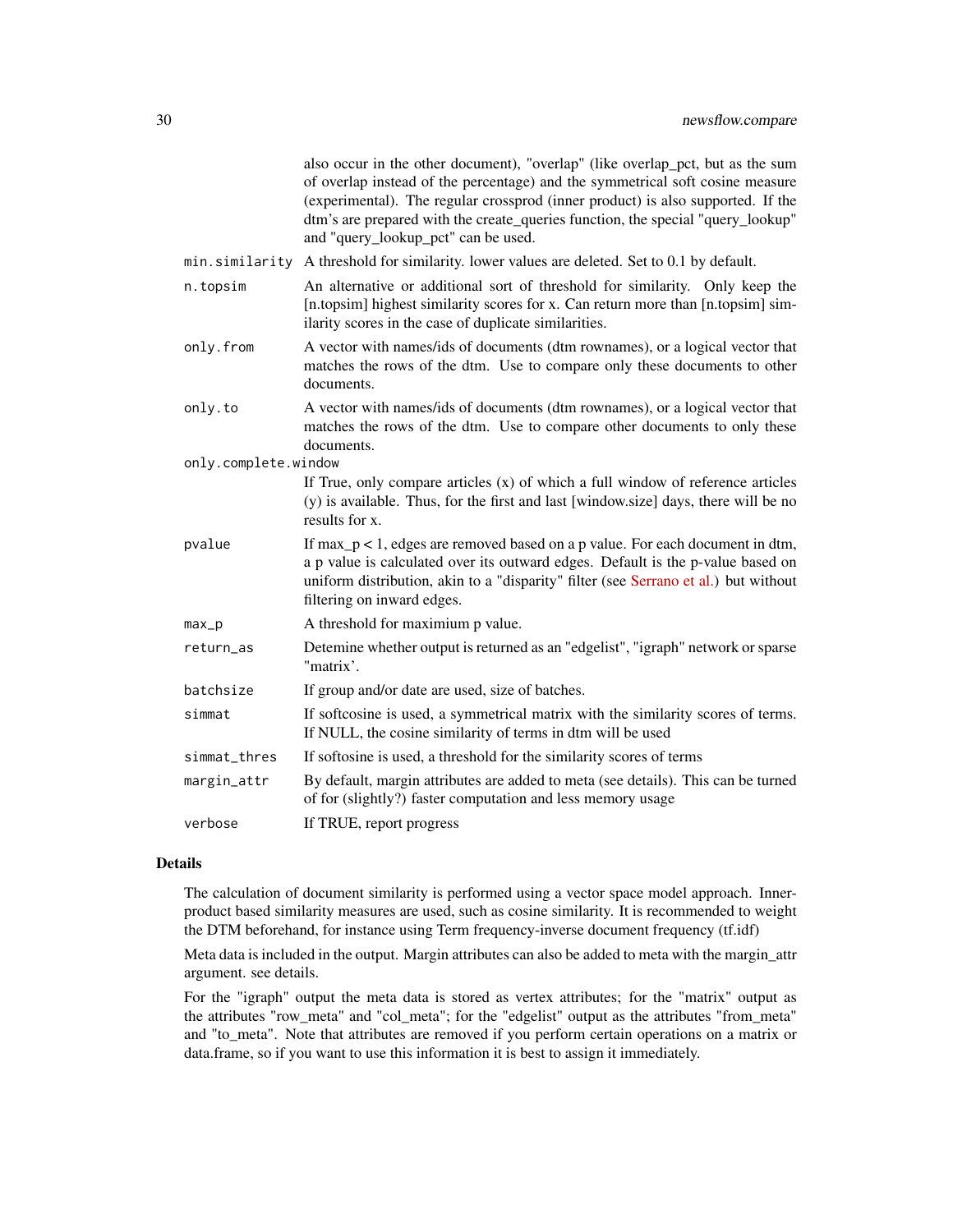<span id="page-30-0"></span>Margin attributes can be added to the meta data with the margin\_attr argument. The reason for including this is that some values that are normally available in a similarity matrix are missing if certain filter options are used. If group or date is used, we don't know how many columns a rows has been compared to (normally this is all columns). If a min/max or top\_n filter is used, we don't know the true row sums (and thus row means). margin attr adds the "row n", "row sum", "col n", and "col\_sum" data to the meta data. In addition, there are "lag\_n" and "lag\_sum". this is a special case where row  $n$  and row sum are calculated for only matches where the column date  $\lt$  row date (lag). This can be used for more refined calculations of edge probabilities before and after (row\_n lag n) a row document, which is for instance usefull for event matching.

#### Value

A network/graph in the [igraph](#page-0-0) class, or an edgelist data.frame, or a sparse matrix.

#### Examples

```
dtm = quanteda::dfm_tfidf(rnewsflow_dfm)
```

```
## newsflow.compare is deprecated. Please use newsflow_compare()
g = newsflow\_compare(dtm, hour\_window = c(0.1, 36))vcount(g) # number of documents, or vertices
ecount(g) # number of document pairs, or edges
head(igraph::get.data.frame(g, 'vertices'))
```

```
head(igraph::get.data.frame(g, 'edges'))
```
newsflow\_compare *Create a network of document similarities over time*

#### Description

This is a wrapper for the [compare\\_documents](#page-2-1) function, specialised for the case of analyzing documents over time. The difference is that using date\_var is mandatory, and the output is returned as an igraph network (using [as\\_document\\_network](#page-1-1)).

```
newsflow_compare(
  dtm,
  dtm_y = NULL,date\_var = "date",hour_window = c(-24, 24),
  group_var = NULL,
  measure = c("cosine", "overlap_pct", "overlap", "dot_product", "softcosine"),
  tf_idf = F,
  min_similarity = 0,
  n_topsim = NULL,
```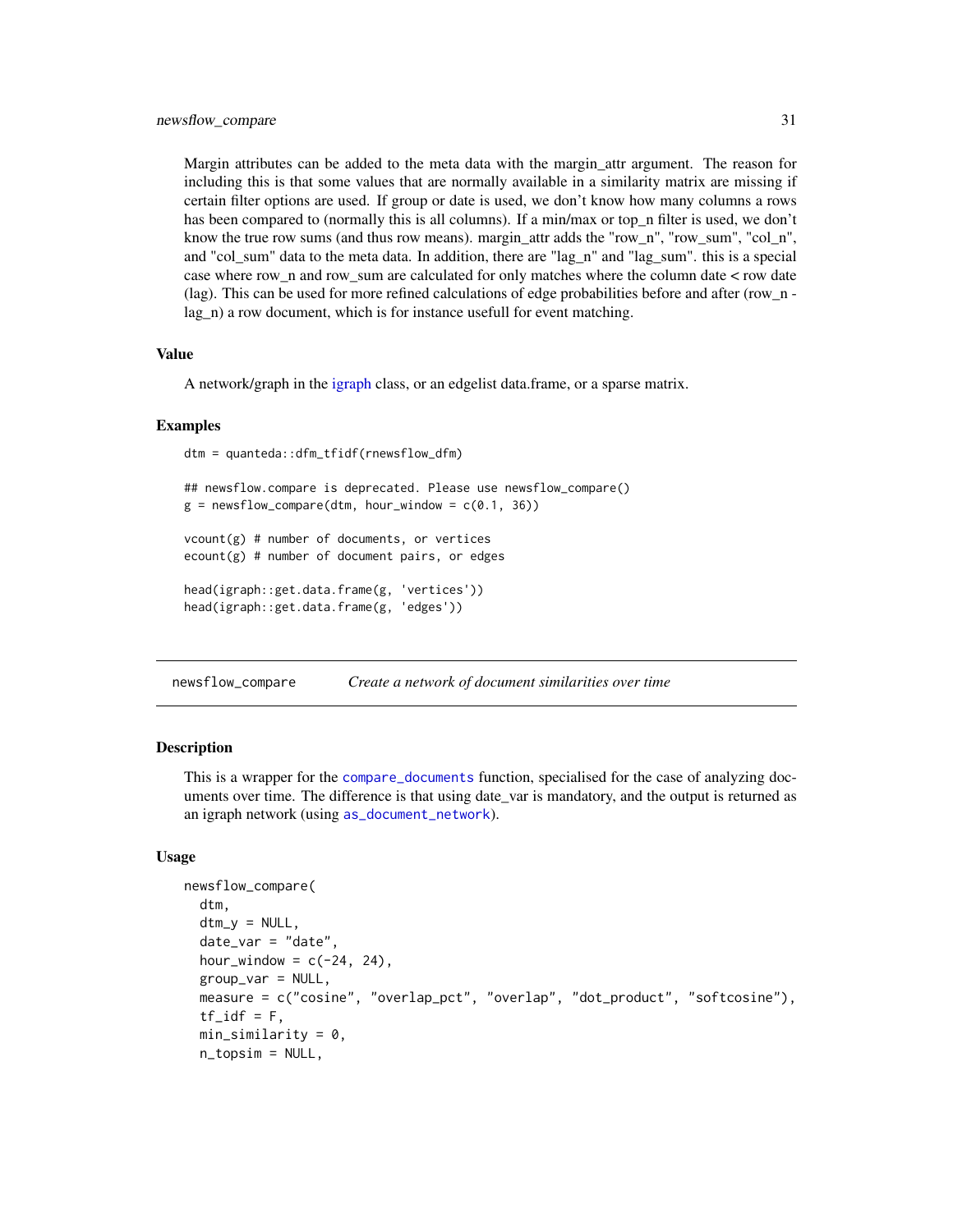```
only_complete_window = T,
  ...
\overline{)}
```

| dtm                  | A quanteda dfm. Note that it is common to first weight the dtm(s) before cal-<br>culating document similarity, For this you can use quanteda's dfm_tfidf and<br>dfm_weight                                                                                                                                                                                                                                                                                                                            |
|----------------------|-------------------------------------------------------------------------------------------------------------------------------------------------------------------------------------------------------------------------------------------------------------------------------------------------------------------------------------------------------------------------------------------------------------------------------------------------------------------------------------------------------|
| dtm_y                | Optionally, another dtm. If given, the documents in dtm will be compared to the<br>documents in dtm_y.                                                                                                                                                                                                                                                                                                                                                                                                |
| date_var             | The name of the column in meta that specifies the document date. default is<br>"date". The values should be of type POSIXct, or coercable with as.POSIXct. If<br>given, the hour_window argument is used to only compare documents within a<br>time window.                                                                                                                                                                                                                                           |
| hour_window          | A vector of length 2, in which the first and second value determine the left and<br>right side of the window, respectively. For example, c(-10, 36) will compare<br>each document to all documents between the previous 10 and the next 36 hours.<br>It is possible to specify time windows down to the level of seconds by using<br>fractions (hours $/ 60 / 60$ ).                                                                                                                                  |
| group_var            | Optionally, The name of the column in meta that specifies a group (e.g., source,<br>sourcetype). If given, only documents within the same group will be compared.                                                                                                                                                                                                                                                                                                                                     |
| measure              | The measure that should be used to calculate similarity/distance/adjacency. Cur-<br>rently supports the symmetrical measure "cosine" (cosine similarity), the assy-<br>metrical measures "overlap_pct" (percentage of term scores in the document that<br>also occur in the other document), "overlap" (like overlap_pct, but as the sum<br>of overlap instead of the percentage) and the symmetrical soft cosine measure<br>(experimental). The regular dot product (dot_product) is also supported. |
| $tf_idf$             | If TRUE, weigh the dtm (and dtm_y) by term frequency - inverse document<br>frequency. For more control over weighting, we recommend using quanteda's<br>dfm_tfidf or dfm_weight on dtm and dtm_y.                                                                                                                                                                                                                                                                                                     |
|                      | min_similarity A threshold for similarity. lower values are deleted. For all available similarity<br>measures zero means no similarity.                                                                                                                                                                                                                                                                                                                                                               |
| n_topsim             | An alternative or additional sort of threshold for similarity. Only keep the<br>[n_topsim] highest similarity scores for x. Can return more than [n_topsim]<br>similarity scores in the case of duplicate similarities.                                                                                                                                                                                                                                                                               |
| only_complete_window |                                                                                                                                                                                                                                                                                                                                                                                                                                                                                                       |
|                      | If True, only compare articles (x) of which a full window of reference articles<br>(y) is available. Thus, for the first and last [window.size] days, there will be no<br>results for x.                                                                                                                                                                                                                                                                                                              |
| $\ddots$             | Other arguments passed to compare_documents.                                                                                                                                                                                                                                                                                                                                                                                                                                                          |
|                      |                                                                                                                                                                                                                                                                                                                                                                                                                                                                                                       |

# Value

An igraph network.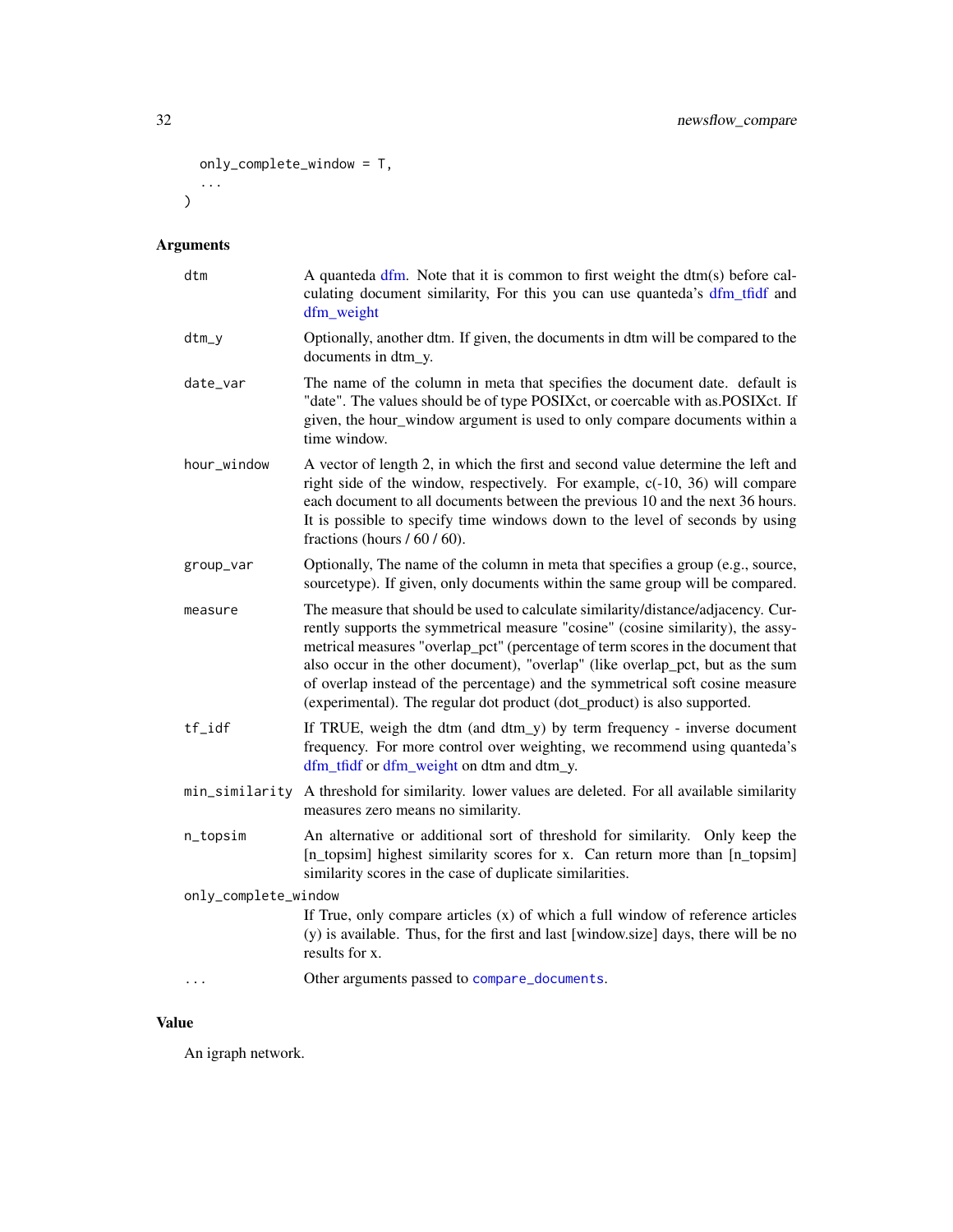# <span id="page-32-0"></span>only.first.match 33

#### Examples

```
dtm = quanteda::dfm_tfidf(rnewsflow_dfm)
el = newsflow\_compare(dtm, date\_var='date', hour\_window = c(0.1, 36))
```
only.first.match *Transform document network so that each document only matches the earliest dated matching document*

#### Description

Transforms the network so that a document only has an edge to the earliest dated document it matches within the specified time window[^duplicate].

#### Usage

only.first.match(g)

#### Arguments

g A document similarity network, as created with [newsflow.compare](#page-27-1) or [docu](#page-15-1)[ment.network](#page-15-1)

#### Details

If there are multiple earliest dated documents (that is, having the same publication date) then edges to all earliest dated documents are kept.

#### Value

A network/graph in the [igraph](#page-0-0) class

#### Examples

```
data(docnet)
```

```
subcomp1 = igraph::decompose.graph(docnet)[[2]]
subcomp2 = only.first.match(subcomp1)
```

```
igraph::get.data.frame(subcomp1)
igraph::get.data.frame(subcomp2)
```

```
graphics::par(mfrow=c(2,1))
document.network.plot(subcomp1, main='All matches')
document.network.plot(subcomp2, main='Only first match')
graphics::par(mfrow=c(1,1))
```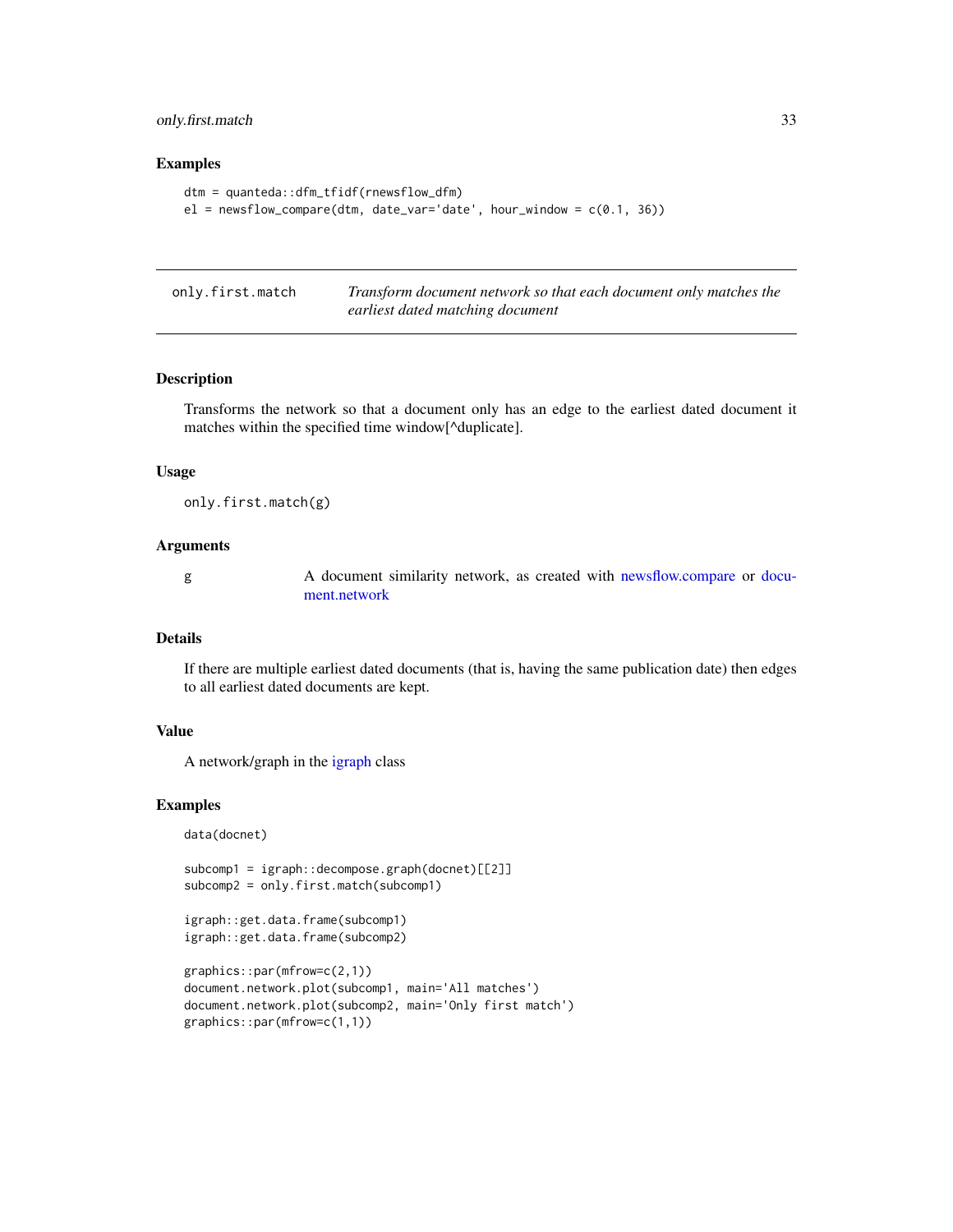<span id="page-33-0"></span>only\_first\_match *Transform document network so that each document only matches the earliest dated matching document*

# Description

Transforms the network so that a document only has an edge to the earliest dated document it matches within the specified time window[^duplicate].

#### Usage

only\_first\_match(g)

#### Arguments

g A document similarity network, as created with [newsflow.compare](#page-27-1) or [docu](#page-15-1)[ment.network](#page-15-1)

#### Details

If there are multiple earliest dated documents (that is, having the same publication date) then edges to all earliest dated documents are kept.

#### Value

A network/graph in the [igraph](#page-0-0) class

#### Examples

data(docnet)

```
subcomp1 = igraph::decompose.graph(docnet)[[2]]
subcomp2 = only_first_match(subcomp1)
```

```
igraph::get.data.frame(subcomp1)
igraph::get.data.frame(subcomp2)
```

```
graphics::par(mfrow=c(2,1))
document_network_plot(subcomp1, main='All matches')
document_network_plot(subcomp2, main='Only first match')
graphics::par(mfrow=c(1,1))
```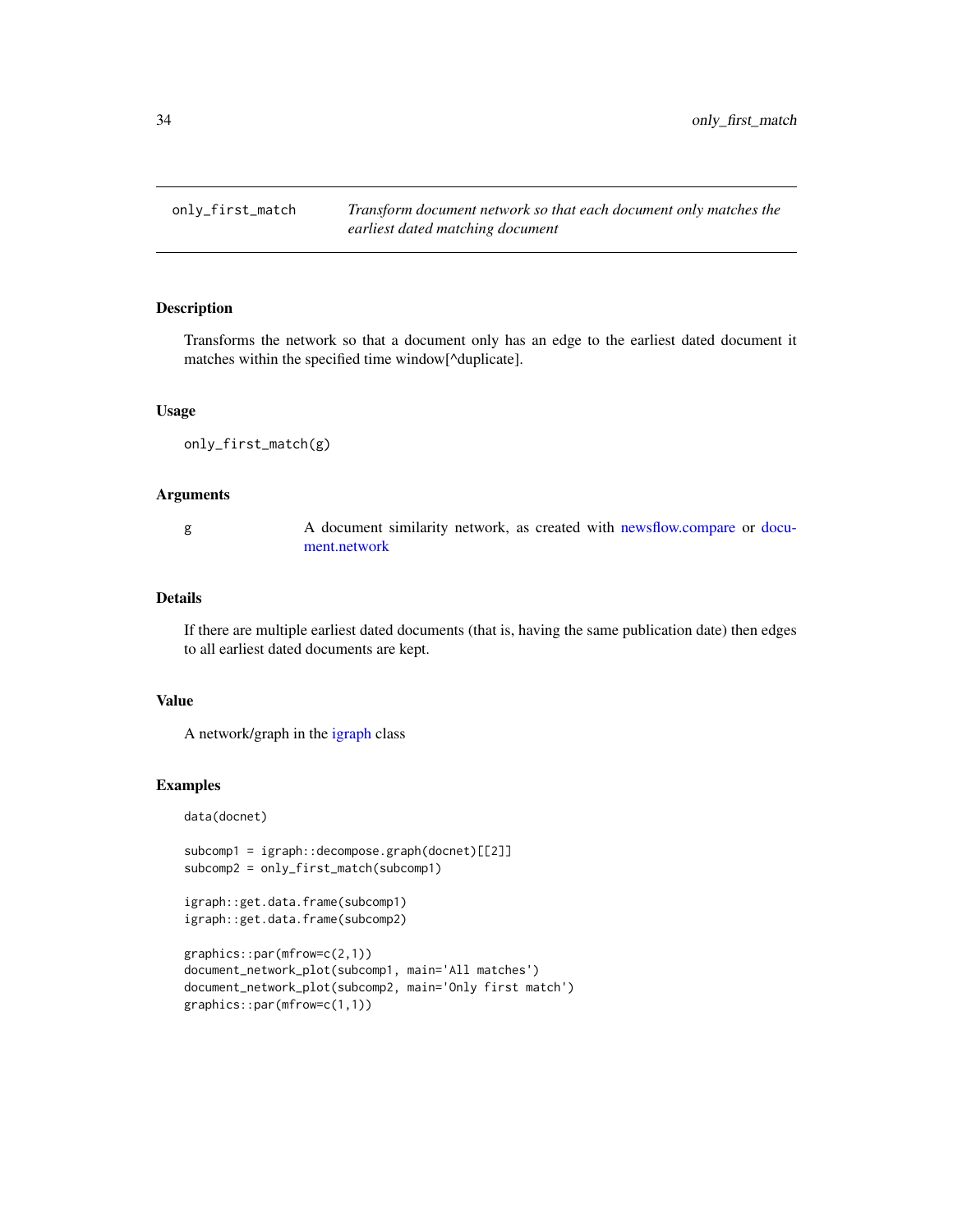<span id="page-34-0"></span>rnewsflow\_dfm *quanteda dfm for RNewsflow vignette demo*

# Description

quanteda dfm for RNewsflow vignette demo

# Usage

rnewsflow\_dfm

# Format

dfm

show.window *Show time window of document pairs*

#### Description

This function aggregates the edges for all combinations of attributes specified in 'from.attribute' and 'to.attribute', and shows the minimum and maximum hour difference for each combination.

#### Usage

```
show.window(g, to.attribute = NULL, from.attribute = NULL)
```
#### Arguments

| g            | A document similarity network, as created with newsflow.compare or docu-<br>ment.network |
|--------------|------------------------------------------------------------------------------------------|
| to.attribute | The vertex attribute to aggregate the 'to' group of the edges                            |
|              | from attribute The vertex attribute to aggregate the 'from' group of the edges           |

#### Details

The [filter.window](#page-20-1) function can be used to filter edges that fall outside of the intended time window.

#### Value

A data.frame showing the left and right edges of the window for each unique group.

# Examples

```
data(docnet)
show.window(docnet, to.attribute = 'source')
show.window(docnet, to.attribute = 'sourcetype')
show.window(docnet, to.attribute = 'sourcetype', from.attribute = 'sourcetype')
```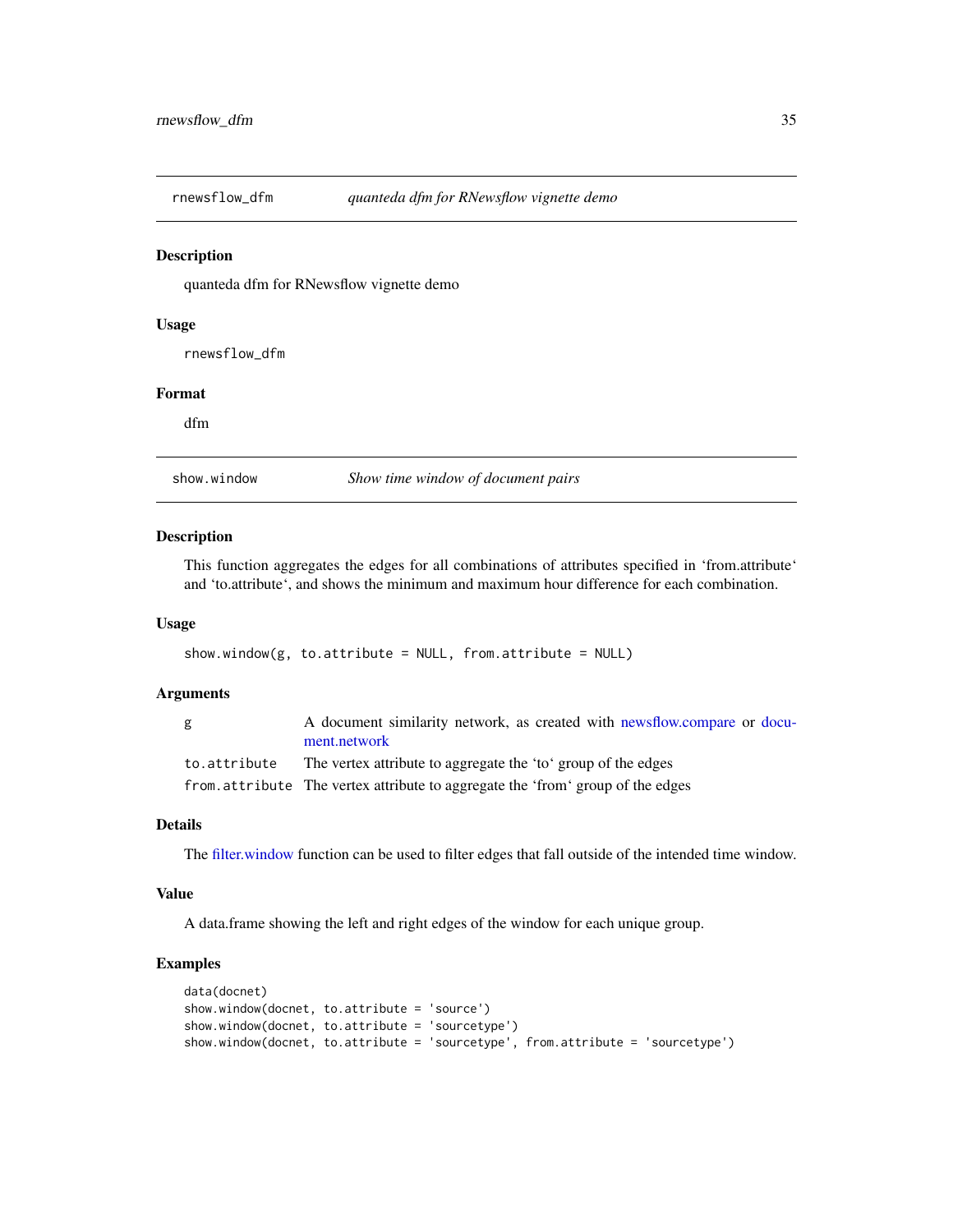<span id="page-35-1"></span><span id="page-35-0"></span>

#### Description

This function aggregates the edges for all combinations of attributes specified in 'from\_attribute' and 'to\_attribute', and shows the minimum and maximum hour difference for each combination.

#### Usage

```
show_window(g, to_attribute = NULL, from_attribute = NULL)
```
#### Arguments

| g | A document similarity network, as created with newsflow.compare or docu-<br>ment.network |
|---|------------------------------------------------------------------------------------------|
|   | to attribute The vertex attribute to aggregate the 'to' group of the edges               |
|   | from_attribute The vertex attribute to aggregate the 'from' group of the edges           |

# Details

The [filter.window](#page-20-1) function can be used to filter edges that fall outside of the intended time window.

#### Value

A data.frame showing the left and right edges of the window for each unique group.

#### Examples

```
data(docnet)
show_window(docnet, to_attribute = 'source')
show_window(docnet, to_attribute = 'sourcetype')
show_window(docnet, to_attribute = 'sourcetype', from_attribute = 'sourcetype')
```
tcrossprod\_sparse *tcrossprod with benefits, for people that like parameters*

#### Description

This function (including the underlying cpp function batched\_tcrossprod\_cpp) is the workhorse of the RNewsflow package. It has unnervingly many arguments for a tcrossprod because it needs to be able to do many thing efficiently. While its mostly a backend function, we expose it because it has applications outside of RNewsflow, but we make no excuses for the fact that readability is very much sacrificed here for the convenience of being able to keep adding features that we need for RNewsflow.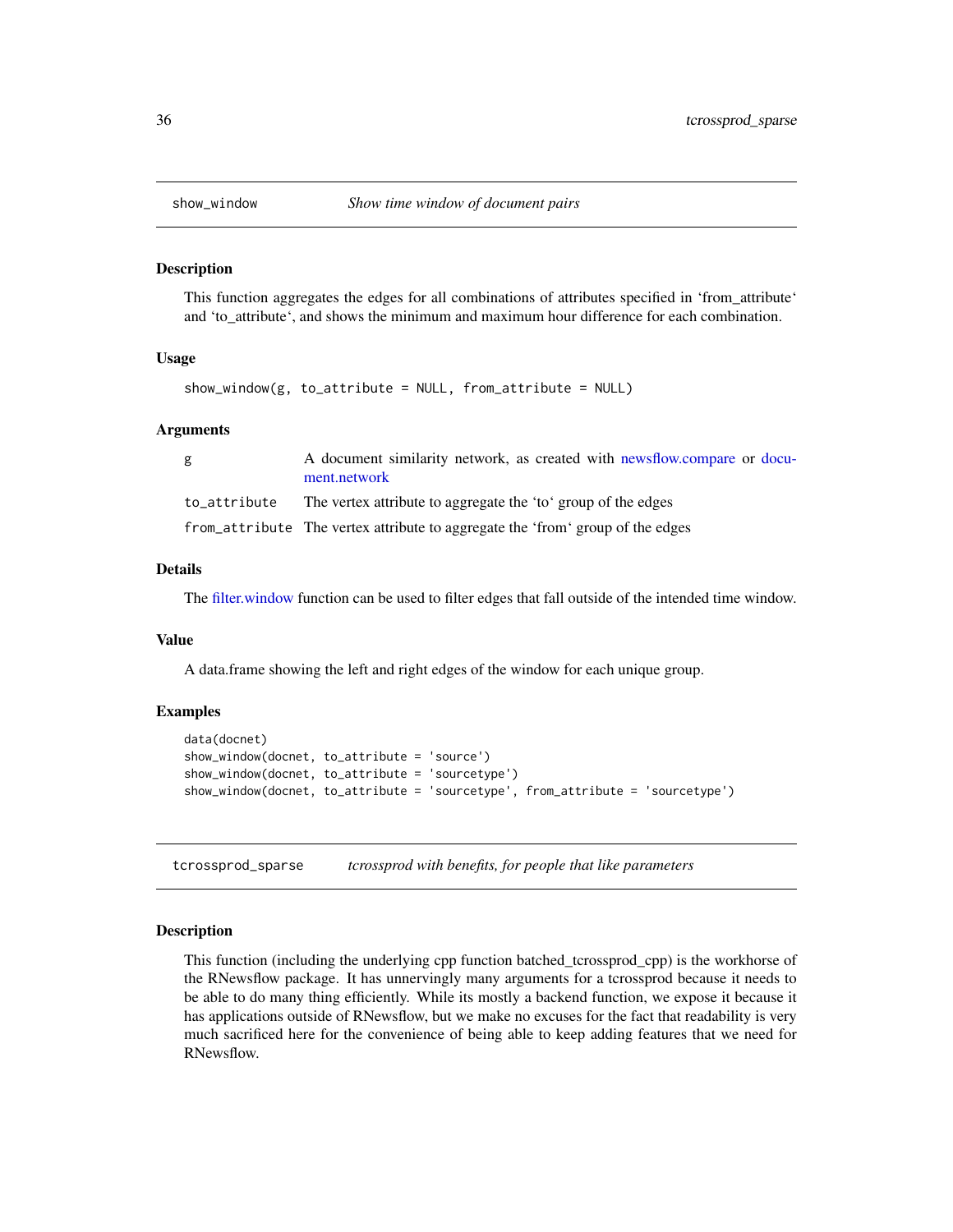tcrossprod\_sparse 37

# Usage

```
tcrossprod_sparse(
 m,
 m2 = NULL,min_value = NULL,
 max_value = NULL,
 only_upper = F,
 diag = T,
  top_n = NULL,rowsum_div = F,
 max_p = 1,
 pvalue = c("disparity", "normal", "lognormal", "nz_normal", "nz_lognormal"),
 normalize = c("none", "12", "soft12"),crossfun = c("prod", "min", "softprod", "maxproduct", "lookup", "cp_lookup",
    "cp_lookup_norm"),
 group = NULL,
 group2 = NULL,date = NULL,date2 = NULL,lwindow = -1,
 rwindow = 1,
 date_unit = c("days", "hours", "minutes", "seconds"),
  simat = NULL,simmat_thres = NULL,
 row_attr = F,
 col\_attr = F,
 lag_attr = F,batchsize = 1000,
 verbose = F
)
```

| m              | A dgCMatrix                                                                                                                                  |
|----------------|----------------------------------------------------------------------------------------------------------------------------------------------|
| m <sub>2</sub> | A dgCMatrix                                                                                                                                  |
| min_value      | Optionally, a numerical value, specifying the threshold for including a score in<br>the output.                                              |
| max_value      | Optionally, a numerical value for the upper limit for including a score in the<br>output.                                                    |
| only_upper     | If true, only the upper triangle of the matrix is returned. Only possible for sym-<br>metrical output (m and m2 have same number of columns) |
| diag           | If false, the diagonal of the matrix is not returned. Only possible for symmetrical<br>output (m and m2 have same number of columns)         |
| top_n          | An integer, specifying the top number of strongest similarities per row. So, for<br>each row in m at most top_n scores are returned          |
| rowsum_div     | If true, divide crossproduct by column sums of m. (this has to happen within the<br>loop for min_value and top_n filtering).                 |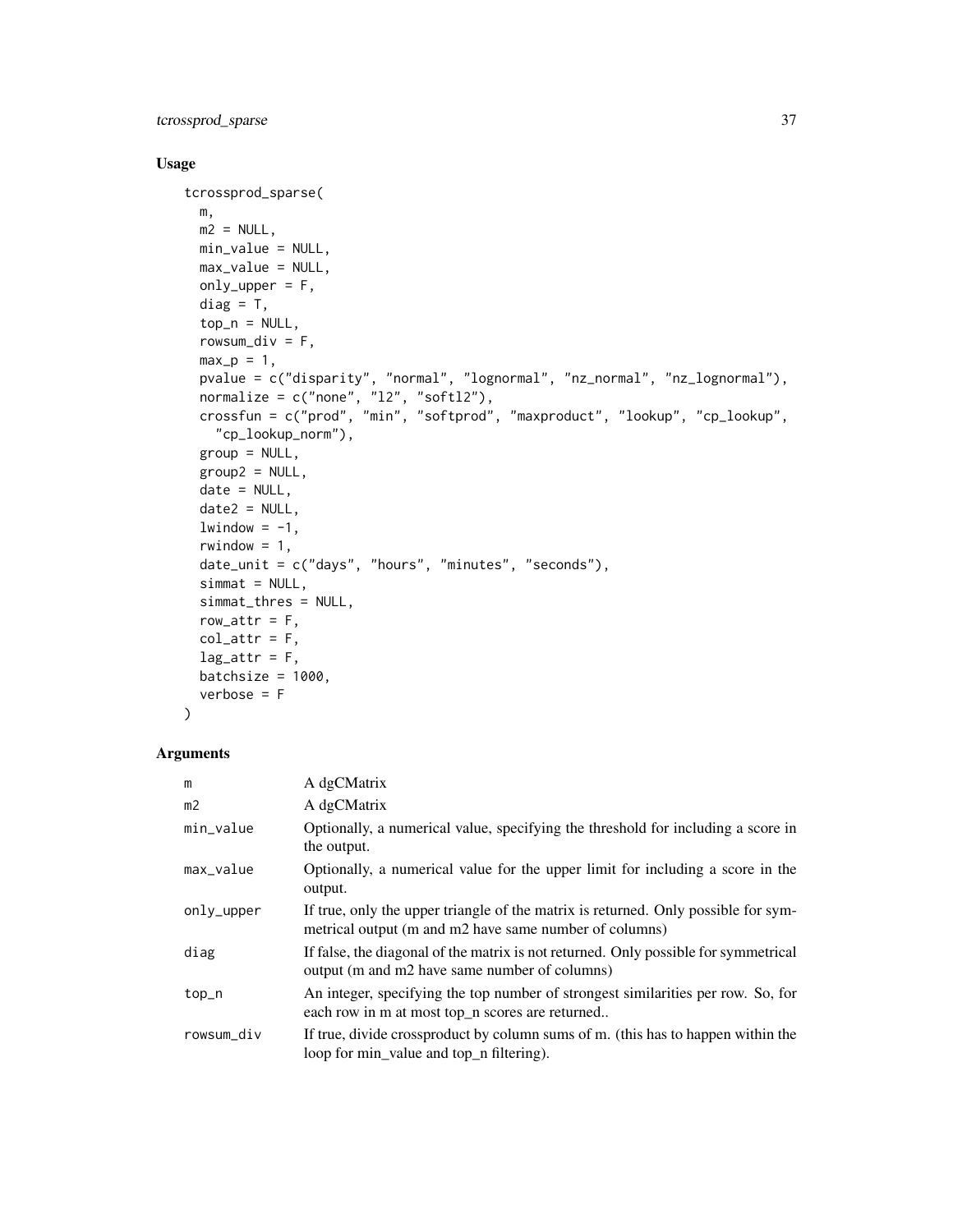| $max_p$      | A threshold for maximium p value.                                                                                                                                                                                                                                                                                                                                                                                                                                                                                                                                                                                                   |
|--------------|-------------------------------------------------------------------------------------------------------------------------------------------------------------------------------------------------------------------------------------------------------------------------------------------------------------------------------------------------------------------------------------------------------------------------------------------------------------------------------------------------------------------------------------------------------------------------------------------------------------------------------------|
| pvalue       | If $max_p < 1$ , edges are removed based on a p value. For each document in dtm,<br>a p value is calculated over its outward edges. Default is the p-value based on<br>uniform distribution, akin to a "disparity" filter (see Serrano et al.) but without<br>filtering on inward edges.                                                                                                                                                                                                                                                                                                                                            |
| normalize    | Normalize rows by a given norm score (before calculating similarity). Default<br>is 'none' (no normalization). '12' is the 12 norm (use in combination with 'prod'<br>crossfun for cosine similarity). 'l2soft' is the adaptation of 12 for soft similarity<br>(use in combination with 'softprod' crossfun for soft cosine).                                                                                                                                                                                                                                                                                                       |
| crossfun     | The function used in the vector operations. Normally this is the "prod", for prod-<br>uct (dot product). Here we also allow the "min", for minimum value. We use this<br>in our document overlap_pct score. In addition, there is the (experimental) soft-<br>prod, that can be used in combination with softl2 normalization to get the soft<br>cosine similarity. The "maxproduct" is a special case used in the query_lookup<br>measure, that uses product but only returns the score of the strongest matching<br>term. The "cp_lookup" and "cp_lookup_norm" are special cases for conditional<br>probability sensitive lookup. |
| group        | Optionally, a character vector that specifies a group (e.g., source) for each row<br>in m. If given, only pairs of rows with the same group are calculated.                                                                                                                                                                                                                                                                                                                                                                                                                                                                         |
| group2       | If m2 and group are used, group2 has to be used to specify the groups for the<br>rows in m2 (otherwise group will be ignored)                                                                                                                                                                                                                                                                                                                                                                                                                                                                                                       |
| date         | Optionally, a POSIXct vector (or a vector that can be converted to as.POSIXct)<br>that specifies a date for each row in m. If given, only pairs of rows within a<br>given date range (see lwindow, rwindow and date_unit) are calculated.                                                                                                                                                                                                                                                                                                                                                                                           |
| date2        | If m2 and date are used, date2 has to be used to specify the date for the rows in<br>m2 (otherwise date will be ignored)                                                                                                                                                                                                                                                                                                                                                                                                                                                                                                            |
| lwindow      | If date (and date2) are used, lwindow determines the left side of the date window.<br>e.g. -10 means that rows are only matched with rows for which date is within<br>10 [date_units] before.                                                                                                                                                                                                                                                                                                                                                                                                                                       |
| rwindow      | Like lwindow, but for the right side. e.g. an lwindow of -1 and rwindow of 1,<br>with date_unit is "days", means that only rows are matched for which the dates<br>are within a 1 day distance                                                                                                                                                                                                                                                                                                                                                                                                                                      |
| date_unit    | The date unit used in lwindow and rwindow. Supports "days", "hours", "min-<br>utes" and "seconds". Note that refers to the time distance between two rows<br>("days" doesn't refer to calendar days, but to a time of 24 hours)                                                                                                                                                                                                                                                                                                                                                                                                     |
| simmat       | If softcos is used, a symmetric matrix with terms that indicates the similarity<br>of terms (i.e. adjacency matrix). If NULL, a cosine similarity matrix will be<br>created on the go                                                                                                                                                                                                                                                                                                                                                                                                                                               |
| simmat_thres | If softcos is used, a threshold for the term similarity.                                                                                                                                                                                                                                                                                                                                                                                                                                                                                                                                                                            |
| row_attr     | If TRUE, add the "row_n" and "row_sum" elements to the "margin" attribute.                                                                                                                                                                                                                                                                                                                                                                                                                                                                                                                                                          |
| col_attr     | Like row_attr, but adding "col_n" and "col_sum" to the "margin" attribute.                                                                                                                                                                                                                                                                                                                                                                                                                                                                                                                                                          |
| lag_attr     | If TRUE, adds "lag_n" and "lag_sum" to the "margin" attribute. These are the<br>margin scores for rows, where the date of the column is before (lag) the date of<br>the row. Only possible if date argument is given.                                                                                                                                                                                                                                                                                                                                                                                                               |
| batchsize    | If group and/or date are used, size of batches.                                                                                                                                                                                                                                                                                                                                                                                                                                                                                                                                                                                     |
| verbose      | if TRUE, report progress                                                                                                                                                                                                                                                                                                                                                                                                                                                                                                                                                                                                            |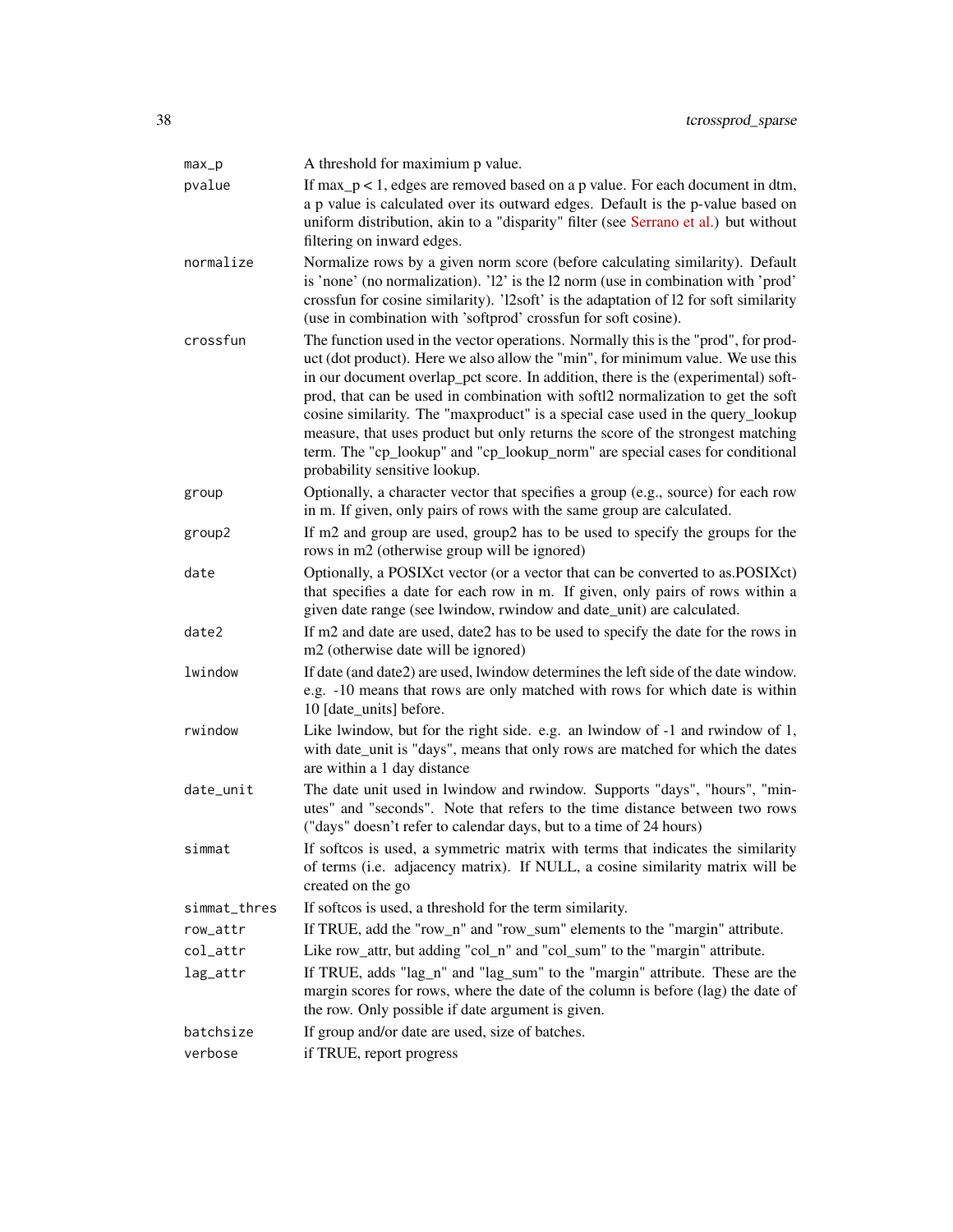#### <span id="page-38-0"></span>term.day.dist 39

#### Details

Enables limiting row combinations to within specified groups and date windows, and filters results that do not pass the threshold on the fly. To achieve this, options for similarity measures are included in the function. For example, to get the cosine similarity, you can normalize with "l2" and use the "prod" (product) function for the

This function is called by the document comparison functions (documents.compare, newsflow.compare, delete.duplicates). We only expose it here for additional flexibility, and because it could be usefull outside of the purpose of this package.

The output matrix also has an attribute "margin", which contains margin scores (e.g., row\_sum) if the row\_attr or col\_attr arguments are used. The reason for including this is that some values that are normally available in the output of a cross product are broken if certain filter options are used. If group or date is used, we don't know how many columns a rows has been compared to (normally this is all columns). If a min/max or top\_n filter is used, we don't know the true row sums (and thus row means).

#### Value

A dgCMatrix

#### Examples

```
set.seed(1)
m = Matrix::rsparsematrix(5,10,0.5)tcrossprod_sparse(m, min_value = 0, only_upper = FALSE, diag = TRUE)
tcrossprod_sparse(m, min_value = 0, only\_upper = FALSE, diag = FALSE)tcrossprod_sparse(m, min_value = 0, only_upper = TRUE, diag = FALSE)
tcrossprod_sparse(m, min_value = 0.2, only_upper = TRUE, diag = FALSE)
tcrossprod_sparse(m, min_value = 0, only_upper = TRUE, diag = FALSE, top_n = 1)
```
term.day.dist *Calculate statistics for term occurence across days*

### Description

Calculate statistics for term occurence across days

#### Usage

```
term.day.dist(dtm, meta = NULL, date.var = "date")
```

| dtm  | A quanteda dfm. Alternatively, a DocumentTermMatrix from the tm package                                                                                                                                                                                                         |
|------|---------------------------------------------------------------------------------------------------------------------------------------------------------------------------------------------------------------------------------------------------------------------------------|
|      | can be used, but then the meta parameter needs to be specified manually                                                                                                                                                                                                         |
| meta | If dtm is a quanteda dfm, docvars(meta) is used by default (meta is NULL) to<br>obtain the meta data. Otherwise, the meta data frame has to be given by the user,<br>with the rows of the meta data.frame matching the rows of the dtm ( <i>i.e.</i> each row<br>is a document) |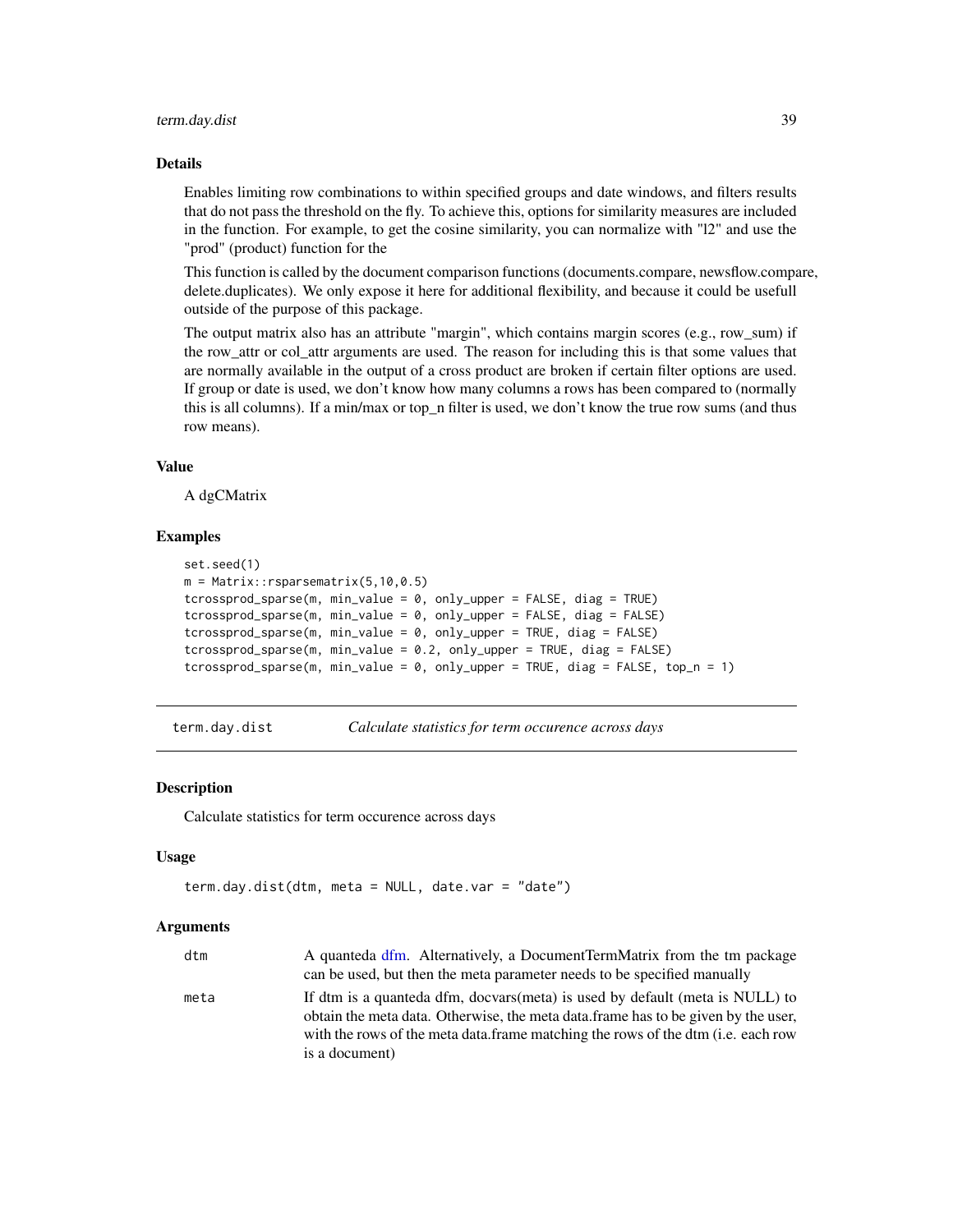<span id="page-39-0"></span>date.var The name of the meta column specifying the document date. default is "date". The values should be of type POSIXlt or POSIXct

#### Value

A data.frame with statistics for each term.

- freq: The number of times a term occurred
- doc.freq: The number of documents in which a term occured
- days.n: The number of days on which a term occured
- days.pct: The percentage of days on which a term occured
- days.entropy: The entropy of the distribution of term frequency across days
- days.entropy.norm: The normalized days.entropy, where 1 is a discrete uniform distribution

#### Examples

```
tdd = term.day.dist(rnewsflow_dfm, date.var='date')
head(tdd)
tail(tdd)
```
<span id="page-39-1"></span>term\_char\_sim *Find terms with similar spelling*

#### **Description**

A quick, language agnostic way for finding terms with similar spelling. Calculates similarity as percentage of a terms bigram's or trigram's that also occur in the other term. The percentage has to be above the given threshold for both terms (unless allow  $a<sub>sym</sub> = T$ )

```
term_char_sim(
  voc,
  type = c("tri", "bi"),min\_overlap = 2/3,
 max\_diff = 4,
 pad = F,
  as_lower = T,
  same_start = 1,
  drop_non_alpha = T,
 min\_length = 5,
 allow_asym = F,
  verbose = T
)
```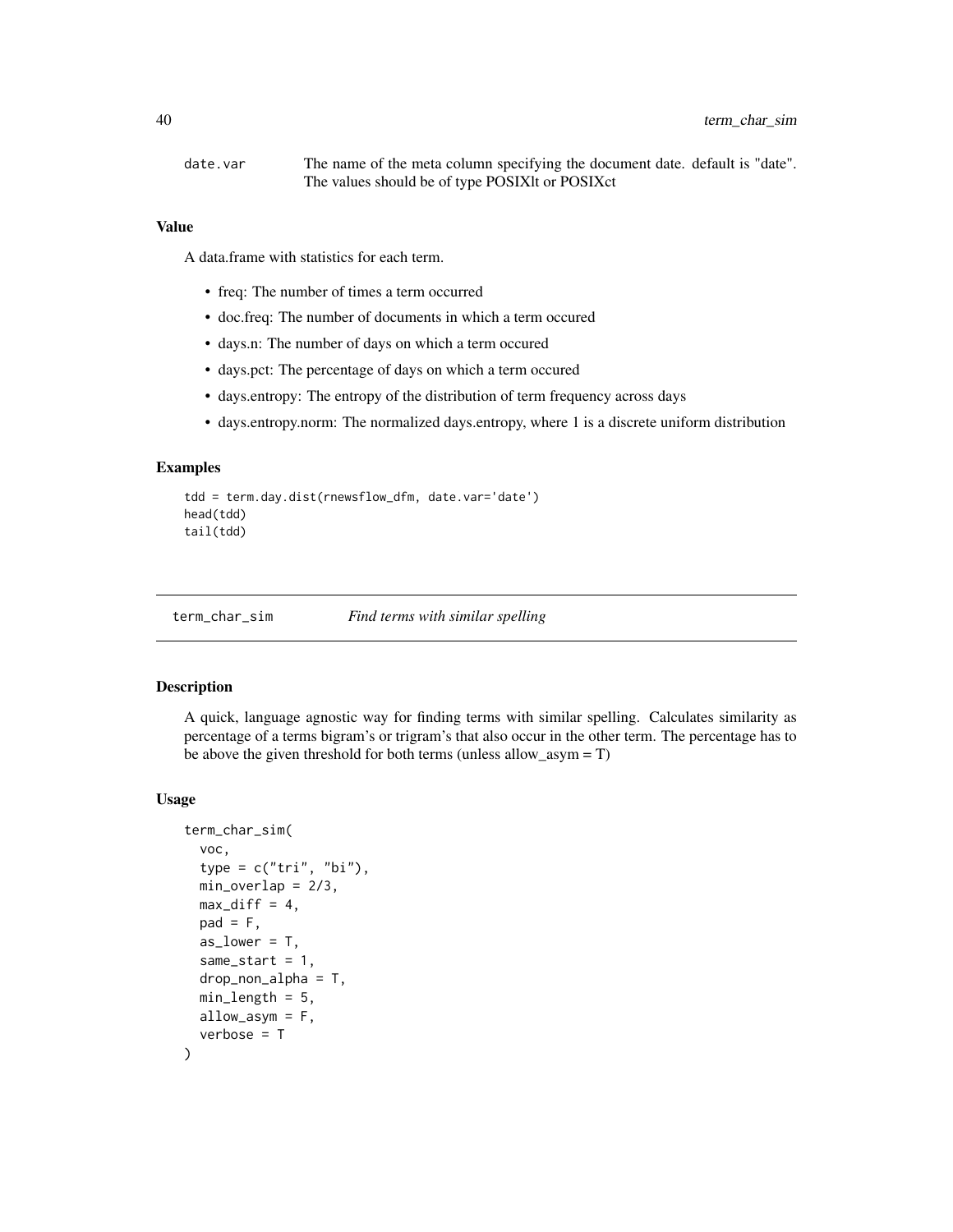<span id="page-40-0"></span>

| <b>VOC</b>  | A character vector that gives the vocabulary (e.g., colnames of a dtm)                                                                                      |
|-------------|-------------------------------------------------------------------------------------------------------------------------------------------------------------|
| type        | Either "bi" (bigrams) or "tri" (trigrams)                                                                                                                   |
| min_overlap | The minimal overlap percentage. Works together with max_diff to determine<br>required overlap                                                               |
| max_diff    | The maximum number of bi/tri-grams that is different                                                                                                        |
| pad         | If True, pad the left size (ls) and right side (rs) of bi/tri-grams. So, trigrams for<br>"pad" would be: "ls_ls_p", "ls_p_a", "p_a_d", "a_d_rs", "d_rs_rs". |
| as_lower    | If True, ignore case                                                                                                                                        |
| same_start  | Should terms start with the same character(s)? Given as a number for the number<br>of same characters. (also greatly speeds up calculation)                 |
|             | drop_non_a1pha If True, ignore non alpha terms (e.g., numbers, punctuation). They will appear<br>in the output matrix, but only with zeros.                 |
| min_length  | The minimum number of characters in a term. Terms with fewer characters are<br>ignored. They will appear in the output matrix, but only with zeros.         |
| allow_asym  | If True, the match only needs to be true for at least one term. In practice, this<br>means that "America" would match perfectly with "Southern-America".    |
| verbose     | If True, report progress                                                                                                                                    |

# Value

A similarity matrix in the dgCMatrix format

# Examples

```
dfm = quanteda::dfm(c('That guy Gadaffi','Do you mean Kadaffi?',
                      'Nah more like Gadaffel','What Gargamel?'))
simmat = term_char_sim(colnames(dfm), same_start=0)
term_union(dfm, simmat, verbose = FALSE)
```
term\_day\_dist *Calculate statistics for term occurence across days*

# Description

Calculate statistics for term occurence across days

```
term_day_dist(dtm, meta = NULL, date.var = "date")
```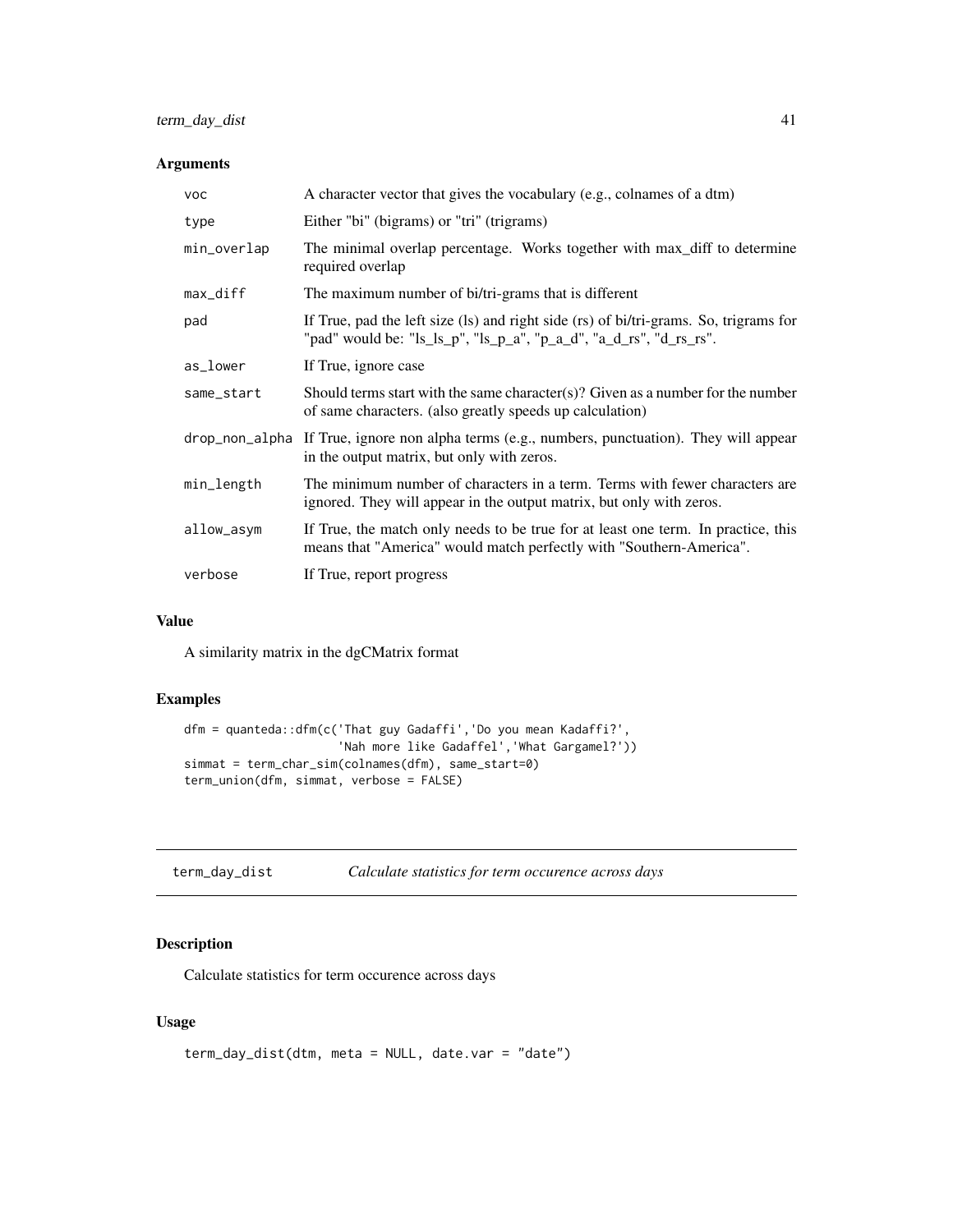<span id="page-41-0"></span>

| dtm      | A quanteda dfm. Alternatively, a DocumentTermMatrix from the tm package<br>can be used, but then the meta parameter needs to be specified manually                                                                                                                      |
|----------|-------------------------------------------------------------------------------------------------------------------------------------------------------------------------------------------------------------------------------------------------------------------------|
| meta     | If dtm is a quanteda dfm, docvars(meta) is used by default (meta is NULL) to<br>obtain the meta data. Otherwise, the meta data frame has to be given by the user,<br>with the rows of the meta data.frame matching the rows of the dtm (i.e. each row<br>is a document) |
| date.var | The name of the meta column specifying the document date. default is "date".<br>The values should be of type POSIXIt or POSIXct                                                                                                                                         |

# Value

A data.frame with statistics for each term.

- freq: The number of times a term occurred
- doc.freq: The number of documents in which a term occured
- days.n: The number of days on which a term occured
- days.pct: The percentage of days on which a term occured
- days.entropy: The entropy of the distribution of term frequency across days
- days.entropy.norm: The normalized days.entropy, where 1 is a discrete uniform distribution

# Examples

```
tdd = term_day_dist(rnewsflow_dfm, date.var='date')
head(tdd)
tail(tdd)
```

| term innovation | Experimental: Convert dtm scores to a term innovation score, based |
|-----------------|--------------------------------------------------------------------|
|                 | on changes in term use over time                                   |

# Description

For each term in m, the usage before and after the document date is compared (with a chi2 test) to see whether usage increased.

```
term_innovation(
 m,
 date,
 m2 = NULL,
 date2 = NULL,
  lwindow = -7,
  rwindow = 7,
```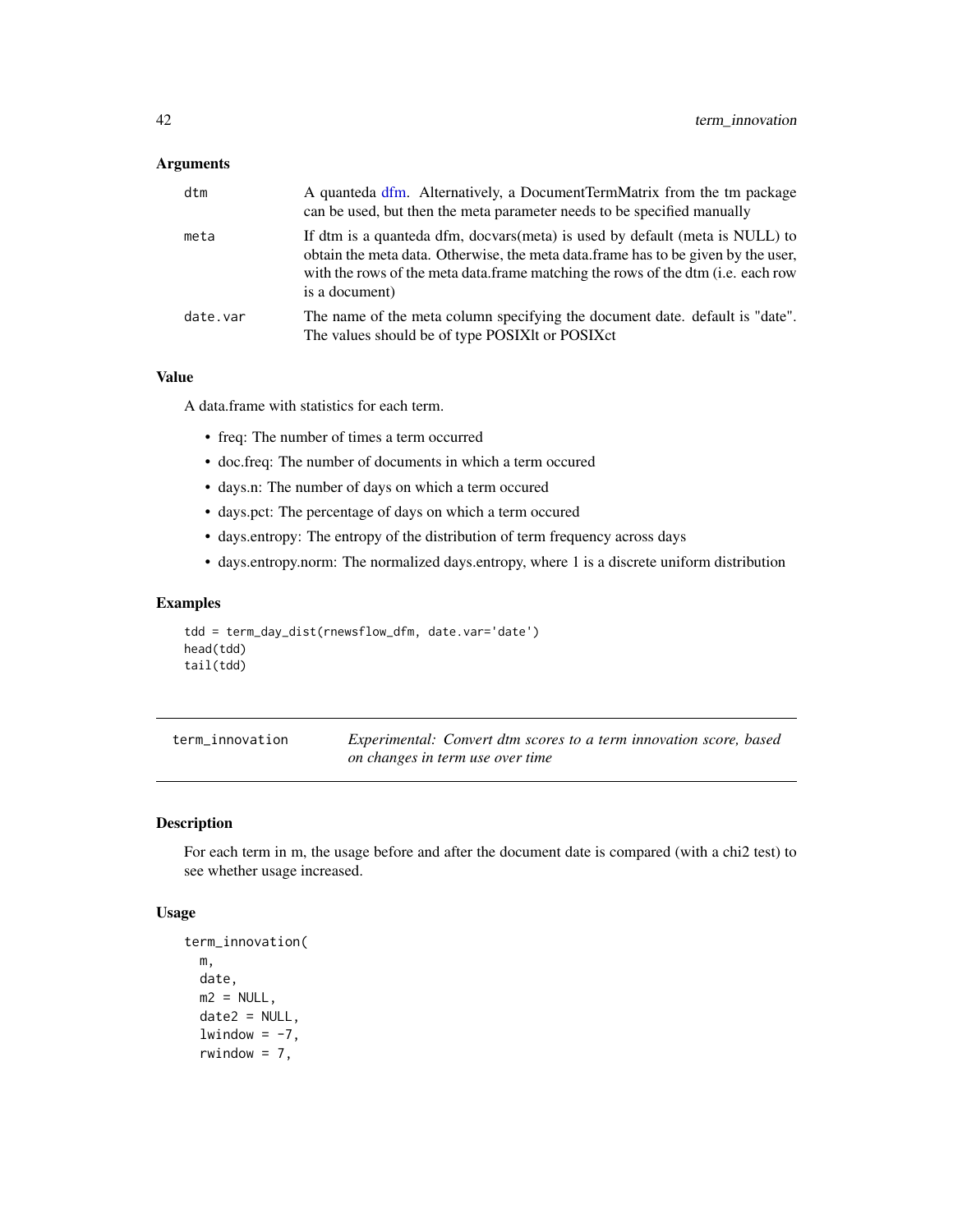```
date_unit = c("days", "hours", "minutes", "seconds"),
min_{chi} = 5.024,min\_ratio = 2,
smooth = 1
```
)

| m         | A dgCMatrix                                                                                                                                                                                                                         |
|-----------|-------------------------------------------------------------------------------------------------------------------------------------------------------------------------------------------------------------------------------------|
| date      | a character vector that specifies a date for each row in m. If given, only pairs<br>of rows within a given date range (see lwindow, rwindow and date_unit) are<br>calculated.                                                       |
| m2        | Optionally, use a different matrix for calculating the innovation scores. For<br>example, if m is a DTM of press releases, m2 can be a DTM of news articles, to<br>see if term usage increased in the news after the press release. |
| date2     | If m2 is used, date2 has to be used to specify the date for the rows in m2 (other-<br>wise date will be ignored)                                                                                                                    |
| lwindow   | If date (and date2) are used, lwindow determines the left side of the date window.<br>e.g. -10 means that rows are only matched with rows for which date is within<br>10 [date_units] before.                                       |
| rwindow   | Like lwindow, but for the right side. e.g. an lwindow of -1 and rwindow of 1,<br>with date_unit is "days", means that only rows are matched for which the dates<br>are within a 1 day distance                                      |
| date_unit | The date unit used in lwindow and rwindow. Supports "days", "hours", "min-<br>utes" and "seconds". Note that refers to the time distance between two rows<br>("days" doesn't refer to calendar days, but to a time of 24 hours)     |
| min_chi   | The minimum chi-square value                                                                                                                                                                                                        |
| min_ratio | The minimum ratio (rwindow score / lwindow score)                                                                                                                                                                                   |
| smooth    | The smoothing factor (prevents -Inf/Inf ratio)                                                                                                                                                                                      |
|           |                                                                                                                                                                                                                                     |

# Value

A dgCMatrix

| term intersect | Combine terms in a dtm |  |
|----------------|------------------------|--|
|                |                        |  |

# Description

Given a dtm and a similarity (adjacency) matrix, create a new column for each nonzero cell in the similarity matrix. For the term combinations (everything except the diagonal) the column names will be pasted together with a "&" separator (read as AND)

```
term_intersect(dtm, simmat, as_dfm = T, verbose = F, sep = " & ", par = NA)
```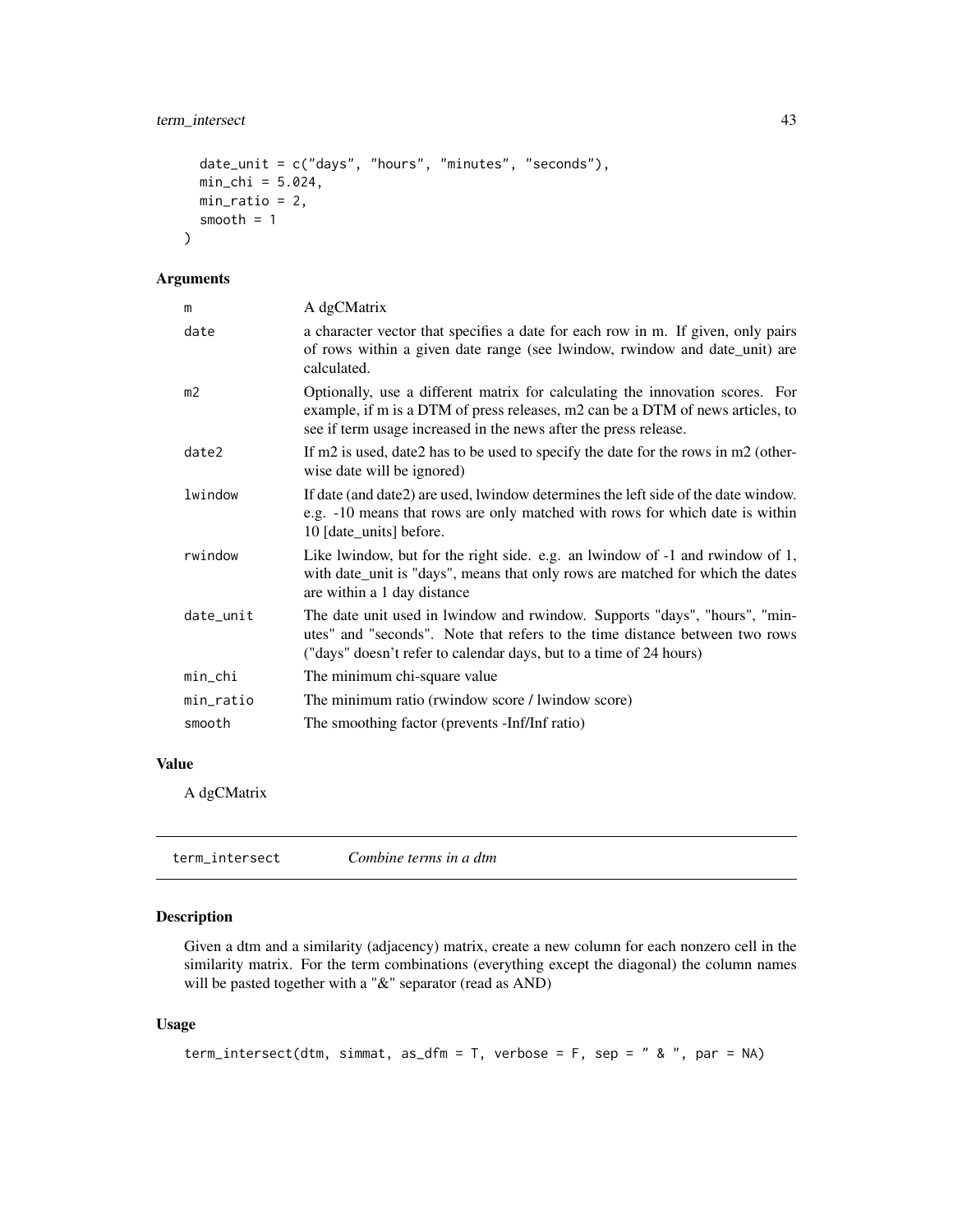<span id="page-43-0"></span>

| dtm     | A quanteda dfm or a dgCMatrix.                                                                                                                                                                                                                          |
|---------|---------------------------------------------------------------------------------------------------------------------------------------------------------------------------------------------------------------------------------------------------------|
| simmat  | A similarity matrix in dgCMatrix format. For instance, created with term_char_sim                                                                                                                                                                       |
| as_dfm  | If True, return as quanteda dfm                                                                                                                                                                                                                         |
| verbose | If True, report progress                                                                                                                                                                                                                                |
| sep     | The separator used for pasting the terms                                                                                                                                                                                                                |
| par     | If TRUE, add parentheses to colnames before combining. This is mainly for in-<br>ternal use, as it allows specification if OR (term_union) and AND (term_intersect)<br>operations are combined. If NA, this is based on whether parenthese are present. |

#### Value

A dgCMatrix or quanteda dfm

# Description

Given a dtm and a similarity (adjacency) matrix, group clusters of similar terms (simmat > 0) into a single column. Column names will be concatenated, with a "|" seperator (read as OR)

# Usage

```
term_union(dtm, simmat, as_dfm = T, verbose = F, sep = "|", par = NA)
```
# Arguments

| dtm     | A quanteda dfm or a dgCMatrix.                                                                                                                                                                                                                          |
|---------|---------------------------------------------------------------------------------------------------------------------------------------------------------------------------------------------------------------------------------------------------------|
| simmat  | A similarity matrix in dgCMatrix format. For instance, created with term char sim                                                                                                                                                                       |
| as_dfm  | If True, return as quanteda dfm                                                                                                                                                                                                                         |
| verbose | If True, report progress                                                                                                                                                                                                                                |
| sep     | The separator used for pasting the terms                                                                                                                                                                                                                |
| par     | If TRUE, add parentheses to colnames before combining. This is mainly for in-<br>ternal use, as it allows specification if OR (term_union) and AND (term_intersect)<br>operations are combined. If NA, this is based on whether parenthese are present. |

# Value

A dgCMatrix or quanteda dfm

# Examples

```
dfm = quanteda::dfm(c('That guy Gadaffi','Do you mean Kadaffi?',
                      'Nah more like Gadaffel','What Gargamel?'))
simmat = term_char_sim(colnames(dfm), same_start=0)
term_union(dfm, simmat, verbose = FALSE)
```